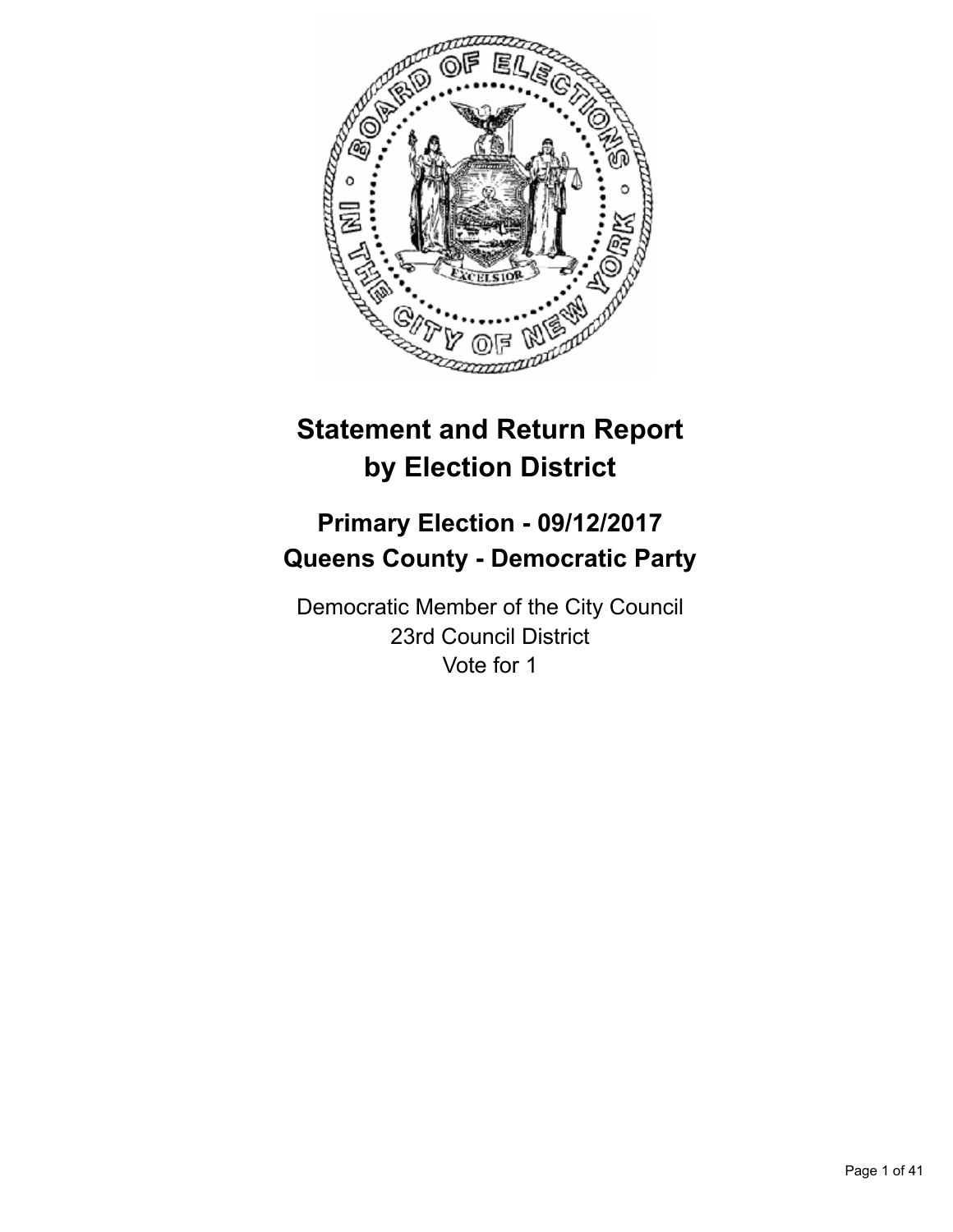

| PUBLIC COUNTER                                           | 33 |
|----------------------------------------------------------|----|
| <b>MANUALLY COUNTED EMERGENCY</b>                        | 0  |
| ABSENTEE / MILITARY                                      | 4  |
| AFFIDAVIT                                                |    |
| <b>Total Ballots</b>                                     | 38 |
| Less - Inapplicable Federal/Special Presidential Ballots | 0  |
| <b>Total Applicable Ballots</b>                          | 38 |
| BENNY A. ITTEERA                                         | 6  |
| <b>BARRY S. GRODENCHIK</b>                               | 27 |
| ALTON MADDOX (WRITE-IN)                                  |    |
| <b>Total Votes</b>                                       | 34 |
| Unrecorded                                               | 4  |

#### **002/24**

| PUBLIC COUNTER                                           | 68       |
|----------------------------------------------------------|----------|
| MANUALLY COUNTED EMERGENCY                               | 0        |
| ABSENTEE / MILITARY                                      |          |
| AFFIDAVIT                                                |          |
| <b>Total Ballots</b>                                     | 76       |
| Less - Inapplicable Federal/Special Presidential Ballots | $\Omega$ |
| <b>Total Applicable Ballots</b>                          | 76       |
| BENNY A. ITTEERA                                         | 22       |
| <b>BARRY S. GRODENCHIK</b>                               | 50       |
| <b>Total Votes</b>                                       | 72       |
| Unrecorded                                               | 4        |

| <b>PUBLIC COUNTER</b>                                    | 51 |
|----------------------------------------------------------|----|
| MANUALLY COUNTED EMERGENCY                               | 0  |
| ABSENTEE / MILITARY                                      | 5  |
| AFFIDAVIT                                                | 0  |
| <b>Total Ballots</b>                                     | 56 |
| Less - Inapplicable Federal/Special Presidential Ballots | 0  |
| <b>Total Applicable Ballots</b>                          | 56 |
| BENNY A. ITTEERA                                         | 13 |
| <b>BARRY S. GRODENCHIK</b>                               | 38 |
| <b>Total Votes</b>                                       | 51 |
| Unrecorded                                               | 5  |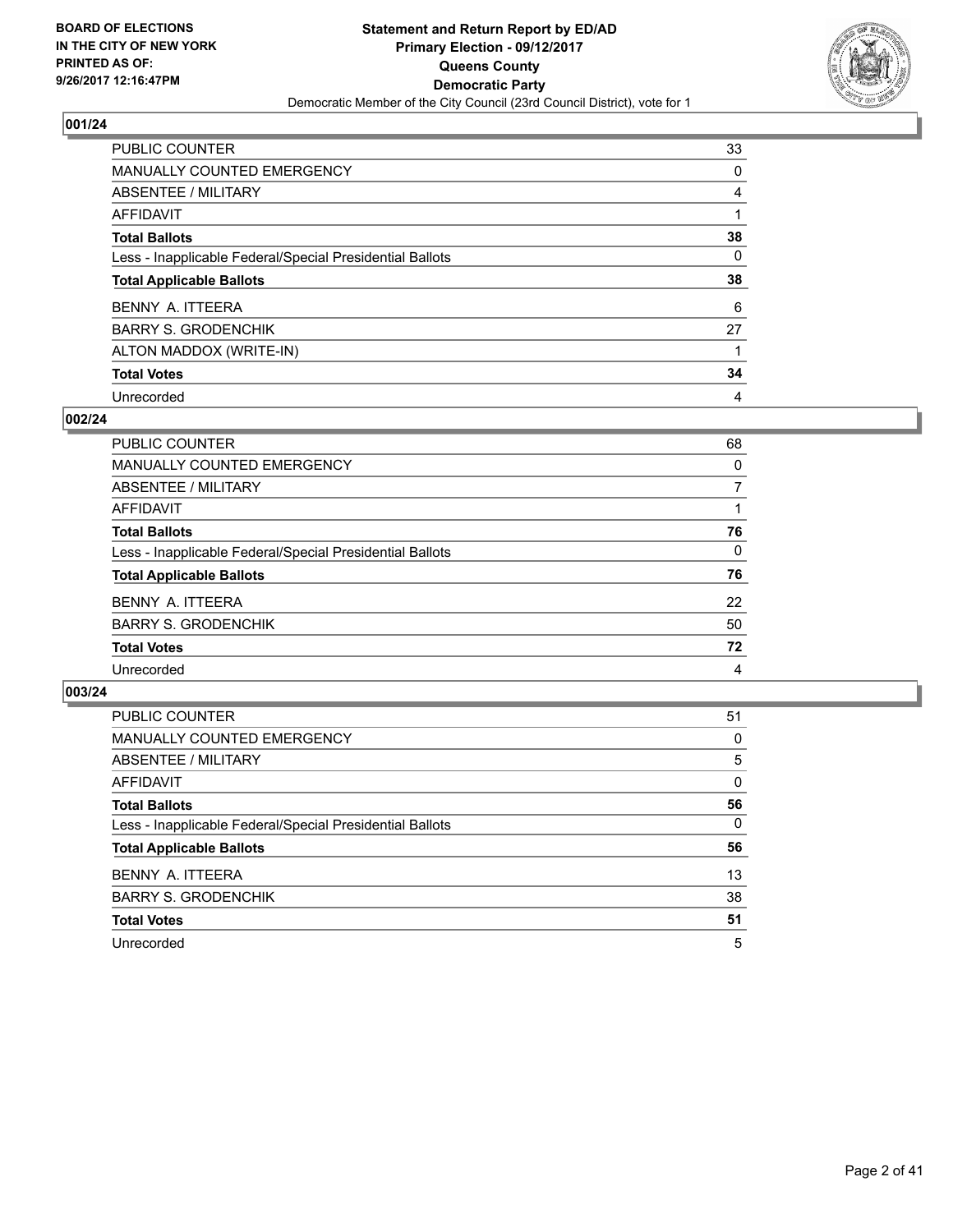

| PUBLIC COUNTER                                           | 38           |
|----------------------------------------------------------|--------------|
| <b>MANUALLY COUNTED EMERGENCY</b>                        | $\Omega$     |
| ABSENTEE / MILITARY                                      | 4            |
| <b>AFFIDAVIT</b>                                         | 2            |
| <b>Total Ballots</b>                                     | 44           |
| Less - Inapplicable Federal/Special Presidential Ballots | $\mathbf{0}$ |
| <b>Total Applicable Ballots</b>                          | 44           |
| BENNY A. ITTEERA                                         | 6            |
| <b>BARRY S. GRODENCHIK</b>                               | 34           |
| <b>Total Votes</b>                                       | 40           |
| Unrecorded                                               | 4            |

#### **005/24**

| <b>PUBLIC COUNTER</b>                                    | 53 |
|----------------------------------------------------------|----|
| <b>MANUALLY COUNTED EMERGENCY</b>                        | 0  |
| ABSENTEE / MILITARY                                      | 5  |
| AFFIDAVIT                                                | 0  |
| <b>Total Ballots</b>                                     | 58 |
| Less - Inapplicable Federal/Special Presidential Ballots | 0  |
| <b>Total Applicable Ballots</b>                          | 58 |
| BENNY A. ITTEERA                                         | 17 |
| <b>BARRY S. GRODENCHIK</b>                               | 39 |
| <b>Total Votes</b>                                       | 56 |
| Unrecorded                                               | 2  |

| <b>PUBLIC COUNTER</b>                                    | 49             |
|----------------------------------------------------------|----------------|
| <b>MANUALLY COUNTED EMERGENCY</b>                        | 0              |
| ABSENTEE / MILITARY                                      | 6              |
| AFFIDAVIT                                                | 0              |
| <b>Total Ballots</b>                                     | 55             |
| Less - Inapplicable Federal/Special Presidential Ballots | 0              |
| <b>Total Applicable Ballots</b>                          | 55             |
| BENNY A. ITTEERA                                         | 19             |
| <b>BARRY S. GRODENCHIK</b>                               | 34             |
| <b>Total Votes</b>                                       | 53             |
| Unrecorded                                               | $\overline{2}$ |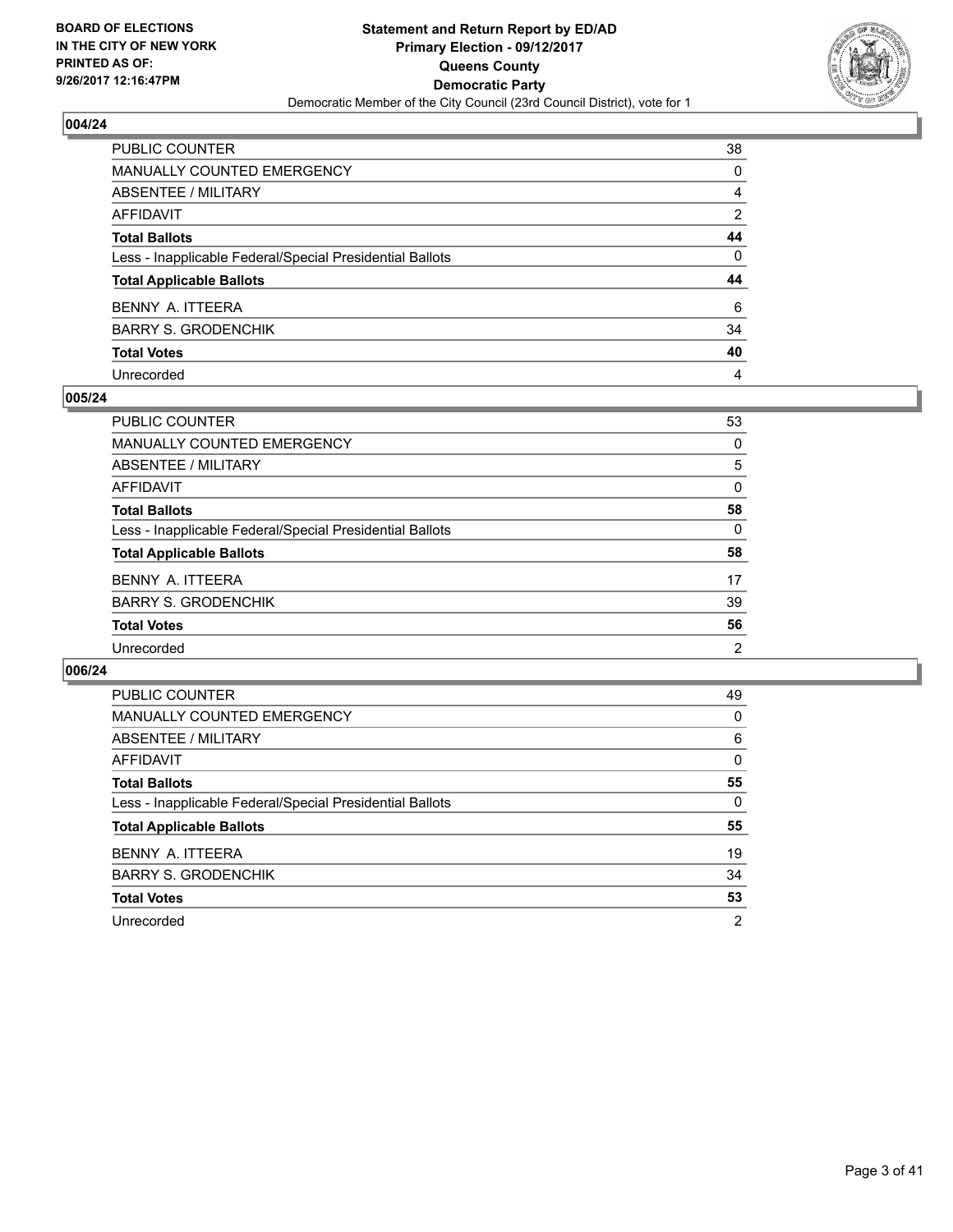

| PUBLIC COUNTER                                           | 83           |
|----------------------------------------------------------|--------------|
| <b>MANUALLY COUNTED EMERGENCY</b>                        | $\Omega$     |
| <b>ABSENTEE / MILITARY</b>                               |              |
| AFFIDAVIT                                                | $\Omega$     |
| <b>Total Ballots</b>                                     | 84           |
| Less - Inapplicable Federal/Special Presidential Ballots | $\mathbf{0}$ |
| <b>Total Applicable Ballots</b>                          | 84           |
| BENNY A. ITTEERA                                         | 29           |
| <b>BARRY S. GRODENCHIK</b>                               | 52           |
| <b>Total Votes</b>                                       | 81           |
| Unrecorded                                               | 3            |

#### **008/24**

| <b>PUBLIC COUNTER</b>                                    | 10 |
|----------------------------------------------------------|----|
| <b>MANUALLY COUNTED EMERGENCY</b>                        | 0  |
| ABSENTEE / MILITARY                                      | 3  |
| AFFIDAVIT                                                | 0  |
| <b>Total Ballots</b>                                     | 13 |
| Less - Inapplicable Federal/Special Presidential Ballots | 0  |
| <b>Total Applicable Ballots</b>                          | 13 |
| BENNY A. ITTEERA                                         | 6  |
| <b>BARRY S. GRODENCHIK</b>                               | 6  |
| <b>Total Votes</b>                                       | 12 |
| Unrecorded                                               |    |
|                                                          |    |

#### **009/24 COMBINED into: 008/24**

| <b>PUBLIC COUNTER</b>                                    | 18 |
|----------------------------------------------------------|----|
| <b>MANUALLY COUNTED EMERGENCY</b>                        | 0  |
| ABSENTEE / MILITARY                                      | 0  |
| AFFIDAVIT                                                | 0  |
| <b>Total Ballots</b>                                     | 18 |
| Less - Inapplicable Federal/Special Presidential Ballots | 0  |
| <b>Total Applicable Ballots</b>                          | 18 |
| BENNY A. ITTEERA                                         | 4  |
| <b>BARRY S. GRODENCHIK</b>                               | 13 |
| <b>Total Votes</b>                                       | 17 |
| Unrecorded                                               |    |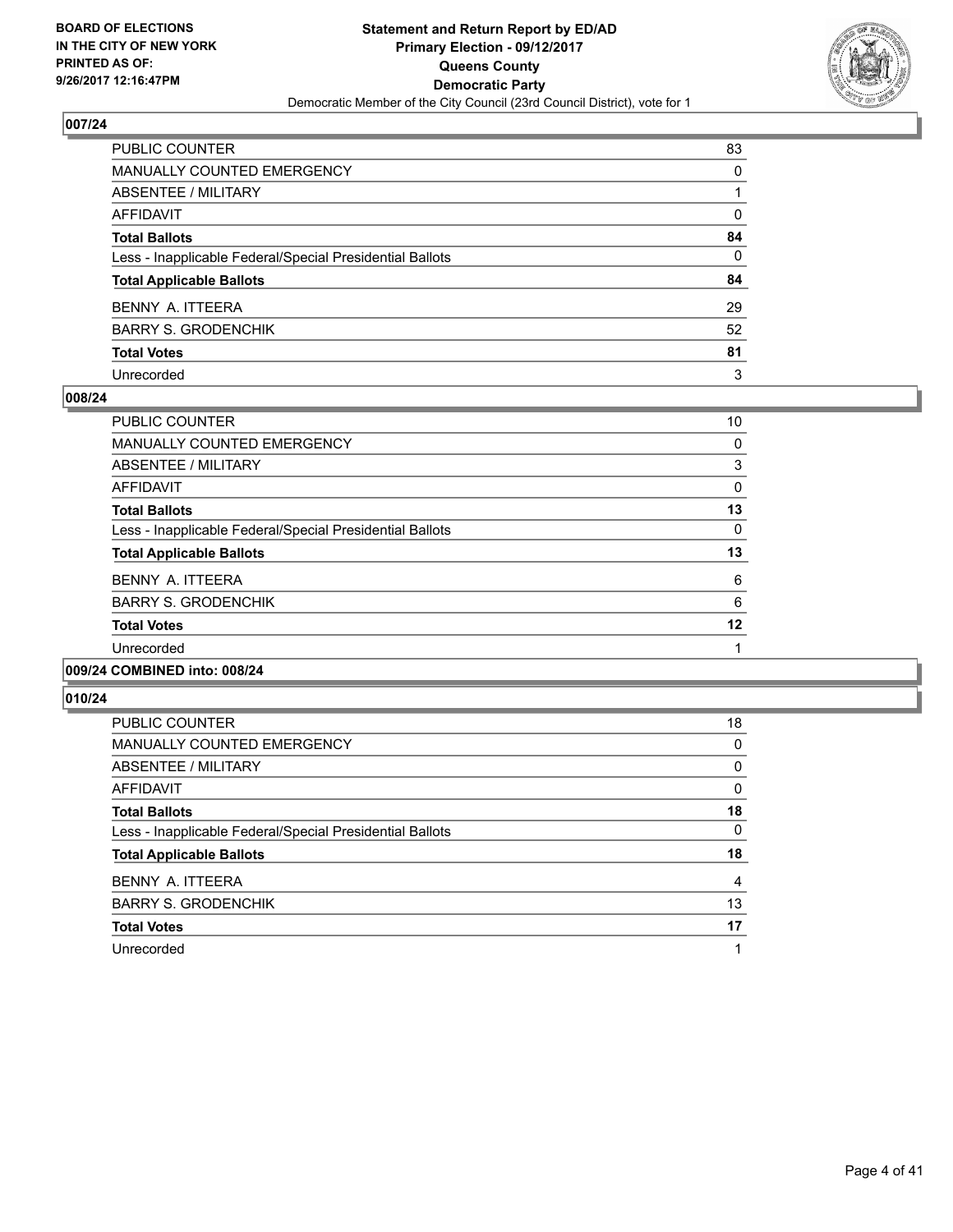

| PUBLIC COUNTER                                           | 30              |
|----------------------------------------------------------|-----------------|
| <b>MANUALLY COUNTED EMERGENCY</b>                        | 0               |
| <b>ABSENTEE / MILITARY</b>                               | 2               |
| AFFIDAVIT                                                | $\Omega$        |
| <b>Total Ballots</b>                                     | 32              |
| Less - Inapplicable Federal/Special Presidential Ballots | $\mathbf{0}$    |
| <b>Total Applicable Ballots</b>                          | $32\phantom{a}$ |
| BENNY A. ITTEERA                                         | 11              |
| BARRY S. GRODENCHIK                                      | 19              |
| <b>Total Votes</b>                                       | 30              |
| Unrecorded                                               | $\overline{2}$  |

#### **012/24**

| <b>Total Votes</b>                                       | 4 |
|----------------------------------------------------------|---|
| <b>BARRY S. GRODENCHIK</b>                               | 4 |
| BENNY A. ITTEERA                                         | 0 |
| <b>Total Applicable Ballots</b>                          |   |
| Less - Inapplicable Federal/Special Presidential Ballots | 0 |
| <b>Total Ballots</b>                                     | 4 |
| AFFIDAVIT                                                | 0 |
| ABSENTEE / MILITARY                                      | 0 |
| <b>MANUALLY COUNTED EMERGENCY</b>                        | 0 |
| PUBLIC COUNTER                                           | 4 |

| <b>PUBLIC COUNTER</b>                                    | 96  |
|----------------------------------------------------------|-----|
| <b>MANUALLY COUNTED EMERGENCY</b>                        | 0   |
| ABSENTEE / MILITARY                                      | 6   |
| AFFIDAVIT                                                | 0   |
| <b>Total Ballots</b>                                     | 102 |
| Less - Inapplicable Federal/Special Presidential Ballots | 0   |
|                                                          |     |
| <b>Total Applicable Ballots</b>                          | 102 |
| BENNY A. ITTEERA                                         | 14  |
| <b>BARRY S. GRODENCHIK</b>                               | 73  |
| SAM WILLIAMS (WRITE-IN)                                  |     |
| <b>Total Votes</b>                                       | 88  |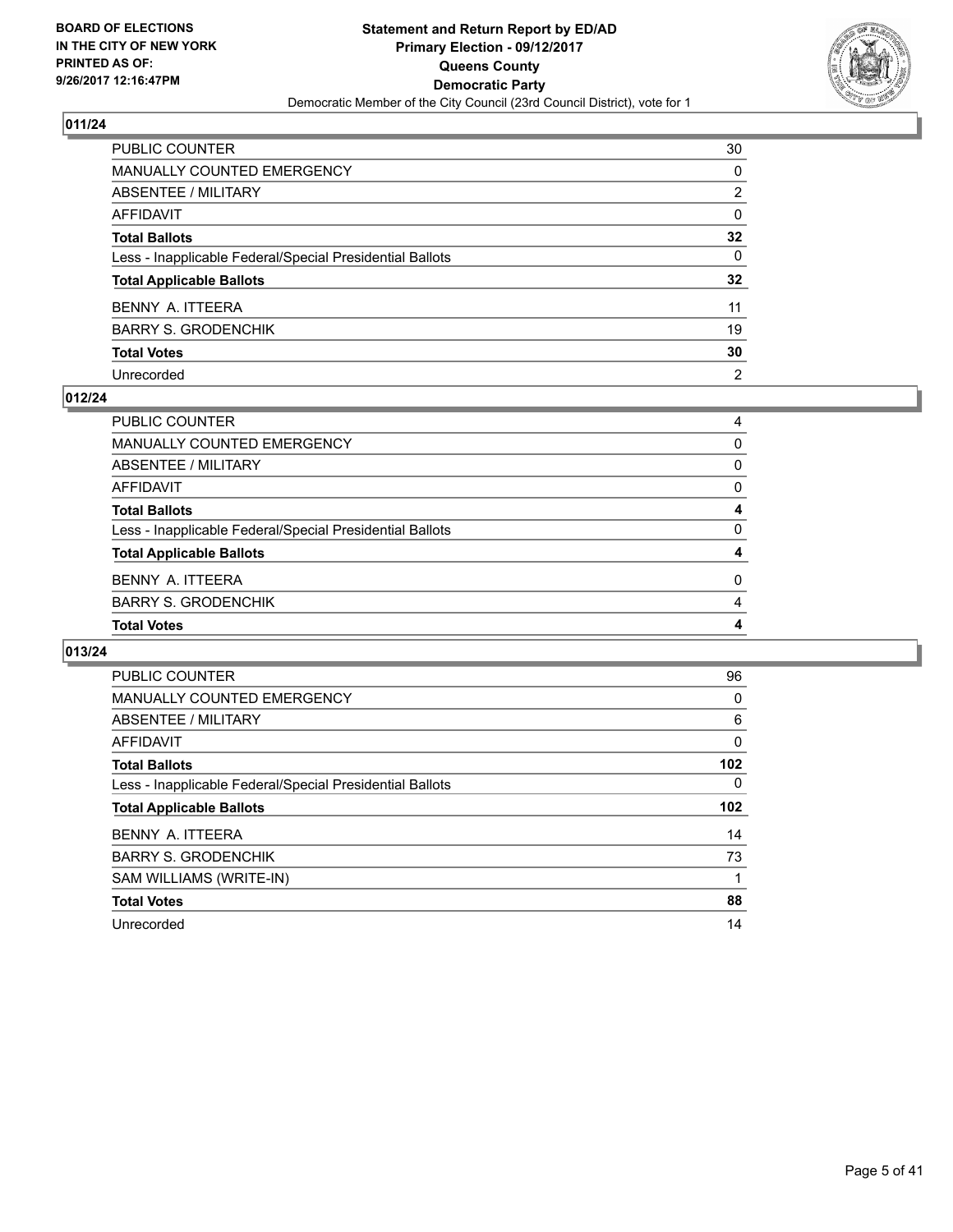

| PUBLIC COUNTER                                           | 53       |
|----------------------------------------------------------|----------|
| <b>MANUALLY COUNTED EMERGENCY</b>                        | $\Omega$ |
| <b>ABSENTEE / MILITARY</b>                               | 4        |
| AFFIDAVIT                                                | $\Omega$ |
| <b>Total Ballots</b>                                     | 57       |
| Less - Inapplicable Federal/Special Presidential Ballots | 0        |
| <b>Total Applicable Ballots</b>                          | 57       |
| BENNY A. ITTEERA                                         | 11       |
| BARRY S. GRODENCHIK                                      | 41       |
| <b>Total Votes</b>                                       | 52       |
| Unrecorded                                               | 5        |

#### **015/24**

| <b>PUBLIC COUNTER</b>                                    | 41 |
|----------------------------------------------------------|----|
| <b>MANUALLY COUNTED EMERGENCY</b>                        | 0  |
| ABSENTEE / MILITARY                                      | 5  |
| AFFIDAVIT                                                | 0  |
| <b>Total Ballots</b>                                     | 46 |
| Less - Inapplicable Federal/Special Presidential Ballots | 0  |
| <b>Total Applicable Ballots</b>                          | 46 |
| BENNY A. ITTEERA                                         | 7  |
| <b>BARRY S. GRODENCHIK</b>                               | 34 |
| UNATTRIBUTABLE WRITE-IN (WRITE-IN)                       |    |
|                                                          |    |
| <b>Total Votes</b>                                       | 42 |

| MANUALLY COUNTED EMERGENCY<br>ABSENTEE / MILITARY<br>4<br>AFFIDAVIT |
|---------------------------------------------------------------------|
|                                                                     |
|                                                                     |
|                                                                     |
| 27<br><b>Total Ballots</b>                                          |
| Less - Inapplicable Federal/Special Presidential Ballots            |
| 27<br><b>Total Applicable Ballots</b>                               |
| BENNY A. ITTEERA                                                    |
| 23<br><b>BARRY S. GRODENCHIK</b>                                    |
| 27<br><b>Total Votes</b>                                            |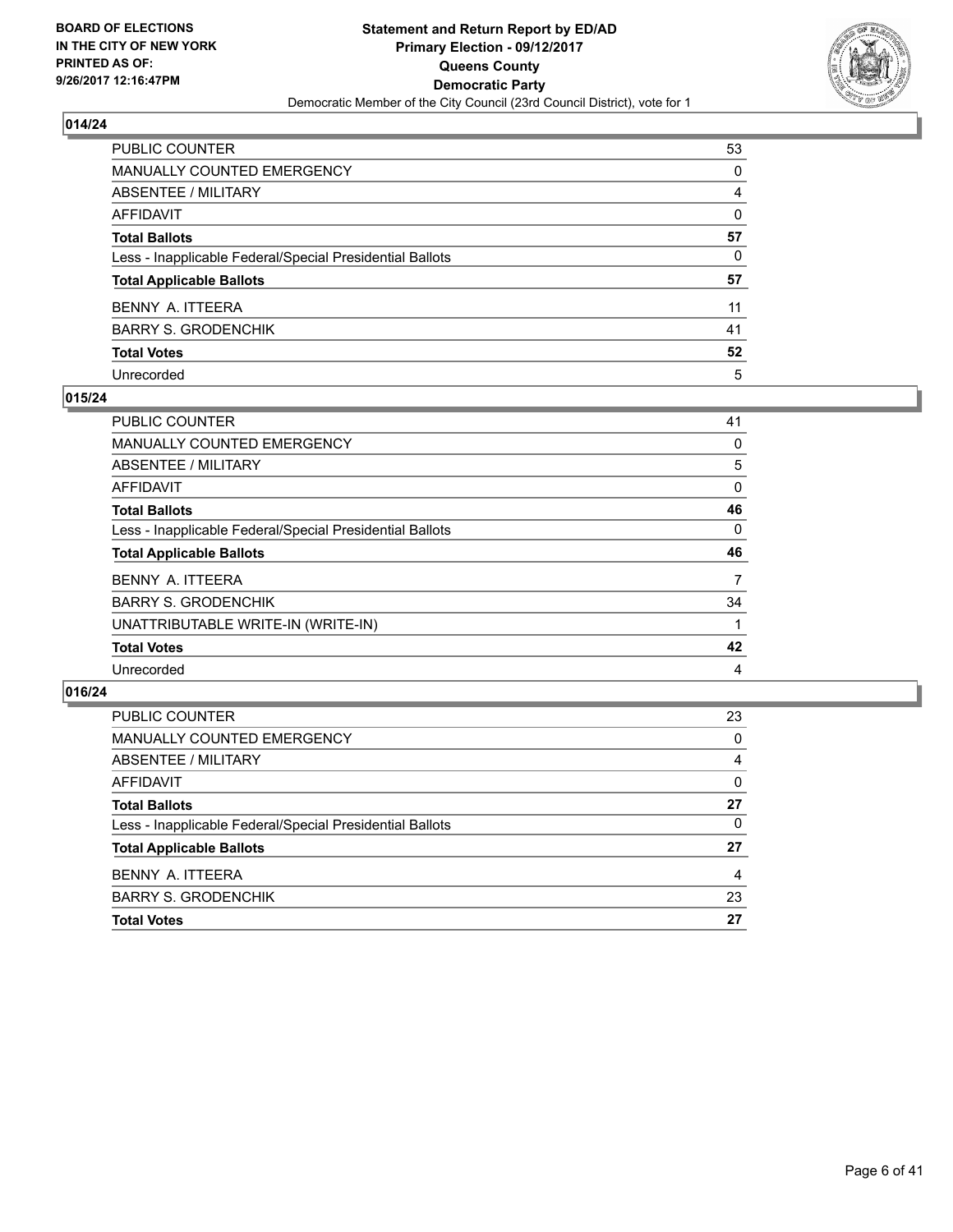

| PUBLIC COUNTER                                           | 78 |
|----------------------------------------------------------|----|
| <b>MANUALLY COUNTED EMERGENCY</b>                        | 0  |
| ABSENTEE / MILITARY                                      | 11 |
| AFFIDAVIT                                                | 0  |
| <b>Total Ballots</b>                                     | 89 |
| Less - Inapplicable Federal/Special Presidential Ballots | 0  |
| <b>Total Applicable Ballots</b>                          | 89 |
| BENNY A. ITTEERA                                         | 4  |
| <b>BARRY S. GRODENCHIK</b>                               | 79 |
| ROCHELLE MANDELL (WRITE-IN)                              |    |
| <b>Total Votes</b>                                       | 84 |
| Unrecorded                                               | 5  |

#### **018/24**

| <b>PUBLIC COUNTER</b>                                    | 55       |
|----------------------------------------------------------|----------|
| MANUALLY COUNTED EMERGENCY                               | 0        |
| ABSENTEE / MILITARY                                      | $\Omega$ |
| AFFIDAVIT                                                | 0        |
| <b>Total Ballots</b>                                     | 55       |
| Less - Inapplicable Federal/Special Presidential Ballots | $\Omega$ |
| <b>Total Applicable Ballots</b>                          | 55       |
| BENNY A. ITTEERA                                         | 8        |
| <b>BARRY S. GRODENCHIK</b>                               | 47       |
| <b>Total Votes</b>                                       | 55       |

| <b>PUBLIC COUNTER</b>                                    | 68 |
|----------------------------------------------------------|----|
| <b>MANUALLY COUNTED EMERGENCY</b>                        | 0  |
| ABSENTEE / MILITARY                                      | 3  |
| AFFIDAVIT                                                | 0  |
| <b>Total Ballots</b>                                     | 71 |
| Less - Inapplicable Federal/Special Presidential Ballots | 0  |
| <b>Total Applicable Ballots</b>                          | 71 |
| BENNY A. ITTEERA                                         | 9  |
| <b>BARRY S. GRODENCHIK</b>                               | 57 |
| <b>Total Votes</b>                                       | 66 |
| Unrecorded                                               | 5  |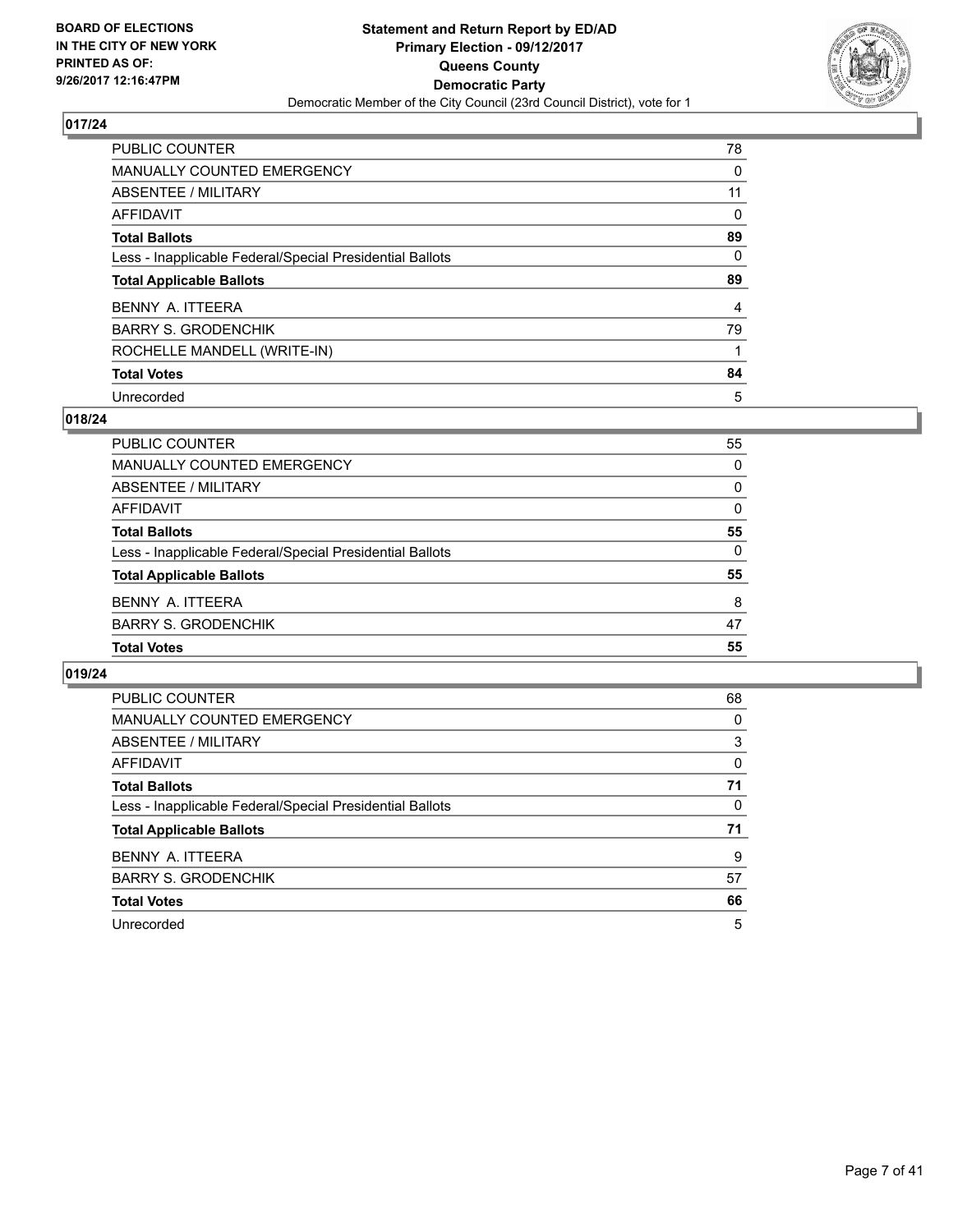

| PUBLIC COUNTER                                           | 109              |
|----------------------------------------------------------|------------------|
| <b>MANUALLY COUNTED EMERGENCY</b>                        | 0                |
| <b>ABSENTEE / MILITARY</b>                               | 5                |
| <b>AFFIDAVIT</b>                                         | 0                |
| <b>Total Ballots</b>                                     | 114              |
| Less - Inapplicable Federal/Special Presidential Ballots | $\mathbf{0}$     |
| <b>Total Applicable Ballots</b>                          | 114              |
| BENNY A. ITTEERA                                         | 14               |
| <b>BARRY S. GRODENCHIK</b>                               | 88               |
| <b>Total Votes</b>                                       | 102 <sub>2</sub> |
| Unrecorded                                               | 12               |

#### **021/24**

| <b>PUBLIC COUNTER</b>                                    | 115      |
|----------------------------------------------------------|----------|
| <b>MANUALLY COUNTED EMERGENCY</b>                        | 0        |
| ABSENTEE / MILITARY                                      | 2        |
| AFFIDAVIT                                                | 0        |
| <b>Total Ballots</b>                                     | 117      |
| Less - Inapplicable Federal/Special Presidential Ballots | $\Omega$ |
| <b>Total Applicable Ballots</b>                          | 117      |
| BENNY A. ITTEERA                                         | 19       |
| <b>BARRY S. GRODENCHIK</b>                               | 95       |
| <b>Total Votes</b>                                       | 114      |
| Unrecorded                                               | 3        |

| <b>PUBLIC COUNTER</b>                                    | 65 |
|----------------------------------------------------------|----|
| MANUALLY COUNTED EMERGENCY                               | 0  |
| ABSENTEE / MILITARY                                      | 3  |
| AFFIDAVIT                                                | 0  |
| <b>Total Ballots</b>                                     | 68 |
| Less - Inapplicable Federal/Special Presidential Ballots | 0  |
| <b>Total Applicable Ballots</b>                          | 68 |
| BENNY A. ITTEERA                                         | 5  |
| <b>BARRY S. GRODENCHIK</b>                               | 62 |
| <b>Total Votes</b>                                       | 67 |
|                                                          |    |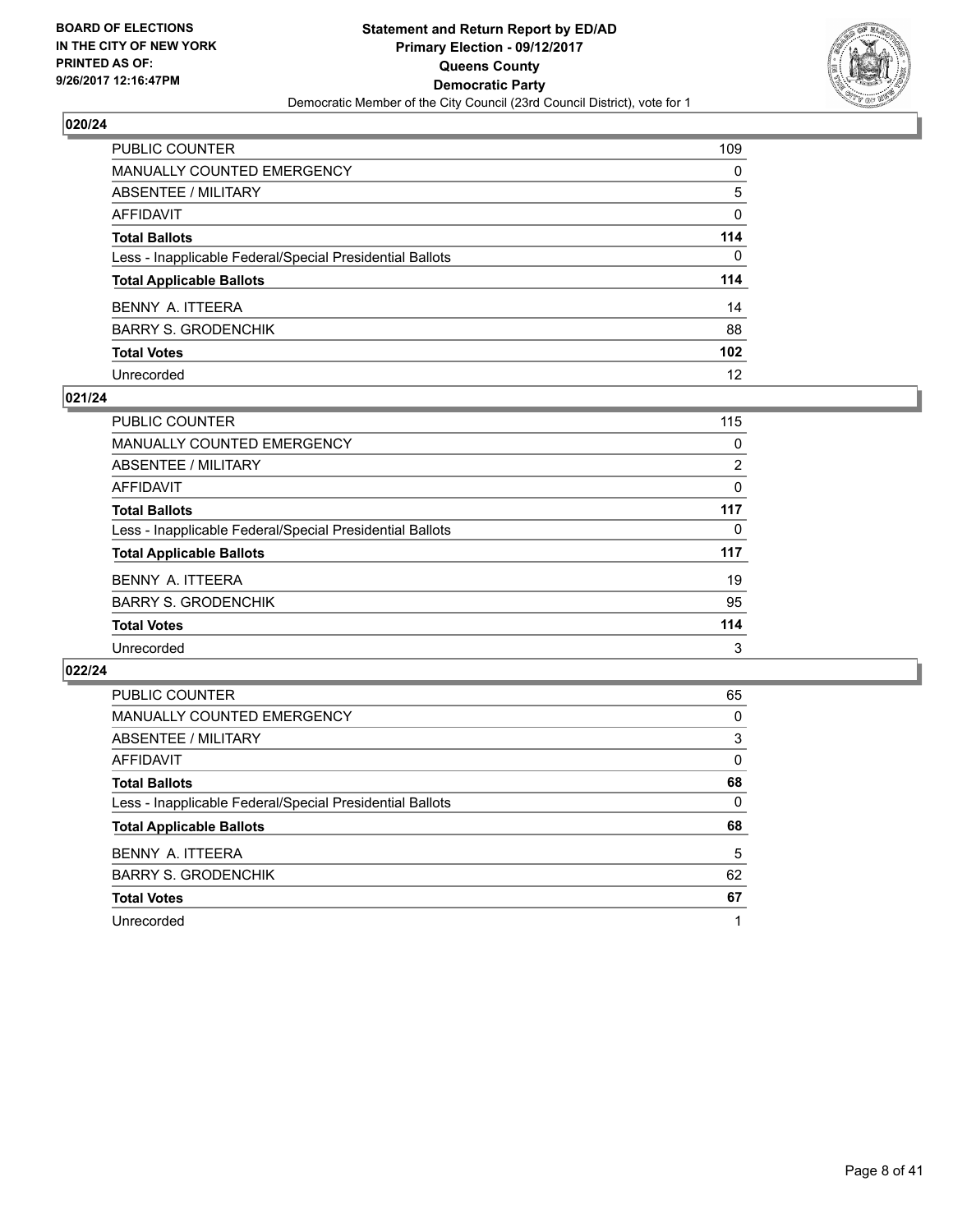

| PUBLIC COUNTER                                           | 11      |
|----------------------------------------------------------|---------|
| MANUALLY COUNTED EMERGENCY                               | 0       |
| ABSENTEE / MILITARY                                      |         |
| AFFIDAVIT                                                | 0       |
| <b>Total Ballots</b>                                     | 12      |
| Less - Inapplicable Federal/Special Presidential Ballots | 0       |
| <b>Total Applicable Ballots</b>                          | $12 \,$ |
| BENNY A. ITTEERA                                         |         |
| <b>BARRY S. GRODENCHIK</b>                               | 11      |
| <b>Total Votes</b>                                       | 12      |

#### **024/24**

| <b>PUBLIC COUNTER</b>                                    | 63       |
|----------------------------------------------------------|----------|
| <b>MANUALLY COUNTED EMERGENCY</b>                        | 0        |
| ABSENTEE / MILITARY                                      | 4        |
| AFFIDAVIT                                                |          |
| <b>Total Ballots</b>                                     | 68       |
| Less - Inapplicable Federal/Special Presidential Ballots | $\Omega$ |
| <b>Total Applicable Ballots</b>                          | 68       |
| BENNY A. ITTEERA                                         | 10       |
| <b>BARRY S. GRODENCHIK</b>                               | 54       |
| <b>Total Votes</b>                                       | 64       |
| Unrecorded                                               | 4        |
|                                                          |          |

| <b>PUBLIC COUNTER</b>                                    | 66 |
|----------------------------------------------------------|----|
| <b>MANUALLY COUNTED EMERGENCY</b>                        | 0  |
| ABSENTEE / MILITARY                                      | 4  |
| AFFIDAVIT                                                | 0  |
| <b>Total Ballots</b>                                     | 70 |
| Less - Inapplicable Federal/Special Presidential Ballots | 0  |
| <b>Total Applicable Ballots</b>                          | 70 |
| BENNY A. ITTEERA                                         | 6  |
| <b>BARRY S. GRODENCHIK</b>                               | 61 |
| <b>Total Votes</b>                                       | 67 |
| Unrecorded                                               | 3  |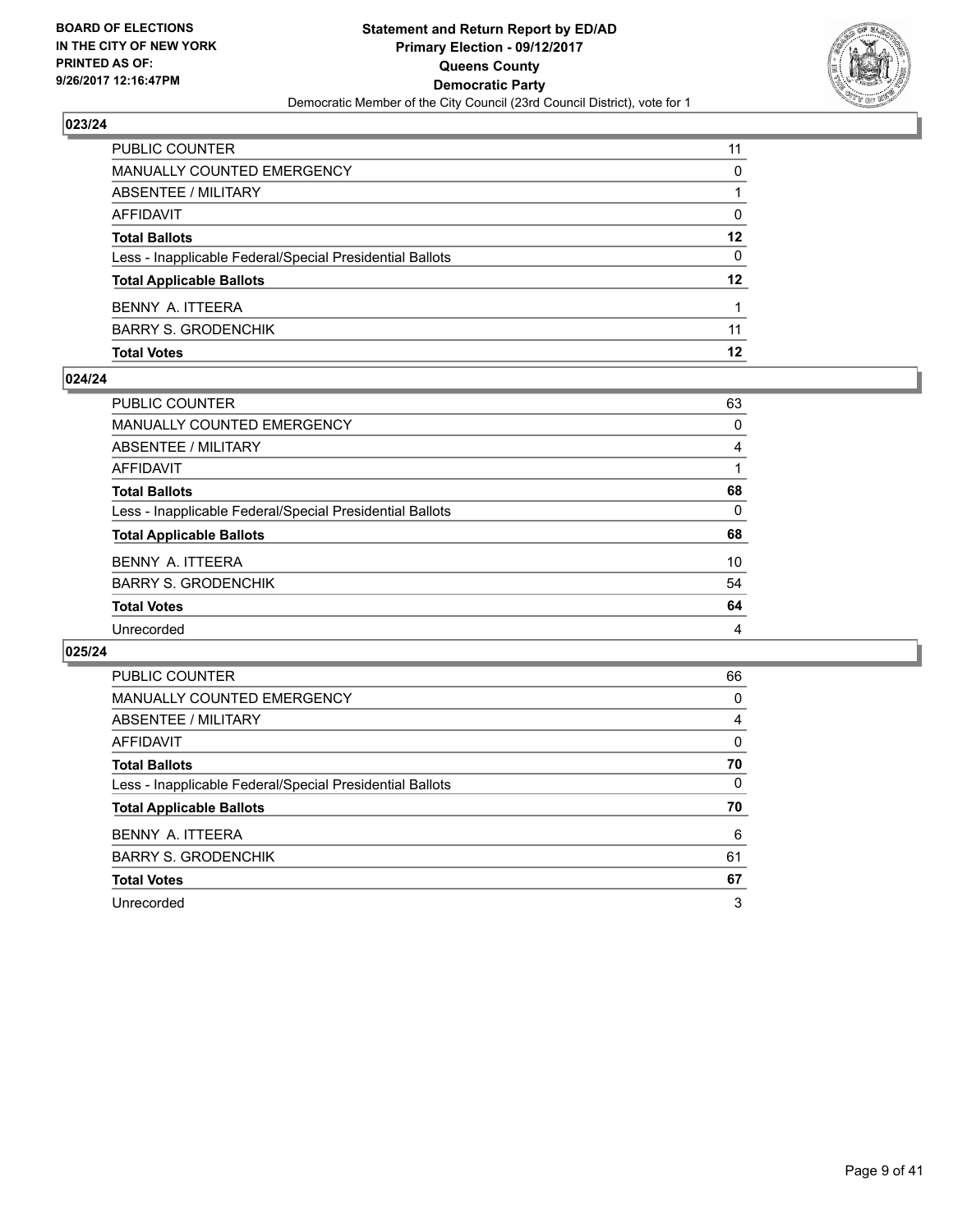

| PUBLIC COUNTER                                           | 112 |
|----------------------------------------------------------|-----|
| <b>MANUALLY COUNTED EMERGENCY</b>                        | 0   |
| ABSENTEE / MILITARY                                      | 6   |
| AFFIDAVIT                                                | 0   |
| <b>Total Ballots</b>                                     | 118 |
| Less - Inapplicable Federal/Special Presidential Ballots | 0   |
| <b>Total Applicable Ballots</b>                          | 118 |
| BENNY A. ITTEERA                                         | 25  |
| <b>BARRY S. GRODENCHIK</b>                               | 85  |
| HETTIE V POWELL (WRITE-IN)                               |     |
| <b>Total Votes</b>                                       | 111 |
| Unrecorded                                               | 7   |

#### **028/24**

| <b>PUBLIC COUNTER</b>                                    | 57             |
|----------------------------------------------------------|----------------|
| <b>MANUALLY COUNTED EMERGENCY</b>                        | 0              |
| ABSENTEE / MILITARY                                      | $\overline{2}$ |
| AFFIDAVIT                                                | 0              |
| <b>Total Ballots</b>                                     | 59             |
| Less - Inapplicable Federal/Special Presidential Ballots | 0              |
| <b>Total Applicable Ballots</b>                          | 59             |
| BENNY A. ITTEERA                                         | 15             |
| <b>BARRY S. GRODENCHIK</b>                               | 39             |
| <b>Total Votes</b>                                       | 54             |
| Unrecorded                                               | 5              |

| <b>PUBLIC COUNTER</b>                                    | 150      |
|----------------------------------------------------------|----------|
| MANUALLY COUNTED EMERGENCY                               | 0        |
| ABSENTEE / MILITARY                                      | 3        |
| <b>AFFIDAVIT</b>                                         |          |
| <b>Total Ballots</b>                                     | 154      |
| Less - Inapplicable Federal/Special Presidential Ballots | $\Omega$ |
| <b>Total Applicable Ballots</b>                          | 154      |
| BENNY A. ITTEERA                                         | 25       |
| <b>BARRY S. GRODENCHIK</b>                               | 125      |
| UNATTRIBUTABLE WRITE-IN (WRITE-IN)                       |          |
| <b>Total Votes</b>                                       | 151      |
| Unrecorded                                               | 3        |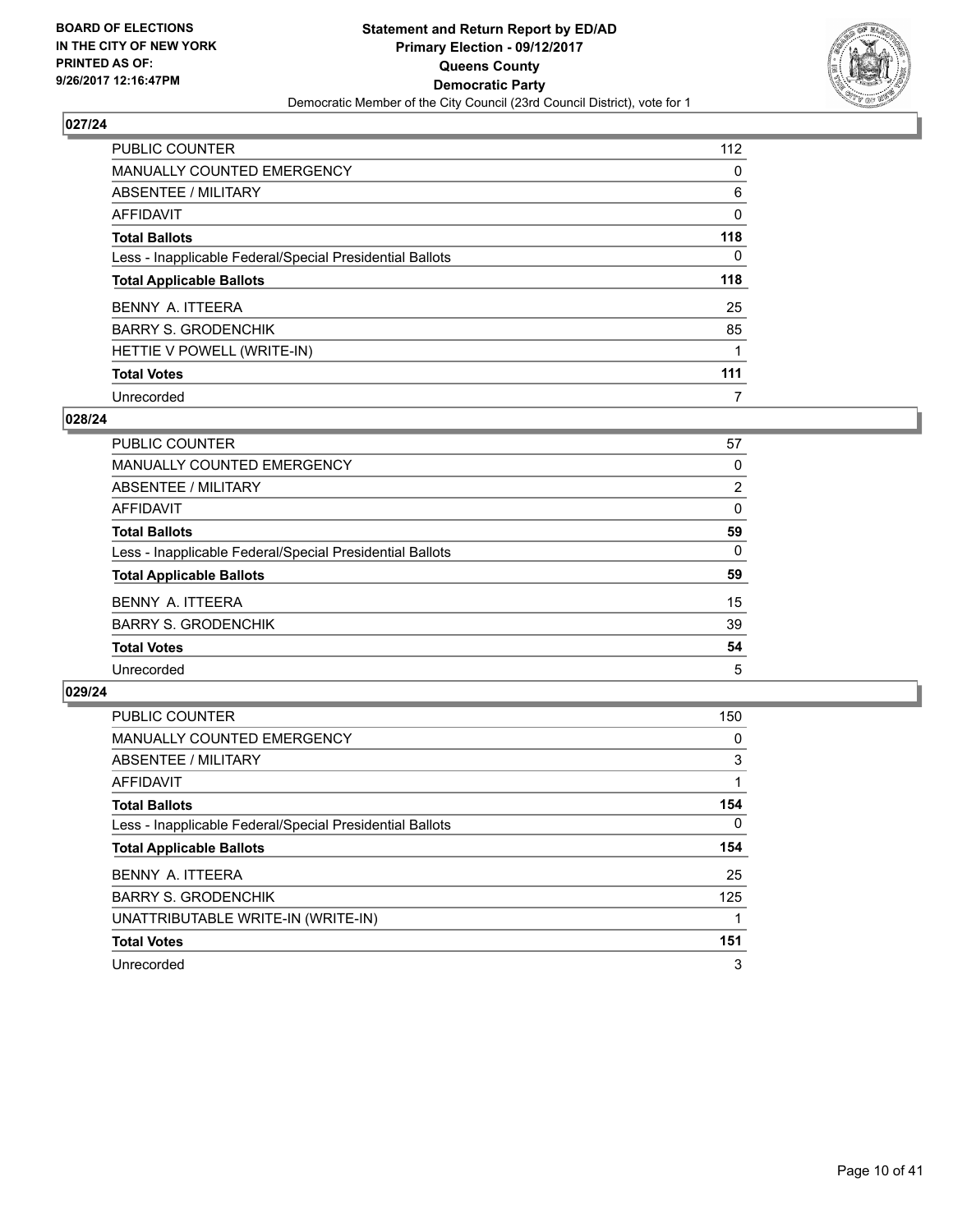

| PUBLIC COUNTER                                           | 146 |
|----------------------------------------------------------|-----|
| <b>MANUALLY COUNTED EMERGENCY</b>                        | 0   |
| ABSENTEE / MILITARY                                      | 2   |
| AFFIDAVIT                                                | 2   |
| <b>Total Ballots</b>                                     | 150 |
| Less - Inapplicable Federal/Special Presidential Ballots | 0   |
| <b>Total Applicable Ballots</b>                          | 150 |
|                                                          |     |
| BENNY A. ITTEERA                                         | 17  |
| <b>BARRY S. GRODENCHIK</b>                               | 127 |
| RORY LANCEMAN (WRITE-IN)                                 |     |
| <b>Total Votes</b>                                       | 145 |

## **031/24**

| <b>PUBLIC COUNTER</b>                                    | 32 |
|----------------------------------------------------------|----|
| MANUALLY COUNTED EMERGENCY                               | 0  |
| ABSENTEE / MILITARY                                      | 0  |
| AFFIDAVIT                                                | 0  |
| <b>Total Ballots</b>                                     | 32 |
| Less - Inapplicable Federal/Special Presidential Ballots | 0  |
| <b>Total Applicable Ballots</b>                          | 32 |
| BENNY A. ITTEERA                                         | 8  |
| <b>BARRY S. GRODENCHIK</b>                               | 22 |
| <b>Total Votes</b>                                       | 30 |
| Unrecorded                                               | 2  |

| <b>PUBLIC COUNTER</b>                                    | 53             |
|----------------------------------------------------------|----------------|
| <b>MANUALLY COUNTED EMERGENCY</b>                        | 0              |
| ABSENTEE / MILITARY                                      | 2              |
| AFFIDAVIT                                                | 0              |
| <b>Total Ballots</b>                                     | 55             |
| Less - Inapplicable Federal/Special Presidential Ballots | 0              |
| <b>Total Applicable Ballots</b>                          | 55             |
| BENNY A. ITTEERA                                         | 6              |
| <b>BARRY S. GRODENCHIK</b>                               | 47             |
| <b>Total Votes</b>                                       | 53             |
| Unrecorded                                               | $\overline{2}$ |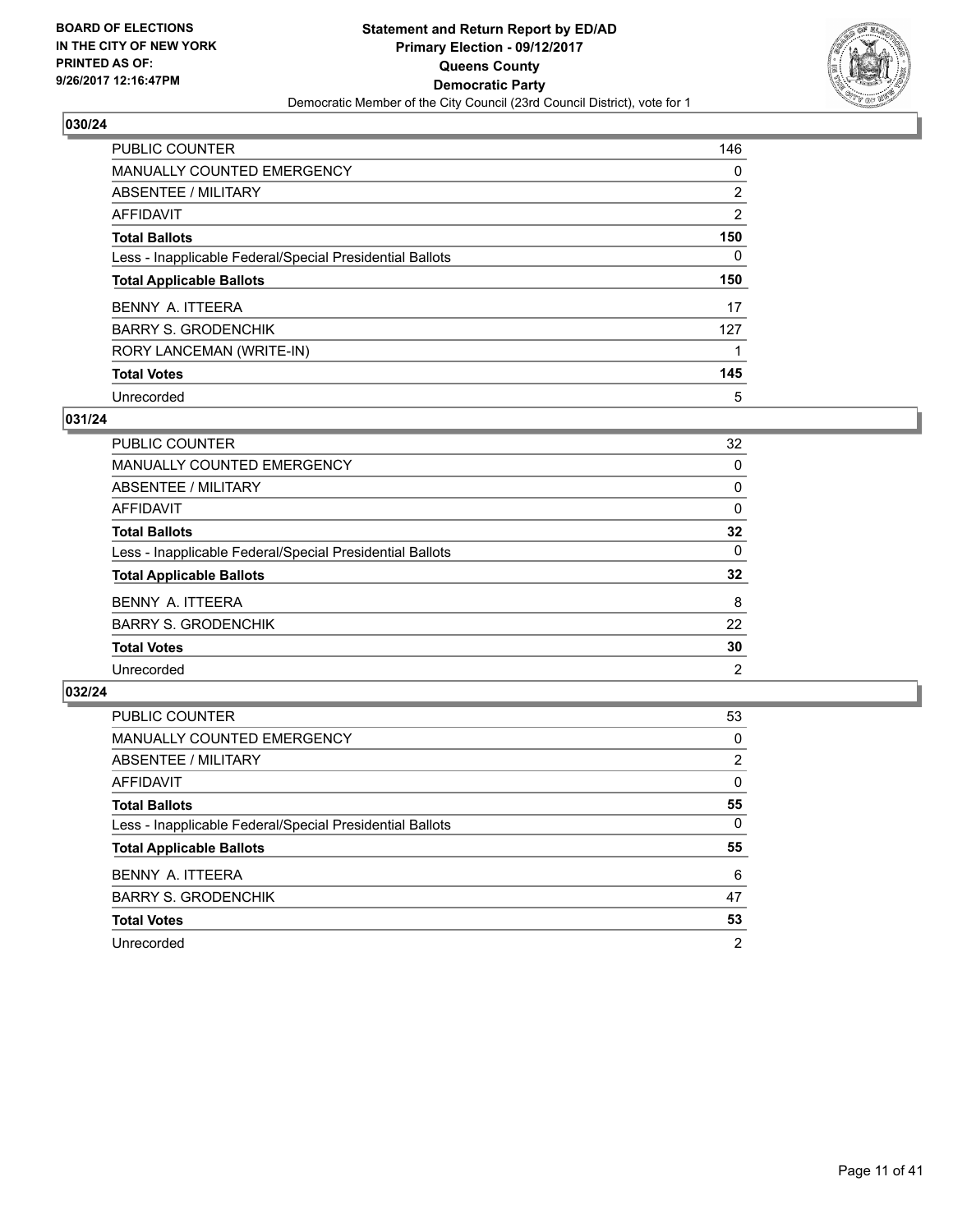

| PUBLIC COUNTER                                           | 56           |
|----------------------------------------------------------|--------------|
| MANUALLY COUNTED EMERGENCY                               | $\Omega$     |
| <b>ABSENTEE / MILITARY</b>                               | $\mathbf{0}$ |
| <b>AFFIDAVIT</b>                                         | $\mathbf{0}$ |
| <b>Total Ballots</b>                                     | 56           |
| Less - Inapplicable Federal/Special Presidential Ballots | 0            |
| <b>Total Applicable Ballots</b>                          | 56           |
| BENNY A. ITTEERA                                         | 14           |
| <b>BARRY S. GRODENCHIK</b>                               | 37           |
| <b>Total Votes</b>                                       | 51           |
| Unrecorded                                               | 5            |

#### **061/24**

| PUBLIC COUNTER                                           | 38 |
|----------------------------------------------------------|----|
| <b>MANUALLY COUNTED EMERGENCY</b>                        | 0  |
| <b>ABSENTEE / MILITARY</b>                               | 3  |
| AFFIDAVIT                                                | 0  |
| <b>Total Ballots</b>                                     | 41 |
| Less - Inapplicable Federal/Special Presidential Ballots | 0  |
| <b>Total Applicable Ballots</b>                          | 41 |
| BENNY A. ITTEERA                                         | 5  |
| <b>BARRY S. GRODENCHIK</b>                               | 33 |
| <b>Total Votes</b>                                       | 38 |
| Unrecorded                                               | 3  |

| <b>Total Votes</b>                                       | 0 |
|----------------------------------------------------------|---|
| <b>BARRY S. GRODENCHIK</b>                               | 0 |
| BENNY A. ITTEERA                                         | 0 |
| <b>Total Applicable Ballots</b>                          | 0 |
| Less - Inapplicable Federal/Special Presidential Ballots | 0 |
| <b>Total Ballots</b>                                     | 0 |
| AFFIDAVIT                                                | 0 |
| ABSENTEE / MILITARY                                      | 0 |
| MANUALLY COUNTED EMERGENCY                               | 0 |
| PUBLIC COUNTER                                           | 0 |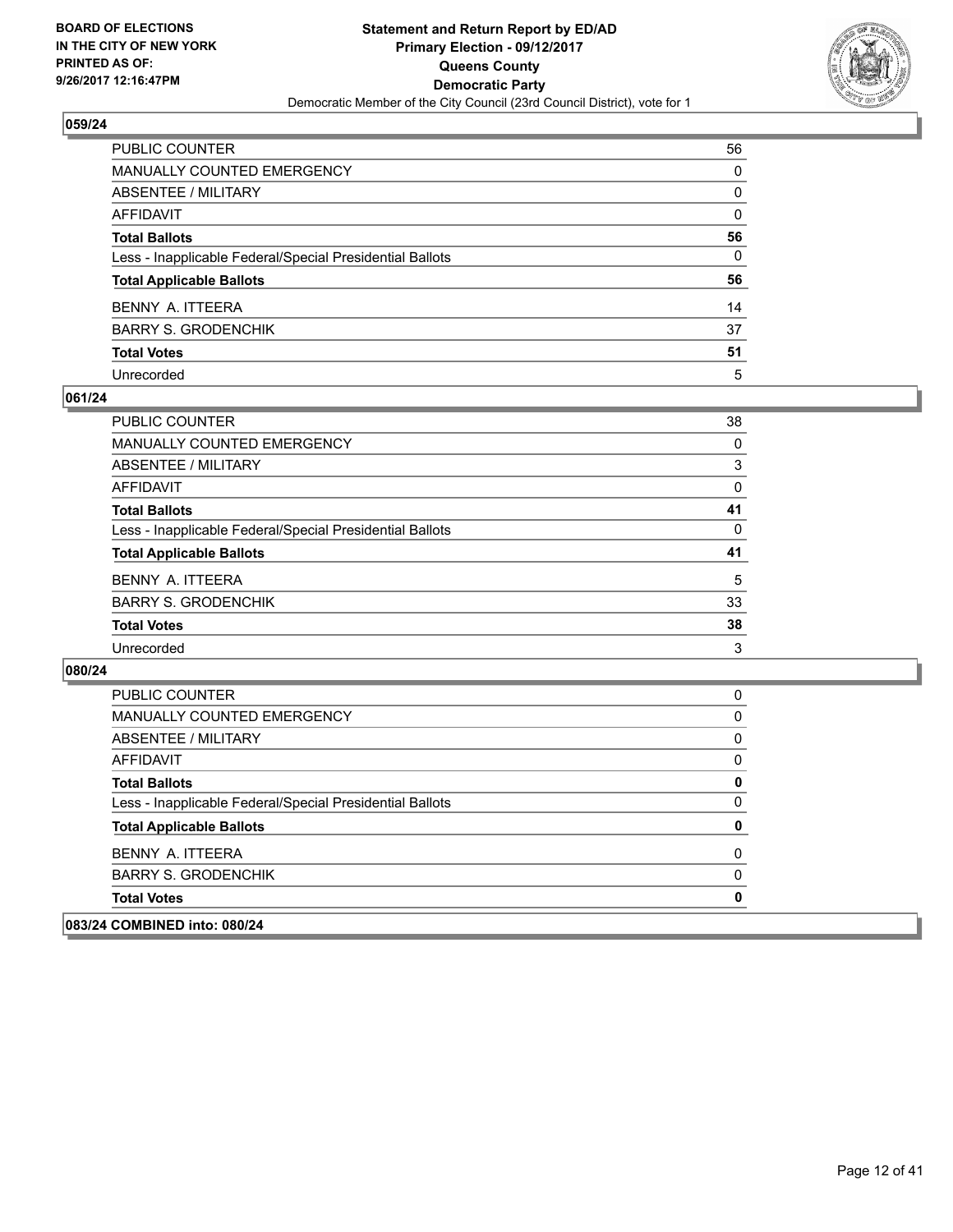

| PUBLIC COUNTER                                           | 70              |
|----------------------------------------------------------|-----------------|
| <b>MANUALLY COUNTED EMERGENCY</b>                        | $\mathbf{0}$    |
| <b>ABSENTEE / MILITARY</b>                               | 7               |
| <b>AFFIDAVIT</b>                                         | $\Omega$        |
| <b>Total Ballots</b>                                     | 77              |
| Less - Inapplicable Federal/Special Presidential Ballots | 0               |
| <b>Total Applicable Ballots</b>                          | 77              |
| BENNY A. ITTEERA                                         | 12 <sup>2</sup> |
| <b>BARRY S. GRODENCHIK</b>                               | 62              |
| <b>Total Votes</b>                                       | 74              |
| Unrecorded                                               | 3               |

#### **089/24**

| <b>PUBLIC COUNTER</b>                                    | 72       |
|----------------------------------------------------------|----------|
| MANUALLY COUNTED EMERGENCY                               | 0        |
| ABSENTEE / MILITARY                                      | 2        |
| AFFIDAVIT                                                | $\Omega$ |
| <b>Total Ballots</b>                                     | 74       |
| Less - Inapplicable Federal/Special Presidential Ballots | 0        |
| <b>Total Applicable Ballots</b>                          | 74       |
| BENNY A. ITTEERA                                         | 5        |
| <b>BARRY S. GRODENCHIK</b>                               | 68       |
| <b>Total Votes</b>                                       | 73       |
| Unrecorded                                               |          |

| PUBLIC COUNTER                                           | 40 |
|----------------------------------------------------------|----|
| <b>MANUALLY COUNTED EMERGENCY</b>                        | 0  |
| ABSENTEE / MILITARY                                      | 7  |
| AFFIDAVIT                                                | 0  |
| <b>Total Ballots</b>                                     | 47 |
| Less - Inapplicable Federal/Special Presidential Ballots | 0  |
| <b>Total Applicable Ballots</b>                          | 47 |
| BENNY A. ITTEERA                                         | 9  |
| <b>BARRY S. GRODENCHIK</b>                               | 33 |
| <b>Total Votes</b>                                       | 42 |
| Unrecorded                                               | 5  |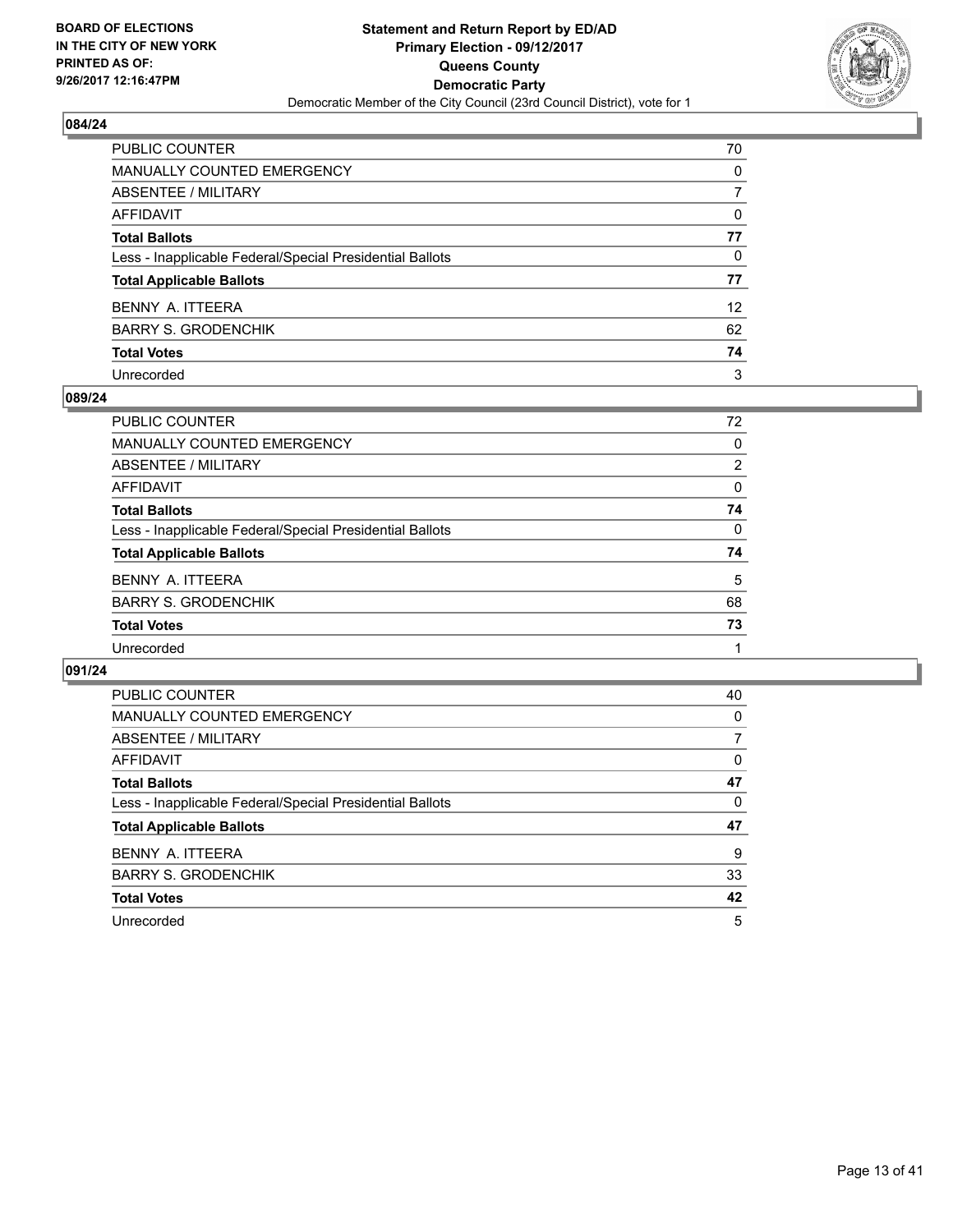

| PUBLIC COUNTER                                           | 52 |
|----------------------------------------------------------|----|
| <b>MANUALLY COUNTED EMERGENCY</b>                        | 0  |
| ABSENTEE / MILITARY                                      | 0  |
| AFFIDAVIT                                                | 0  |
| <b>Total Ballots</b>                                     | 52 |
| Less - Inapplicable Federal/Special Presidential Ballots | 0  |
| <b>Total Applicable Ballots</b>                          | 52 |
|                                                          |    |
| BENNY A. ITTEERA                                         | 6  |
| <b>BARRY S. GRODENCHIK</b>                               | 38 |
| AMY GOLDMAN (WRITE-IN)                                   |    |
| <b>Total Votes</b>                                       | 45 |

#### **017/25**

| <b>PUBLIC COUNTER</b>                                    | 59 |
|----------------------------------------------------------|----|
| <b>MANUALLY COUNTED EMERGENCY</b>                        | 0  |
| ABSENTEE / MILITARY                                      |    |
| AFFIDAVIT                                                | 0  |
| <b>Total Ballots</b>                                     | 60 |
| Less - Inapplicable Federal/Special Presidential Ballots | 0  |
| <b>Total Applicable Ballots</b>                          | 60 |
| BENNY A. ITTEERA                                         | 5  |
| <b>BARRY S. GRODENCHIK</b>                               | 52 |
| <b>Total Votes</b>                                       | 57 |
| Unrecorded                                               | 3  |

| PUBLIC COUNTER                                           | 61 |
|----------------------------------------------------------|----|
| MANUALLY COUNTED EMERGENCY                               | 0  |
| ABSENTEE / MILITARY                                      | 2  |
| AFFIDAVIT                                                | 0  |
| <b>Total Ballots</b>                                     | 63 |
| Less - Inapplicable Federal/Special Presidential Ballots | 0  |
| <b>Total Applicable Ballots</b>                          | 63 |
| BENNY A. ITTEERA                                         | 11 |
| <b>BARRY S. GRODENCHIK</b>                               | 49 |
| <b>Total Votes</b>                                       | 60 |
| Unrecorded                                               | 3  |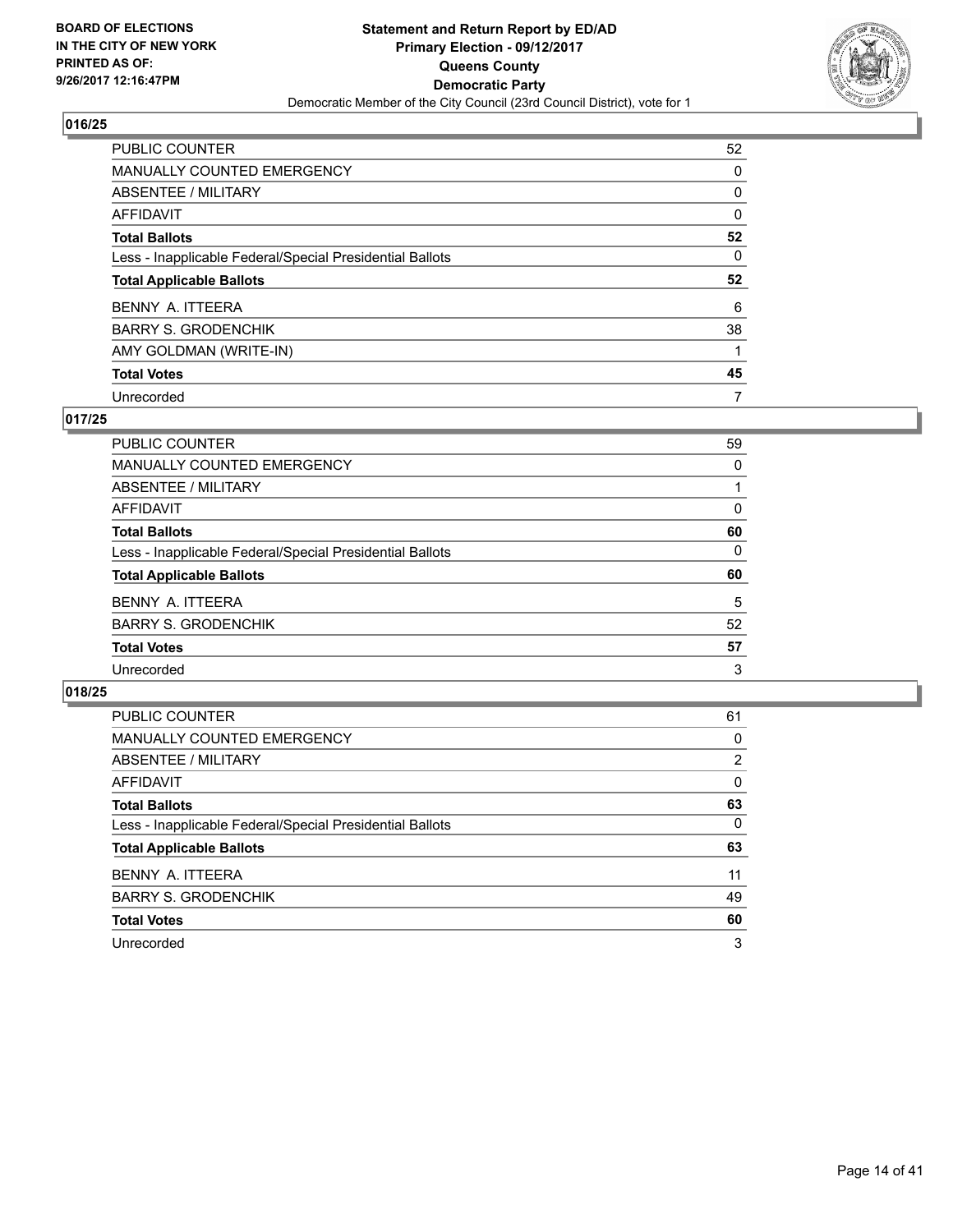

| <b>PUBLIC COUNTER</b>                                    | 90 |
|----------------------------------------------------------|----|
| <b>MANUALLY COUNTED EMERGENCY</b>                        | 0  |
| ABSENTEE / MILITARY                                      | 9  |
| AFFIDAVIT                                                | 0  |
| <b>Total Ballots</b>                                     | 99 |
| Less - Inapplicable Federal/Special Presidential Ballots | 0  |
| <b>Total Applicable Ballots</b>                          | 99 |
| BENNY A. ITTEERA                                         | 16 |
| <b>BARRY S. GRODENCHIK</b>                               | 74 |
| UNATTRIBUTABLE WRITE-IN (WRITE-IN)                       |    |
| <b>Total Votes</b>                                       | 91 |
| Unrecorded                                               | 8  |

#### **020/25**

| PUBLIC COUNTER                                           | 84 |
|----------------------------------------------------------|----|
| <b>MANUALLY COUNTED EMERGENCY</b>                        | 0  |
| ABSENTEE / MILITARY                                      | 3  |
| AFFIDAVIT                                                | 0  |
| <b>Total Ballots</b>                                     | 87 |
| Less - Inapplicable Federal/Special Presidential Ballots | 0  |
| <b>Total Applicable Ballots</b>                          | 87 |
| BENNY A. ITTEERA                                         | 13 |
| <b>BARRY S. GRODENCHIK</b>                               | 67 |
| ADRIENNE ADAMS (WRITE-IN)                                |    |
| HARRIET TUBMAN (WRITE-IN)                                |    |
| <b>Total Votes</b>                                       | 82 |
| Unrecorded                                               | 5  |

| PUBLIC COUNTER                                           | 40       |
|----------------------------------------------------------|----------|
| <b>MANUALLY COUNTED EMERGENCY</b>                        | 3        |
| ABSENTEE / MILITARY                                      |          |
| AFFIDAVIT                                                | 0        |
| <b>Total Ballots</b>                                     | 44       |
| Less - Inapplicable Federal/Special Presidential Ballots | $\Omega$ |
| <b>Total Applicable Ballots</b>                          | 44       |
| BENNY A. ITTEERA                                         | 9        |
| <b>BARRY S. GRODENCHIK</b>                               | 30       |
| <b>BOB FRIEDRICH (WRITE-IN)</b>                          |          |
| PETER KOO (WRITE-IN)                                     |          |
| <b>Total Votes</b>                                       | 41       |
| Unrecorded                                               | 3        |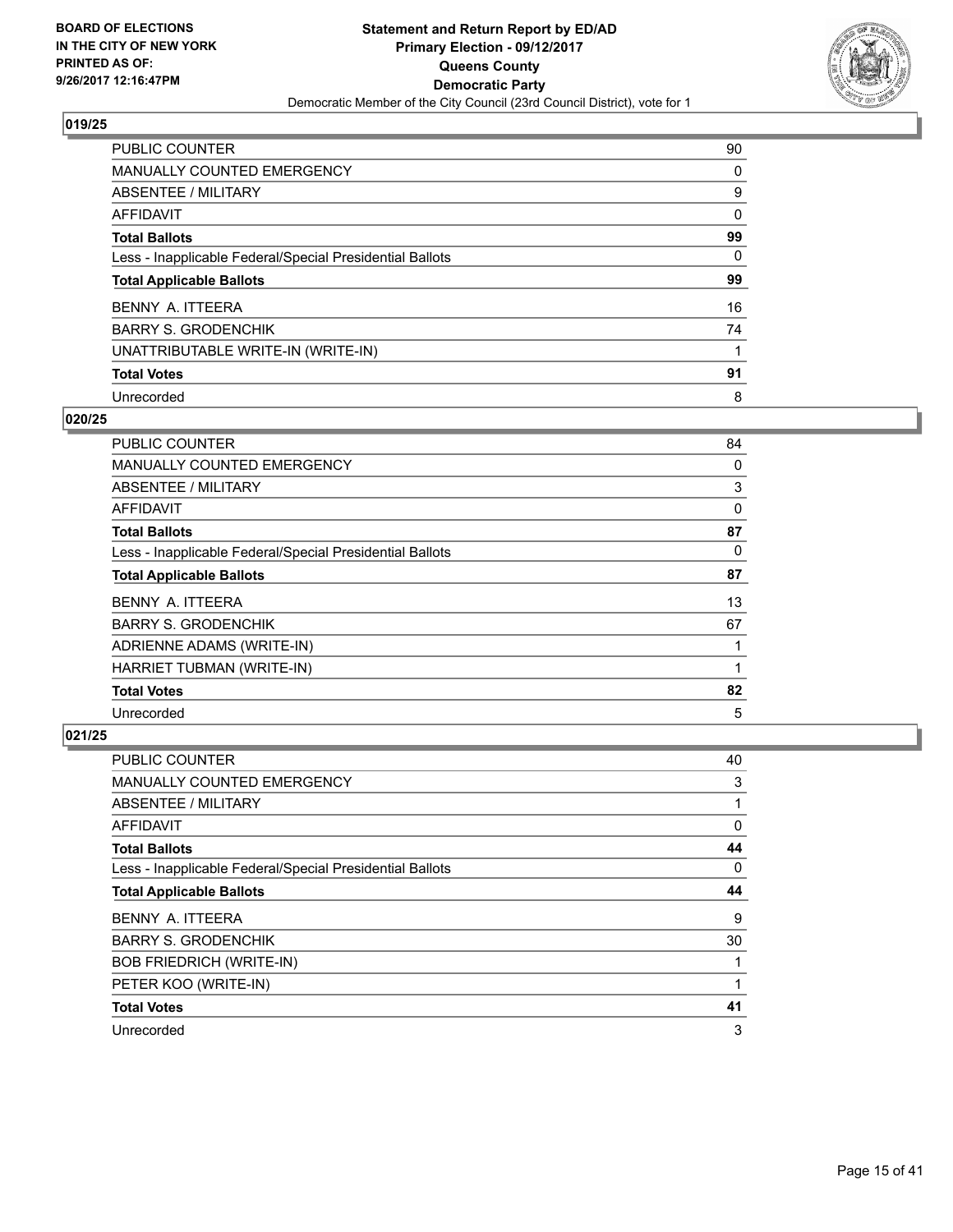

| PUBLIC COUNTER                                           | 51           |
|----------------------------------------------------------|--------------|
| MANUALLY COUNTED EMERGENCY                               | 3            |
| ABSENTEE / MILITARY                                      | 0            |
| AFFIDAVIT                                                | $\mathbf{0}$ |
| Total Ballots                                            | 54           |
| Less - Inapplicable Federal/Special Presidential Ballots | 0            |
| <b>Total Applicable Ballots</b>                          | 54           |
| BENNY A. ITTEERA                                         | 7            |
| BARRY S. GRODENCHIK                                      | 40           |
| <b>Total Votes</b>                                       | 47           |
| Unrecorded                                               | 7            |

#### **023/25**

| <b>Total Votes</b>                                       | 14 |
|----------------------------------------------------------|----|
| <b>BARRY S. GRODENCHIK</b>                               | 12 |
| BENNY A. ITTEERA                                         | 2  |
| <b>Total Applicable Ballots</b>                          | 14 |
| Less - Inapplicable Federal/Special Presidential Ballots | 0  |
| <b>Total Ballots</b>                                     | 14 |
| AFFIDAVIT                                                |    |
| ABSENTEE / MILITARY                                      | 0  |
| MANUALLY COUNTED EMERGENCY                               | 0  |
| PUBLIC COUNTER                                           | 13 |

| <b>PUBLIC COUNTER</b>                                    | 48 |
|----------------------------------------------------------|----|
| MANUALLY COUNTED EMERGENCY                               | 0  |
| ABSENTEE / MILITARY                                      | 0  |
| AFFIDAVIT                                                | 0  |
| <b>Total Ballots</b>                                     | 48 |
| Less - Inapplicable Federal/Special Presidential Ballots | 0  |
| <b>Total Applicable Ballots</b>                          | 48 |
| BENNY A. ITTEERA                                         | 13 |
| <b>BARRY S. GRODENCHIK</b>                               | 34 |
| <b>Total Votes</b>                                       | 47 |
| Unrecorded                                               |    |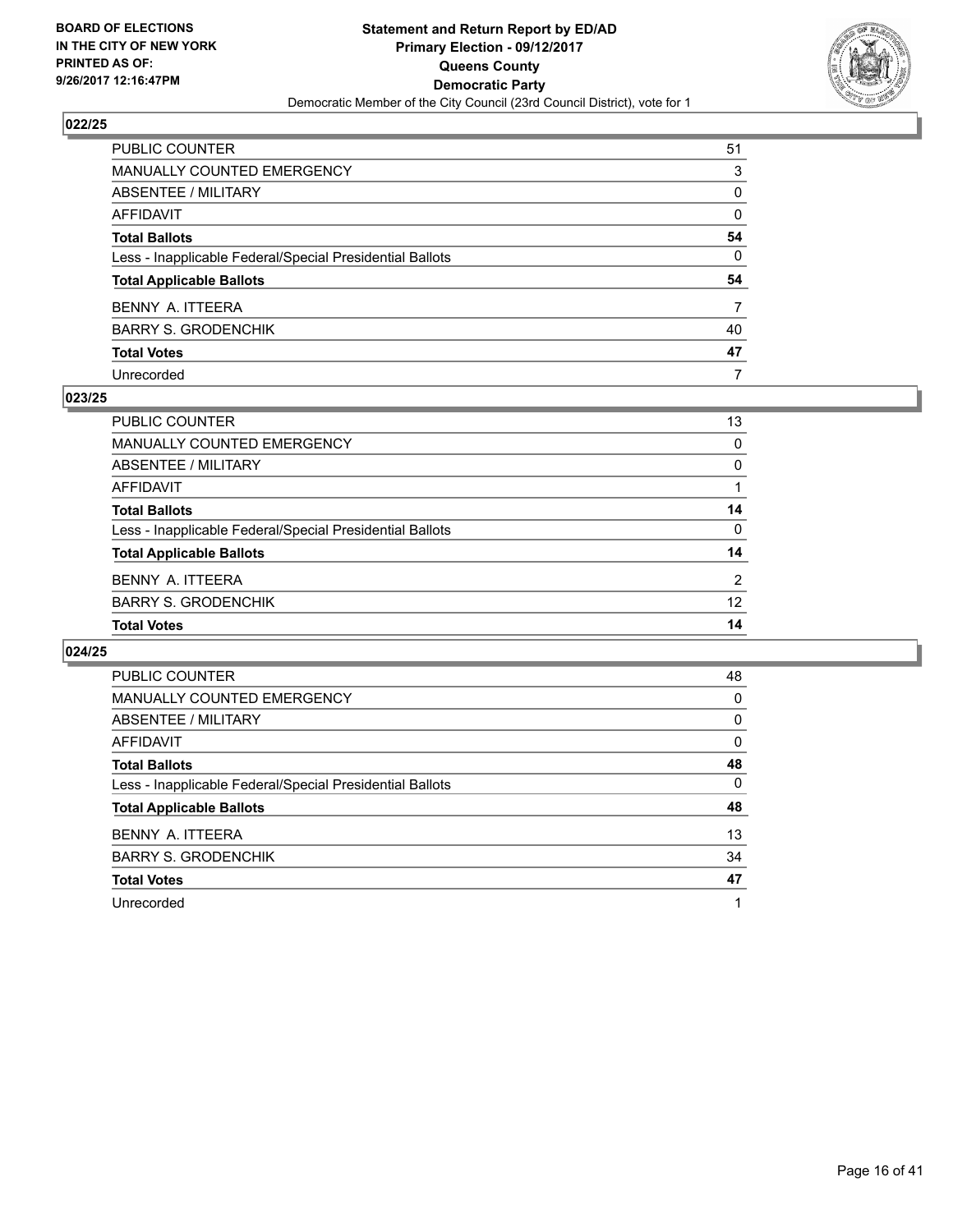

| PUBLIC COUNTER                                           | 41           |
|----------------------------------------------------------|--------------|
| <b>MANUALLY COUNTED EMERGENCY</b>                        | 0            |
| <b>ABSENTEE / MILITARY</b>                               | 3            |
| AFFIDAVIT                                                | $\Omega$     |
| <b>Total Ballots</b>                                     | 44           |
| Less - Inapplicable Federal/Special Presidential Ballots | $\mathbf{0}$ |
| <b>Total Applicable Ballots</b>                          | 44           |
| BENNY A. ITTEERA                                         |              |
| <b>BARRY S. GRODENCHIK</b>                               | 38           |
| <b>Total Votes</b>                                       | 39           |
| Unrecorded                                               | 5            |

#### **026/25**

| <b>PUBLIC COUNTER</b>                                    | 10 |
|----------------------------------------------------------|----|
| MANUALLY COUNTED EMERGENCY                               | 0  |
| ABSENTEE / MILITARY                                      | 0  |
| AFFIDAVIT                                                | 0  |
| <b>Total Ballots</b>                                     | 10 |
| Less - Inapplicable Federal/Special Presidential Ballots | 0  |
| <b>Total Applicable Ballots</b>                          | 10 |
| BENNY A. ITTEERA                                         | 4  |
| <b>BARRY S. GRODENCHIK</b>                               | 6  |
| <b>Total Votes</b>                                       | 10 |
|                                                          |    |

| <b>PUBLIC COUNTER</b>                                    | 30 |
|----------------------------------------------------------|----|
| <b>MANUALLY COUNTED EMERGENCY</b>                        | 0  |
| ABSENTEE / MILITARY                                      |    |
| AFFIDAVIT                                                | 0  |
| <b>Total Ballots</b>                                     | 31 |
| Less - Inapplicable Federal/Special Presidential Ballots | 0  |
| <b>Total Applicable Ballots</b>                          | 31 |
| BENNY A. ITTEERA                                         | 10 |
| <b>BARRY S. GRODENCHIK</b>                               | 21 |
| <b>Total Votes</b>                                       | 31 |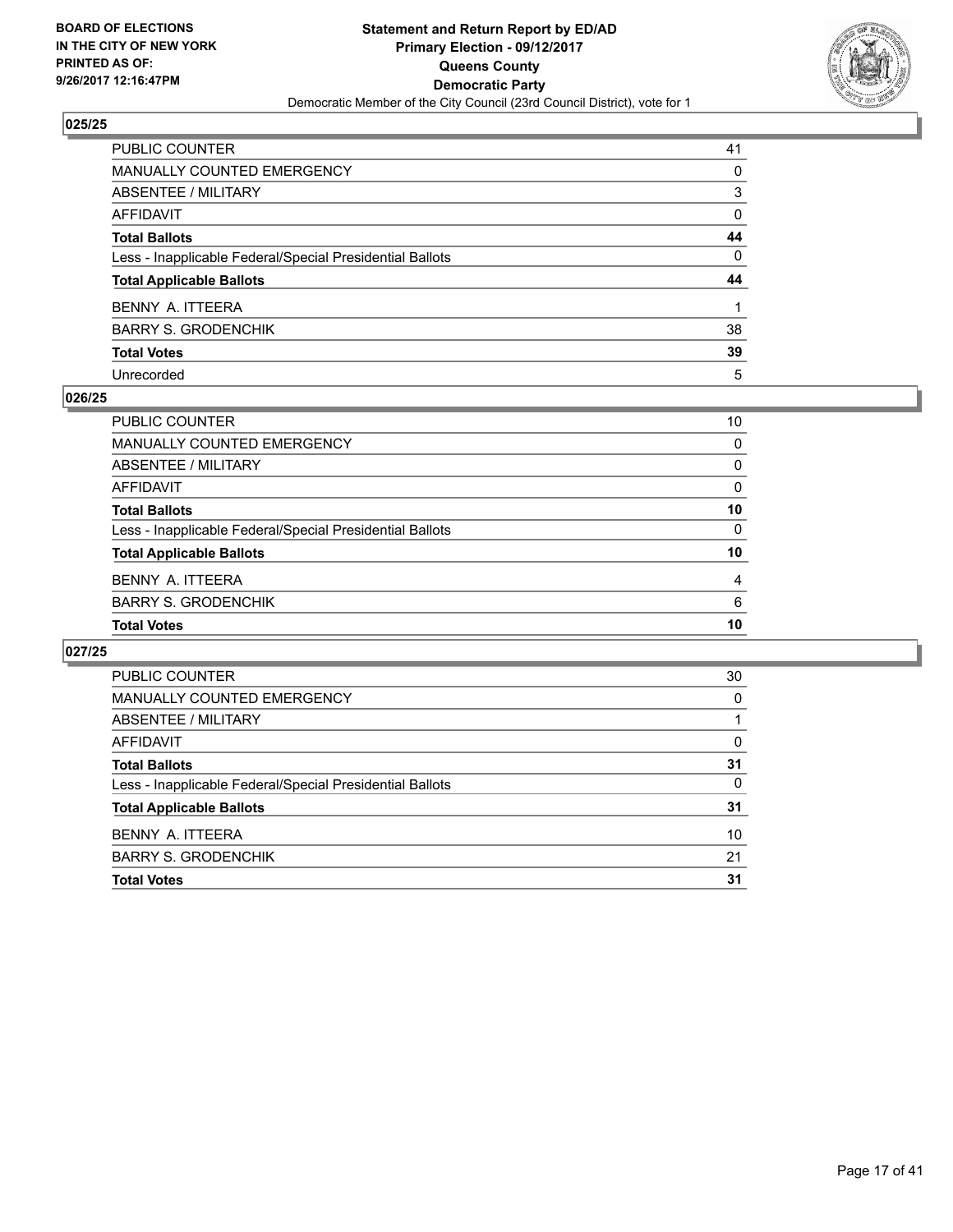

| <b>PUBLIC COUNTER</b>                                    | 44 |
|----------------------------------------------------------|----|
| <b>MANUALLY COUNTED EMERGENCY</b>                        | 0  |
| ABSENTEE / MILITARY                                      |    |
| AFFIDAVIT                                                | 0  |
| <b>Total Ballots</b>                                     | 45 |
| Less - Inapplicable Federal/Special Presidential Ballots | 0  |
| <b>Total Applicable Ballots</b>                          | 45 |
| BENNY A. ITTEERA                                         | 11 |
| <b>BARRY S. GRODENCHIK</b>                               | 30 |
| PETER KOO (WRITE-IN)                                     | 2  |
| UNATTRIBUTABLE WRITE-IN (WRITE-IN)                       |    |
| <b>Total Votes</b>                                       | 44 |
| Unrecorded                                               | 1  |

## **029/25**

| <b>PUBLIC COUNTER</b>                                    | 59 |
|----------------------------------------------------------|----|
| MANUALLY COUNTED EMERGENCY                               | 0  |
| ABSENTEE / MILITARY                                      | 2  |
| AFFIDAVIT                                                | 0  |
| <b>Total Ballots</b>                                     | 61 |
| Less - Inapplicable Federal/Special Presidential Ballots | 0  |
|                                                          |    |
| <b>Total Applicable Ballots</b>                          | 61 |
| BENNY A. ITTEERA                                         | 6  |
| <b>BARRY S. GRODENCHIK</b>                               | 46 |
| JOHN DOE (WRITE-IN)                                      |    |
| <b>Total Votes</b>                                       | 53 |

| <b>PUBLIC COUNTER</b>                                    | 57 |
|----------------------------------------------------------|----|
| <b>MANUALLY COUNTED EMERGENCY</b>                        | 0  |
| ABSENTEE / MILITARY                                      |    |
| AFFIDAVIT                                                | 0  |
| <b>Total Ballots</b>                                     | 58 |
| Less - Inapplicable Federal/Special Presidential Ballots | 0  |
|                                                          |    |
| <b>Total Applicable Ballots</b>                          | 58 |
| BENNY A. ITTEERA                                         | 6  |
| <b>BARRY S. GRODENCHIK</b>                               | 46 |
| UNATTRIBUTABLE WRITE-IN (WRITE-IN)                       | 2  |
| <b>Total Votes</b>                                       | 54 |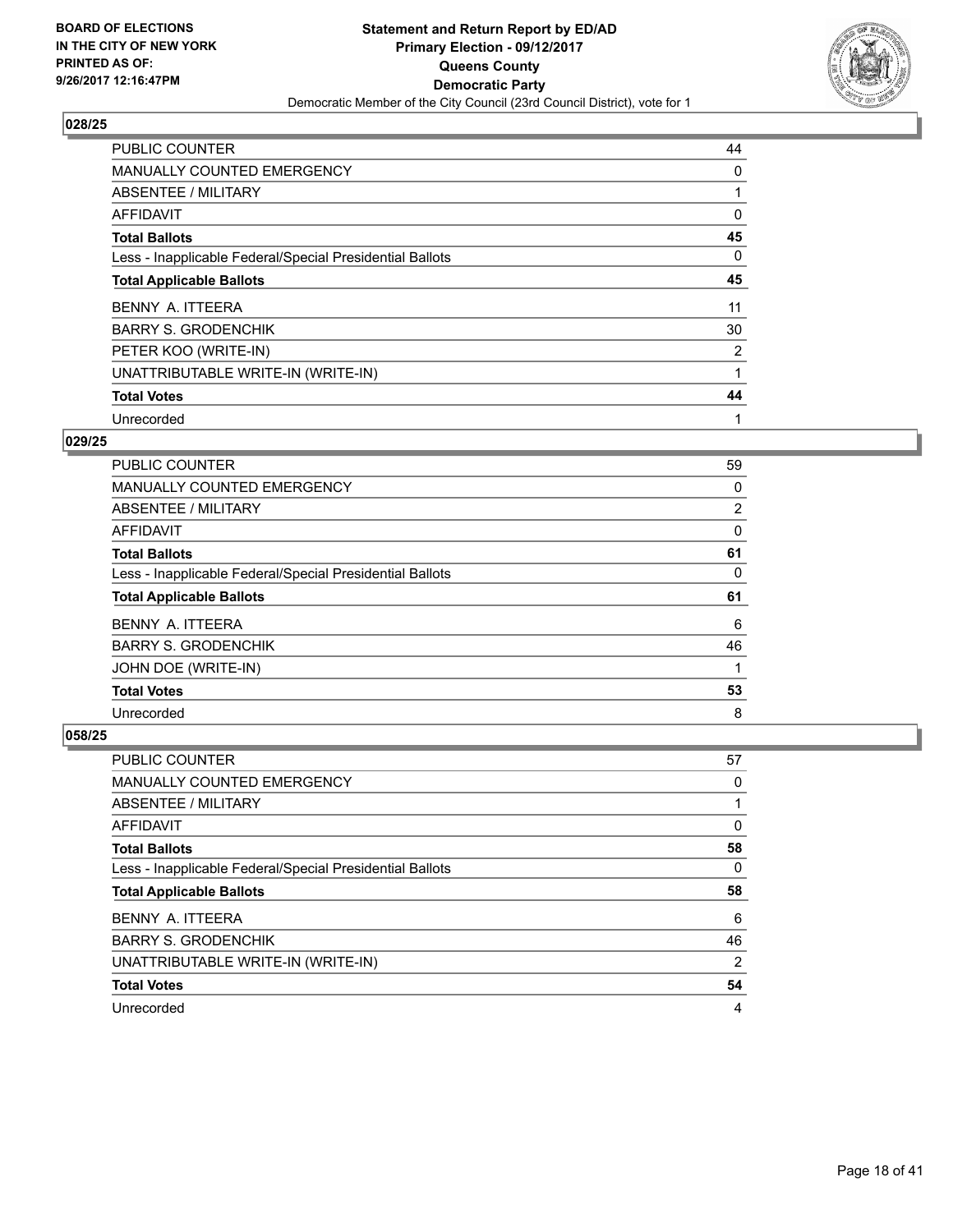

| <b>PUBLIC COUNTER</b>                                    | 38 |
|----------------------------------------------------------|----|
| <b>MANUALLY COUNTED EMERGENCY</b>                        | 0  |
| ABSENTEE / MILITARY                                      | 3  |
| AFFIDAVIT                                                | 0  |
| <b>Total Ballots</b>                                     | 41 |
| Less - Inapplicable Federal/Special Presidential Ballots | 0  |
| <b>Total Applicable Ballots</b>                          | 41 |
| BENNY A. ITTEERA                                         | 4  |
| <b>BARRY S. GRODENCHIK</b>                               | 33 |
| PETER KOO (WRITE-IN)                                     |    |
| <b>Total Votes</b>                                       | 38 |
|                                                          |    |

#### **066/25**

| <b>PUBLIC COUNTER</b>                                    | 6        |
|----------------------------------------------------------|----------|
| MANUALLY COUNTED EMERGENCY                               | 0        |
| ABSENTEE / MILITARY                                      | 2        |
| AFFIDAVIT                                                | 0        |
| <b>Total Ballots</b>                                     | 8        |
| Less - Inapplicable Federal/Special Presidential Ballots | 0        |
| <b>Total Applicable Ballots</b>                          | 8        |
| BENNY A. ITTEERA                                         | $\Omega$ |
| <b>BARRY S. GRODENCHIK</b>                               | 8        |
| <b>Total Votes</b>                                       | 8        |

| PUBLIC COUNTER                                           | 0 |
|----------------------------------------------------------|---|
| MANUALLY COUNTED EMERGENCY                               | 0 |
| ABSENTEE / MILITARY                                      | 0 |
| AFFIDAVIT                                                | 0 |
| <b>Total Ballots</b>                                     | 0 |
| Less - Inapplicable Federal/Special Presidential Ballots | 0 |
| <b>Total Applicable Ballots</b>                          | 0 |
| BENNY A. ITTEERA                                         | 0 |
| <b>BARRY S. GRODENCHIK</b>                               | 0 |
| <b>Total Votes</b>                                       | 0 |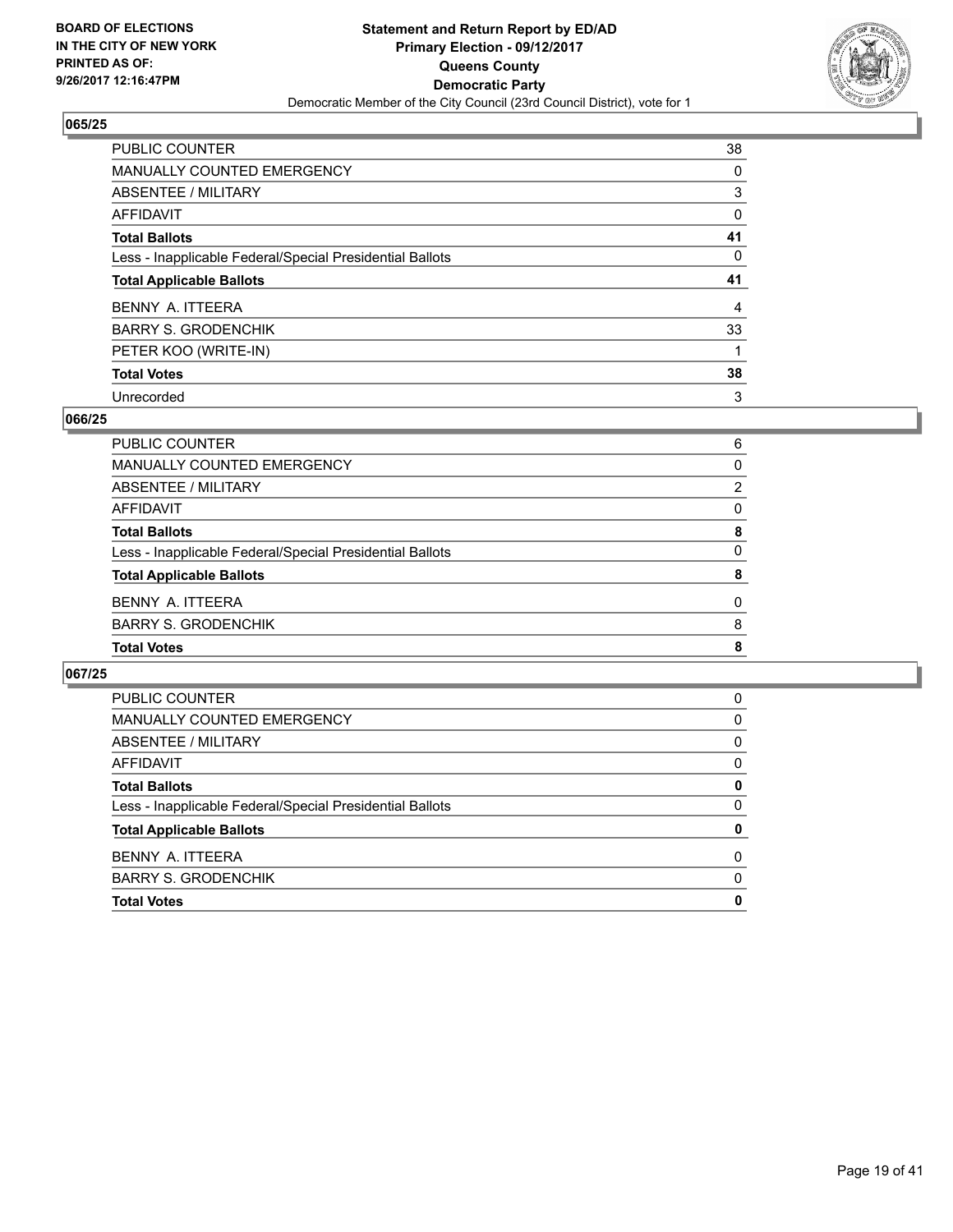

| PUBLIC COUNTER                                           | 73              |
|----------------------------------------------------------|-----------------|
| <b>MANUALLY COUNTED EMERGENCY</b>                        | $\mathbf{0}$    |
| <b>ABSENTEE / MILITARY</b>                               | 6               |
| <b>AFFIDAVIT</b>                                         | 3               |
| <b>Total Ballots</b>                                     | 82              |
| Less - Inapplicable Federal/Special Presidential Ballots | $\mathbf{0}$    |
| <b>Total Applicable Ballots</b>                          | 82              |
| BENNY A. ITTEERA                                         | 12 <sup>2</sup> |
| <b>BARRY S. GRODENCHIK</b>                               | 59              |
| <b>Total Votes</b>                                       | 71              |
| Unrecorded                                               | 11              |

## **072/25**

| <b>PUBLIC COUNTER</b>                                    | 40       |
|----------------------------------------------------------|----------|
| MANUALLY COUNTED EMERGENCY                               | $\Omega$ |
| ABSENTEE / MILITARY                                      | 0        |
| AFFIDAVIT                                                | 0        |
| <b>Total Ballots</b>                                     | 40       |
| Less - Inapplicable Federal/Special Presidential Ballots | $\Omega$ |
| <b>Total Applicable Ballots</b>                          | 40       |
| BENNY A. ITTEERA                                         | 5        |
| <b>BARRY S. GRODENCHIK</b>                               | 34       |
| <b>Total Votes</b>                                       | 39       |
| Unrecorded                                               |          |

| <b>PUBLIC COUNTER</b>                                    | 57 |
|----------------------------------------------------------|----|
| <b>MANUALLY COUNTED EMERGENCY</b>                        | 0  |
| ABSENTEE / MILITARY                                      |    |
| AFFIDAVIT                                                | 0  |
| <b>Total Ballots</b>                                     | 58 |
| Less - Inapplicable Federal/Special Presidential Ballots | 0  |
|                                                          |    |
| <b>Total Applicable Ballots</b>                          | 58 |
| BENNY A. ITTEERA                                         |    |
| <b>BARRY S. GRODENCHIK</b>                               | 47 |
| WARREN HU (WRITE-IN)                                     |    |
| <b>Total Votes</b>                                       | 55 |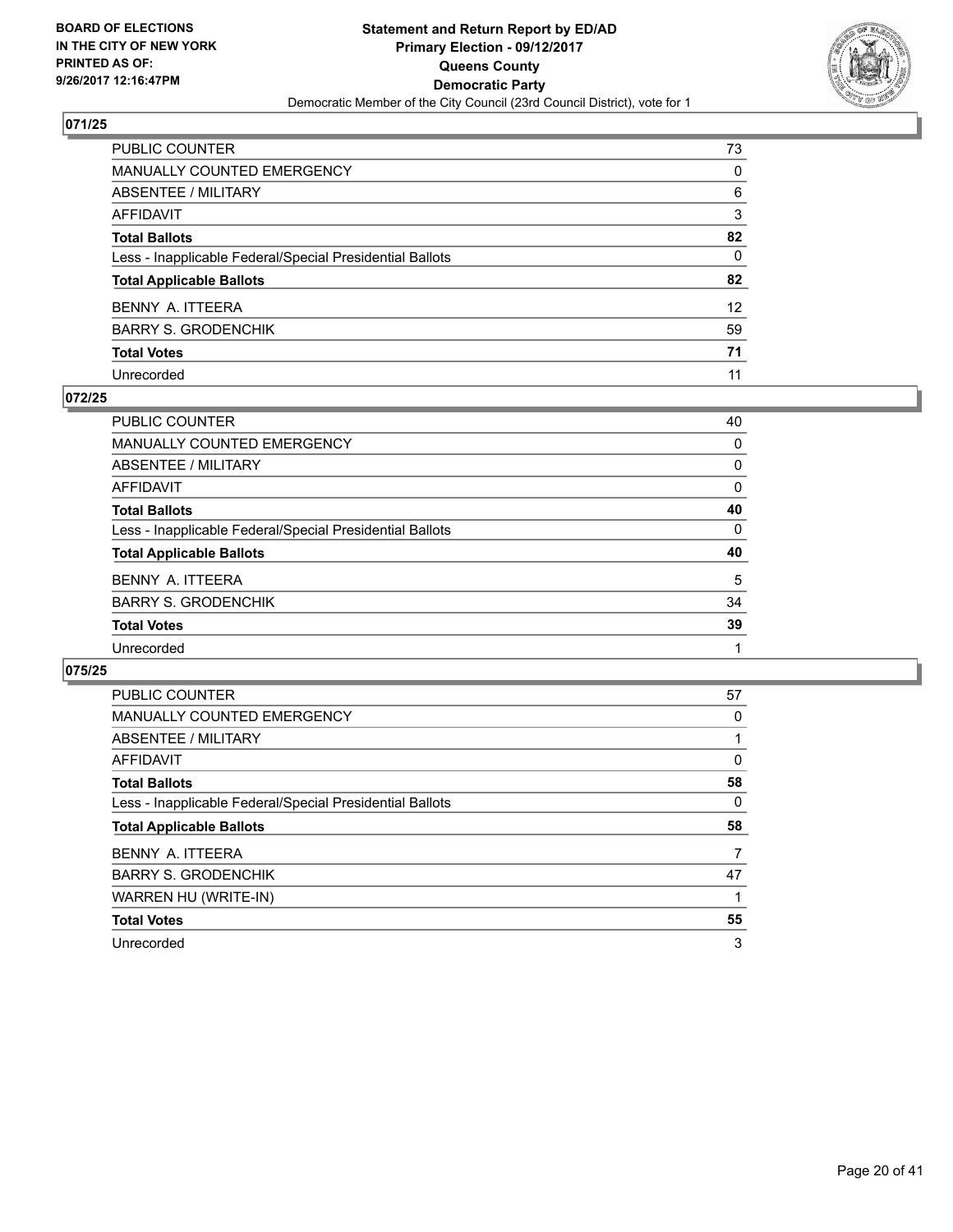

| <b>PUBLIC COUNTER</b>                                    | 21 |
|----------------------------------------------------------|----|
| <b>MANUALLY COUNTED EMERGENCY</b>                        |    |
| ABSENTEE / MILITARY                                      | 0  |
| AFFIDAVIT                                                | 0  |
| <b>Total Ballots</b>                                     | 22 |
| Less - Inapplicable Federal/Special Presidential Ballots | 0  |
| <b>Total Applicable Ballots</b>                          | 22 |
| BENNY A. ITTEERA                                         | 6  |
| <b>BARRY S. GRODENCHIK</b>                               | 15 |
| <b>Total Votes</b>                                       | 21 |
| Unrecorded                                               |    |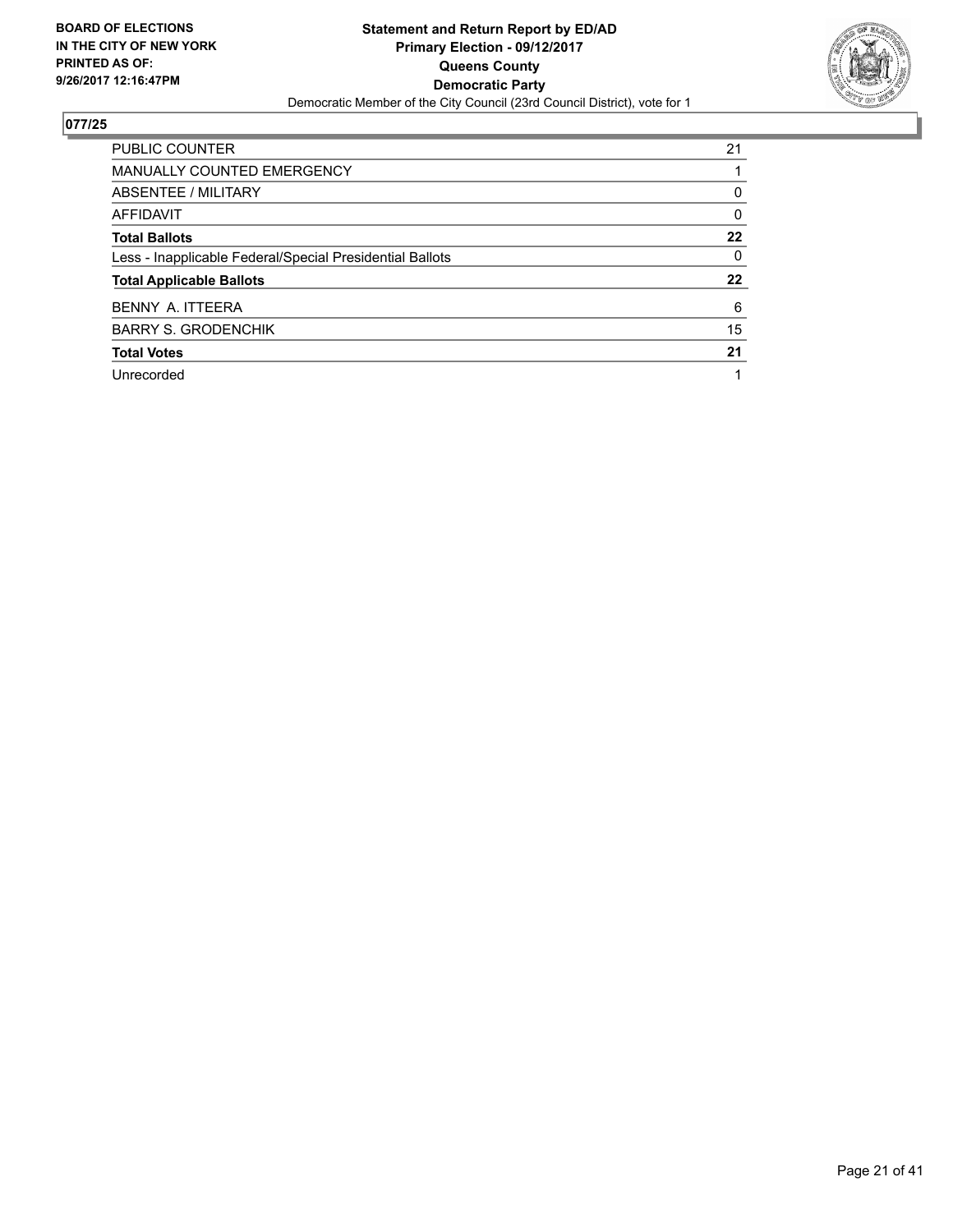

| PUBLIC COUNTER                                           | 47 |
|----------------------------------------------------------|----|
| <b>MANUALLY COUNTED EMERGENCY</b>                        | 0  |
| <b>ABSENTEE / MILITARY</b>                               | 0  |
| AFFIDAVIT                                                | 0  |
| <b>Total Ballots</b>                                     | 47 |
| Less - Inapplicable Federal/Special Presidential Ballots | 0  |
| <b>Total Applicable Ballots</b>                          | 47 |
| BENNY A. ITTEERA                                         | 6  |
| <b>BARRY S. GRODENCHIK</b>                               | 35 |
| <b>Total Votes</b>                                       | 41 |
| Unrecorded                                               | 6  |

#### **042/26**

| <b>PUBLIC COUNTER</b>                                    | 19             |
|----------------------------------------------------------|----------------|
|                                                          |                |
| MANUALLY COUNTED EMERGENCY                               | 0              |
| ABSENTEE / MILITARY                                      | 0              |
| AFFIDAVIT                                                | 0              |
| <b>Total Ballots</b>                                     | 19             |
| Less - Inapplicable Federal/Special Presidential Ballots | $\Omega$       |
| <b>Total Applicable Ballots</b>                          | 19             |
| BENNY A. ITTEERA                                         | 3              |
| <b>BARRY S. GRODENCHIK</b>                               | 14             |
| <b>Total Votes</b>                                       | 17             |
| Unrecorded                                               | $\overline{2}$ |

| <b>PUBLIC COUNTER</b>                                    | 15 |
|----------------------------------------------------------|----|
| <b>MANUALLY COUNTED EMERGENCY</b>                        | 0  |
| ABSENTEE / MILITARY                                      | 2  |
| AFFIDAVIT                                                | 0  |
| <b>Total Ballots</b>                                     | 17 |
| Less - Inapplicable Federal/Special Presidential Ballots | 0  |
| <b>Total Applicable Ballots</b>                          | 17 |
| BENNY A. ITTEERA                                         | 6  |
| <b>BARRY S. GRODENCHIK</b>                               | 10 |
| <b>Total Votes</b>                                       | 16 |
| Unrecorded                                               |    |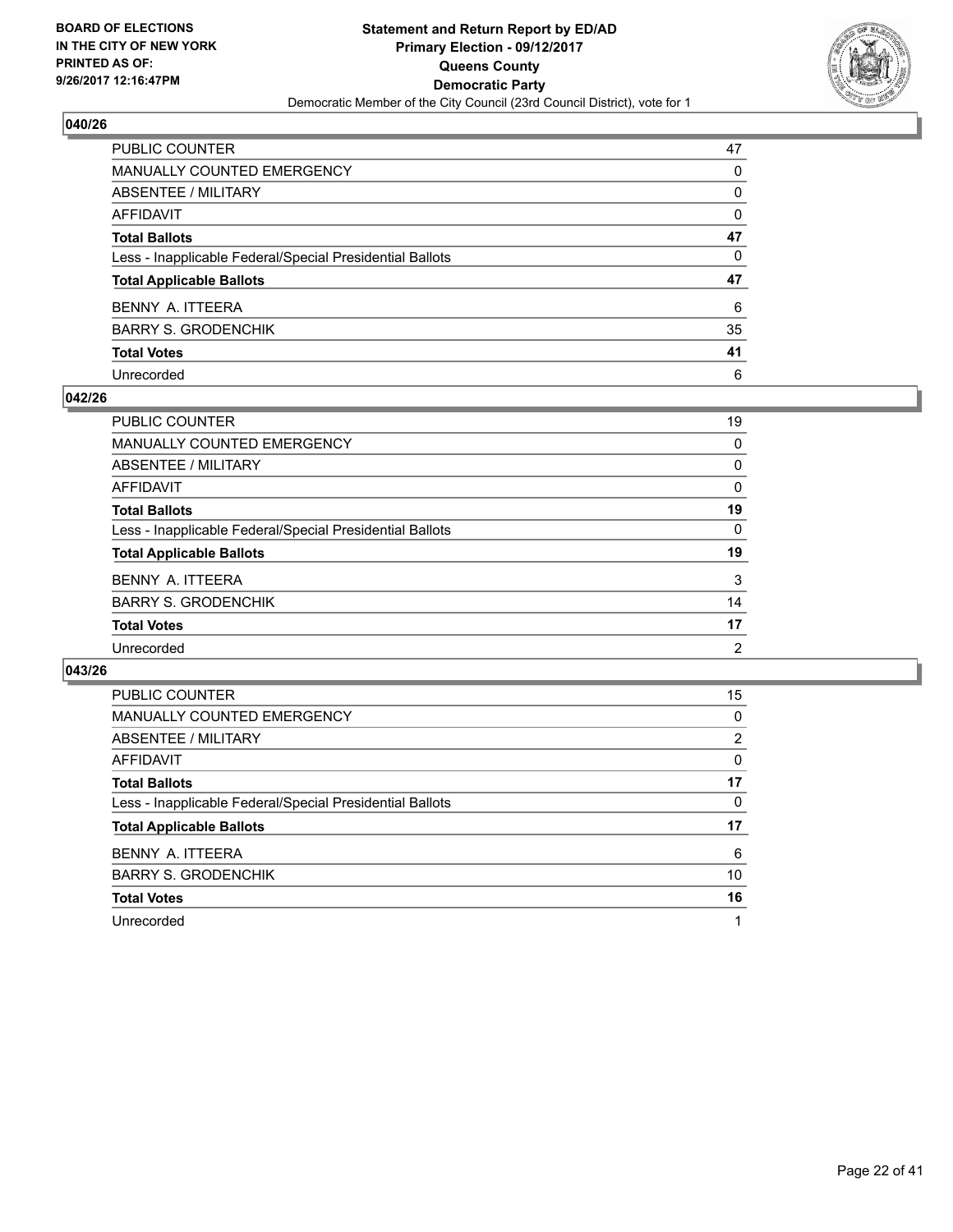

| PUBLIC COUNTER                                           | 20 |
|----------------------------------------------------------|----|
| <b>MANUALLY COUNTED EMERGENCY</b>                        | 0  |
| <b>ABSENTEE / MILITARY</b>                               |    |
| AFFIDAVIT                                                |    |
| <b>Total Ballots</b>                                     | 22 |
| Less - Inapplicable Federal/Special Presidential Ballots | 0  |
| <b>Total Applicable Ballots</b>                          | 22 |
| BENNY A. ITTEERA                                         | 3  |
| <b>BARRY S. GRODENCHIK</b>                               | 16 |
| <b>Total Votes</b>                                       | 19 |
| Unrecorded                                               | 3  |

#### **045/26**

| PUBLIC COUNTER                                           | 72 |
|----------------------------------------------------------|----|
| <b>MANUALLY COUNTED EMERGENCY</b>                        | 0  |
| ABSENTEE / MILITARY                                      | 3  |
| AFFIDAVIT                                                |    |
| <b>Total Ballots</b>                                     | 76 |
| Less - Inapplicable Federal/Special Presidential Ballots | 0  |
| <b>Total Applicable Ballots</b>                          | 76 |
| BENNY A. ITTEERA                                         | 11 |
| <b>BARRY S. GRODENCHIK</b>                               | 60 |
| STEVE A FEINSTEIN (WRITE-IN)                             |    |
| <b>Total Votes</b>                                       | 72 |
| Unrecorded                                               | 4  |
|                                                          |    |

| <b>PUBLIC COUNTER</b>                                    | 75 |
|----------------------------------------------------------|----|
| <b>MANUALLY COUNTED EMERGENCY</b>                        | 0  |
| ABSENTEE / MILITARY                                      | 8  |
| AFFIDAVIT                                                | 0  |
| <b>Total Ballots</b>                                     | 83 |
| Less - Inapplicable Federal/Special Presidential Ballots | 0  |
| <b>Total Applicable Ballots</b>                          | 83 |
| BENNY A. ITTEERA                                         | 7  |
| <b>BARRY S. GRODENCHIK</b>                               | 70 |
| <b>Total Votes</b>                                       | 77 |
| Unrecorded                                               | 6  |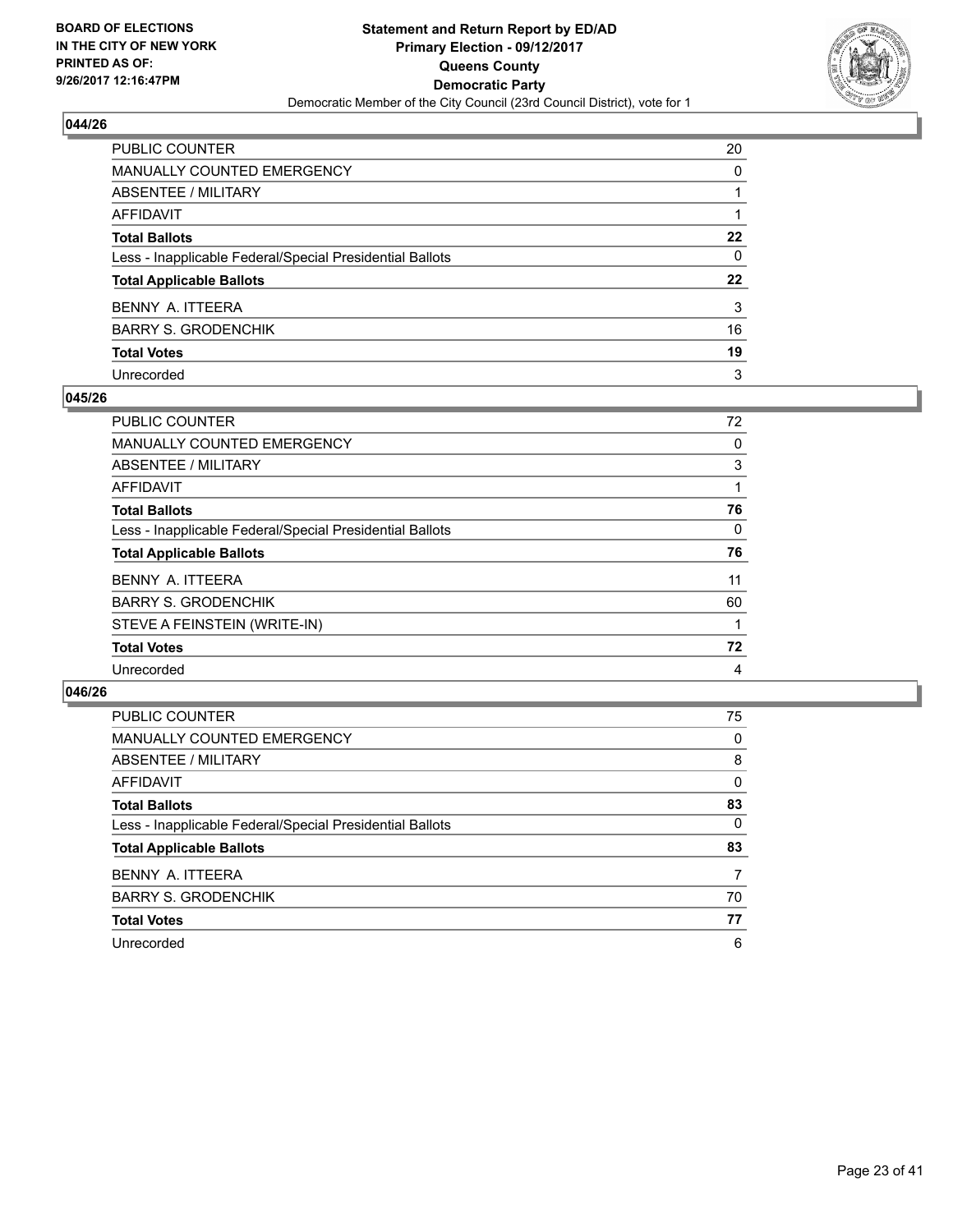

| PUBLIC COUNTER                                           | 105 |
|----------------------------------------------------------|-----|
| <b>MANUALLY COUNTED EMERGENCY</b>                        | 0   |
| <b>ABSENTEE / MILITARY</b>                               | 4   |
| <b>AFFIDAVIT</b>                                         | 0   |
| <b>Total Ballots</b>                                     | 109 |
| Less - Inapplicable Federal/Special Presidential Ballots | 0   |
| <b>Total Applicable Ballots</b>                          | 109 |
| BENNY A. ITTEERA                                         | 5   |
| <b>BARRY S. GRODENCHIK</b>                               | 98  |
| <b>Total Votes</b>                                       | 103 |
| Unrecorded                                               | 6   |

#### **048/26**

| PUBLIC COUNTER                                           | 51 |
|----------------------------------------------------------|----|
| <b>MANUALLY COUNTED EMERGENCY</b>                        | 0  |
| ABSENTEE / MILITARY                                      | 4  |
| AFFIDAVIT                                                | 0  |
| <b>Total Ballots</b>                                     | 55 |
| Less - Inapplicable Federal/Special Presidential Ballots | 0  |
| <b>Total Applicable Ballots</b>                          | 55 |
| BENNY A. ITTEERA                                         | 5  |
| <b>BARRY S. GRODENCHIK</b>                               | 49 |
| <b>Total Votes</b>                                       | 54 |
| Unrecorded                                               |    |
|                                                          |    |

| <b>PUBLIC COUNTER</b>                                    | 45             |
|----------------------------------------------------------|----------------|
| <b>MANUALLY COUNTED EMERGENCY</b>                        | 0              |
| ABSENTEE / MILITARY                                      |                |
| <b>AFFIDAVIT</b>                                         | 0              |
| <b>Total Ballots</b>                                     | 46             |
| Less - Inapplicable Federal/Special Presidential Ballots | 0              |
| <b>Total Applicable Ballots</b>                          | 46             |
| BENNY A. ITTEERA                                         | 10             |
| <b>BARRY S. GRODENCHIK</b>                               | 34             |
| <b>Total Votes</b>                                       | 44             |
| Unrecorded                                               | $\overline{2}$ |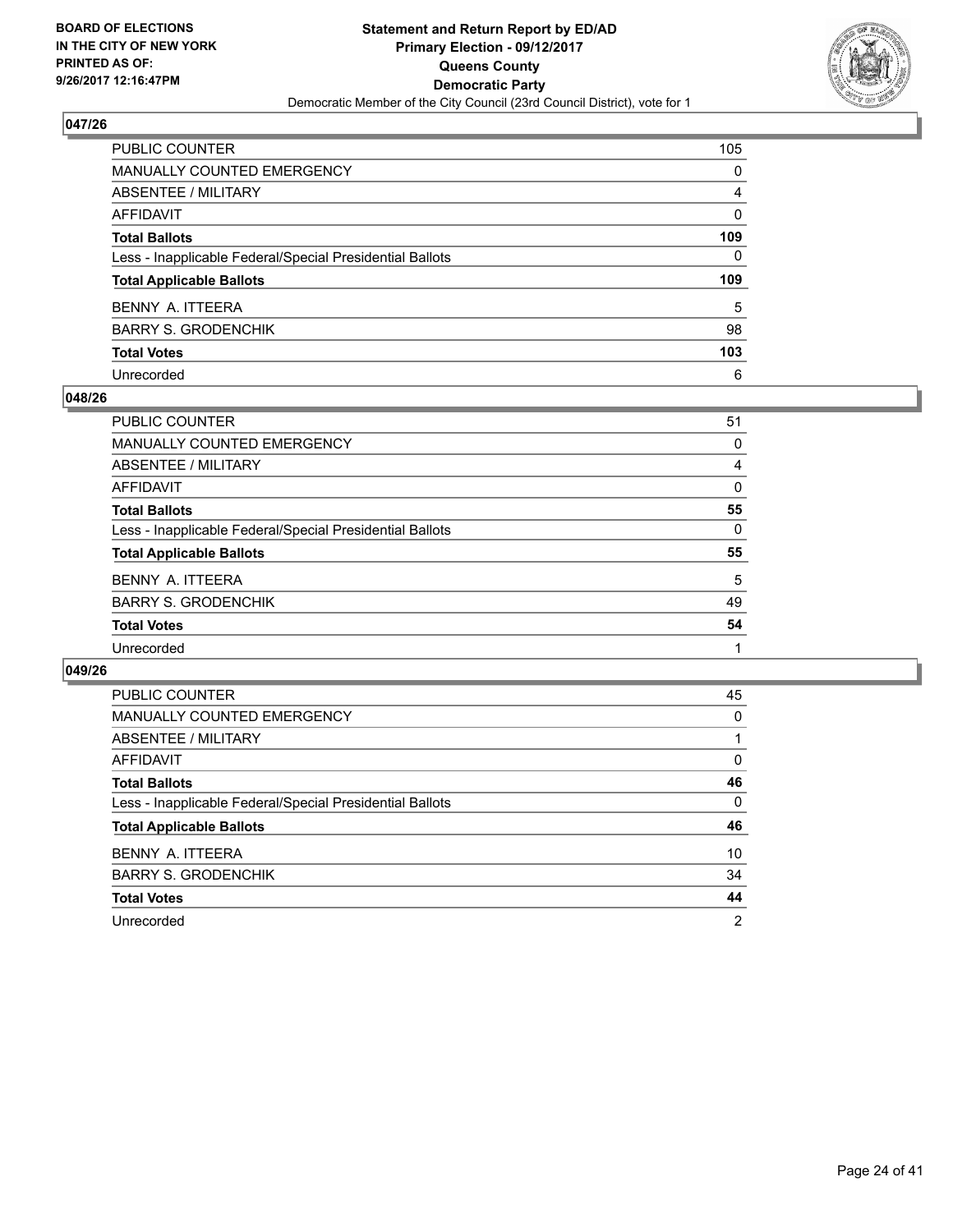

| PUBLIC COUNTER                                           | 131 |
|----------------------------------------------------------|-----|
| <b>MANUALLY COUNTED EMERGENCY</b>                        | 0   |
| <b>ABSENTEE / MILITARY</b>                               | 5   |
| <b>AFFIDAVIT</b>                                         | 0   |
| <b>Total Ballots</b>                                     | 136 |
| Less - Inapplicable Federal/Special Presidential Ballots | 0   |
| <b>Total Applicable Ballots</b>                          | 136 |
| BENNY A. ITTEERA                                         | 8   |
| <b>BARRY S. GRODENCHIK</b>                               | 117 |
| <b>Total Votes</b>                                       | 125 |
| Unrecorded                                               | 11  |

#### **072/26**

| <b>PUBLIC COUNTER</b>                                    | 65 |
|----------------------------------------------------------|----|
| <b>MANUALLY COUNTED EMERGENCY</b>                        | 0  |
| ABSENTEE / MILITARY                                      | 4  |
| AFFIDAVIT                                                | 0  |
| <b>Total Ballots</b>                                     | 69 |
| Less - Inapplicable Federal/Special Presidential Ballots | 0  |
| <b>Total Applicable Ballots</b>                          | 69 |
| BENNY A. ITTEERA                                         | 10 |
| <b>BARRY S. GRODENCHIK</b>                               | 53 |
| JAMES VAN BRAMER (WRITE-IN)                              |    |
| <b>Total Votes</b>                                       | 64 |
| Unrecorded                                               | 5  |

| <b>PUBLIC COUNTER</b>                                    | 140          |
|----------------------------------------------------------|--------------|
| <b>MANUALLY COUNTED EMERGENCY</b>                        | 0            |
| ABSENTEE / MILITARY                                      | 2            |
| AFFIDAVIT                                                |              |
| <b>Total Ballots</b>                                     | 143          |
| Less - Inapplicable Federal/Special Presidential Ballots | $\mathbf{0}$ |
| <b>Total Applicable Ballots</b>                          | 143          |
| BENNY A. ITTEERA                                         | 14           |
| <b>BARRY S. GRODENCHIK</b>                               | 122          |
| <b>Total Votes</b>                                       | 136          |
| Unrecorded                                               | 7            |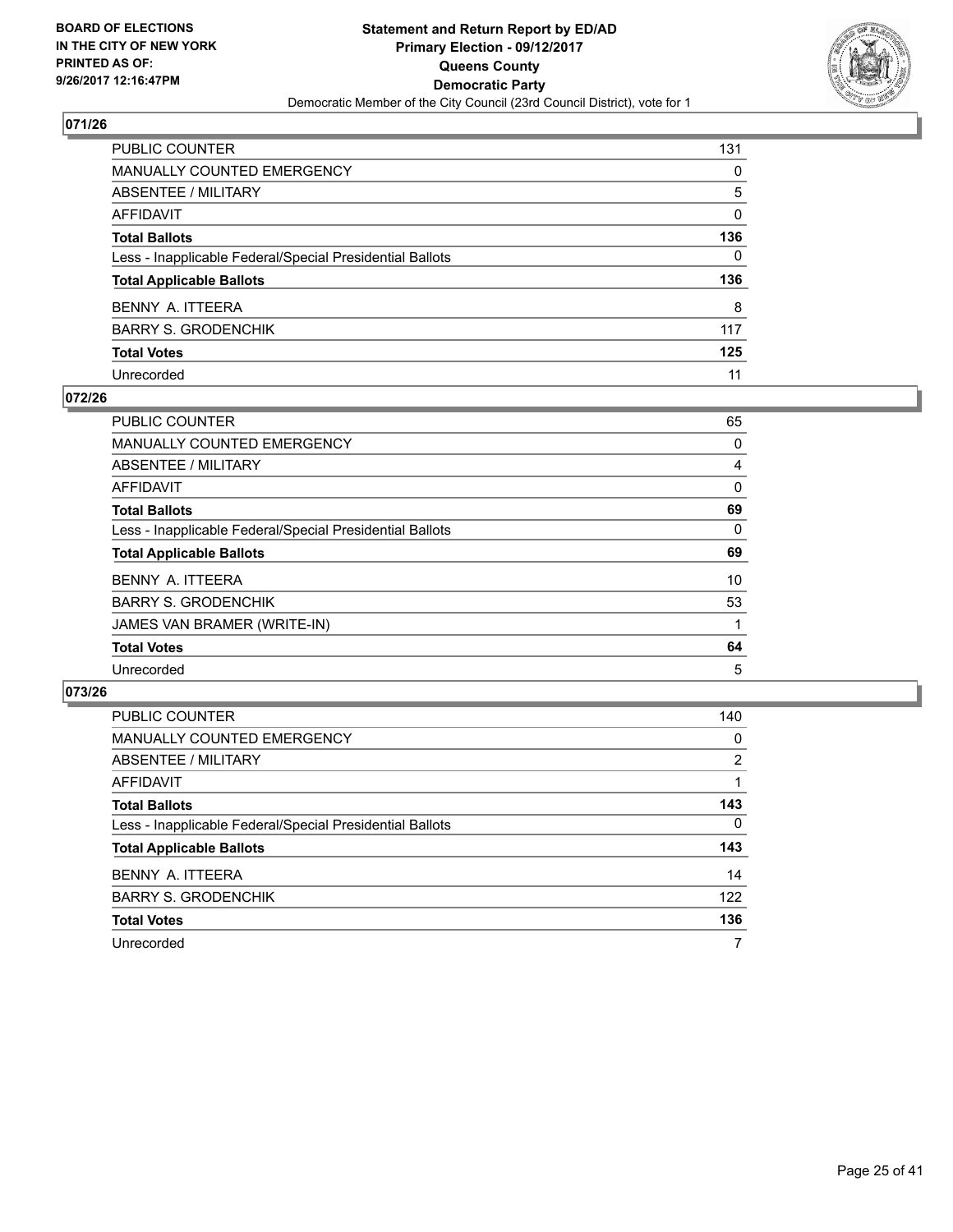

| PUBLIC COUNTER                                           | 45           |
|----------------------------------------------------------|--------------|
| <b>MANUALLY COUNTED EMERGENCY</b>                        | $\mathbf{0}$ |
| ABSENTEE / MILITARY                                      | 2            |
| <b>AFFIDAVIT</b>                                         | $\Omega$     |
| <b>Total Ballots</b>                                     | 47           |
| Less - Inapplicable Federal/Special Presidential Ballots | 0            |
| <b>Total Applicable Ballots</b>                          | 47           |
| BENNY A. ITTEERA                                         | 17           |
| <b>BARRY S. GRODENCHIK</b>                               | 25           |
| <b>Total Votes</b>                                       | 42           |
| Unrecorded                                               | 5            |

#### **075/26**

| <b>PUBLIC COUNTER</b>                                    | 79 |
|----------------------------------------------------------|----|
| <b>MANUALLY COUNTED EMERGENCY</b>                        | 0  |
| ABSENTEE / MILITARY                                      | 4  |
| AFFIDAVIT                                                | 0  |
| <b>Total Ballots</b>                                     | 83 |
| Less - Inapplicable Federal/Special Presidential Ballots | 0  |
| <b>Total Applicable Ballots</b>                          | 83 |
| BENNY A. ITTEERA                                         | 25 |
| <b>BARRY S. GRODENCHIK</b>                               | 55 |
| PETER KOO (WRITE-IN)                                     |    |
| <b>Total Votes</b>                                       | 81 |
| Unrecorded                                               | 2  |
|                                                          |    |

| PUBLIC COUNTER                                           | 68       |
|----------------------------------------------------------|----------|
| <b>MANUALLY COUNTED EMERGENCY</b>                        | 0        |
| ABSENTEE / MILITARY                                      |          |
| AFFIDAVIT                                                | $\Omega$ |
| <b>Total Ballots</b>                                     | 69       |
| Less - Inapplicable Federal/Special Presidential Ballots | $\Omega$ |
| <b>Total Applicable Ballots</b>                          | 69       |
| BENNY A. ITTEERA                                         | 16       |
| <b>BARRY S. GRODENCHIK</b>                               | 49       |
| <b>Total Votes</b>                                       | 65       |
| Unrecorded                                               | 4        |
| 078/26 COMBINED into: 043/26                             |          |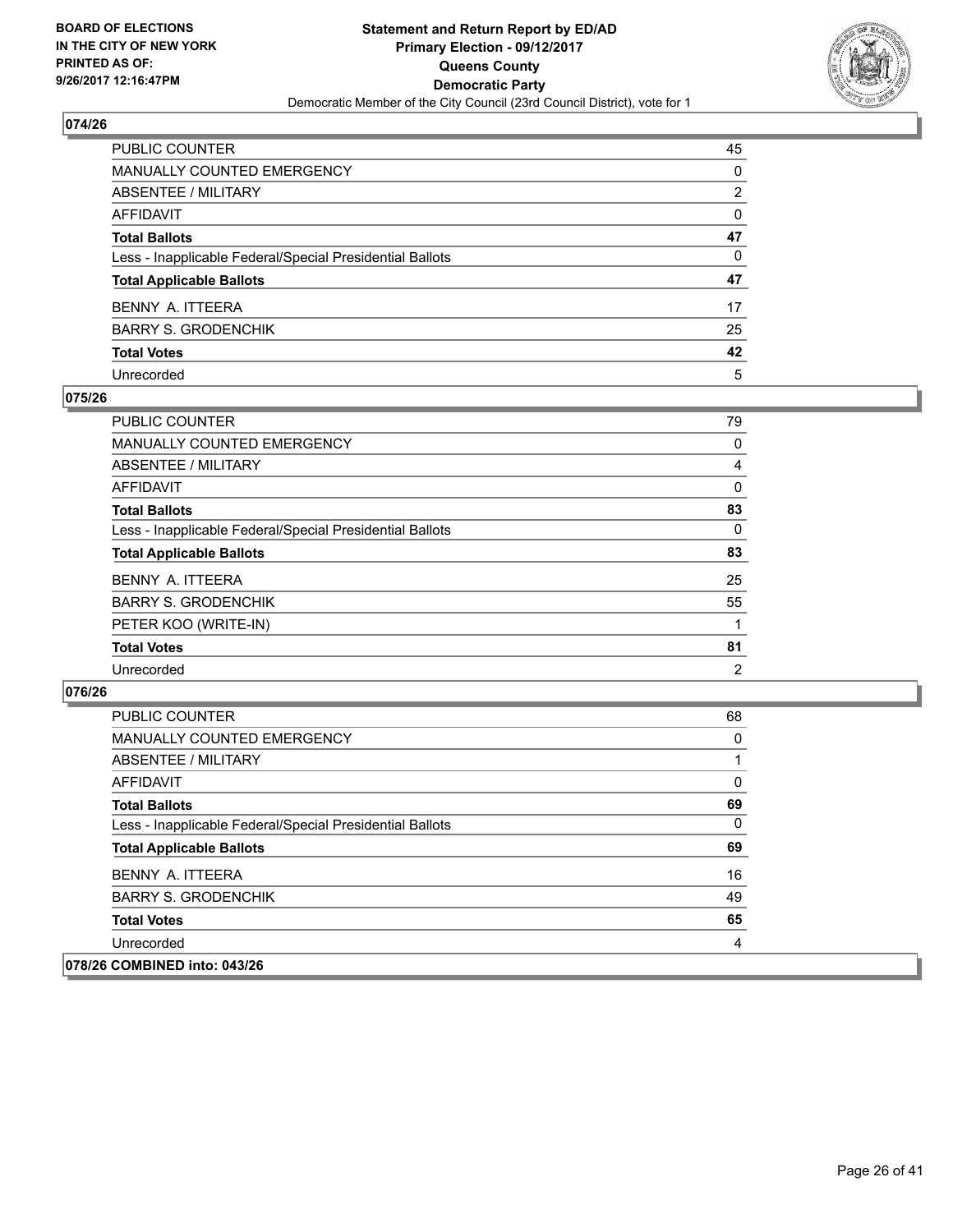

| <b>PUBLIC COUNTER</b>                                    | 141 |
|----------------------------------------------------------|-----|
| <b>MANUALLY COUNTED EMERGENCY</b>                        | 0   |
| ABSENTEE / MILITARY                                      |     |
| AFFIDAVIT                                                | 0   |
| <b>Total Ballots</b>                                     | 142 |
| Less - Inapplicable Federal/Special Presidential Ballots | 0   |
| <b>Total Applicable Ballots</b>                          | 142 |
| BENNY A. ITTEERA                                         | 15  |
| <b>BARRY S. GRODENCHIK</b>                               | 122 |
| <b>Total Votes</b>                                       | 137 |
| Unrecorded                                               | 5   |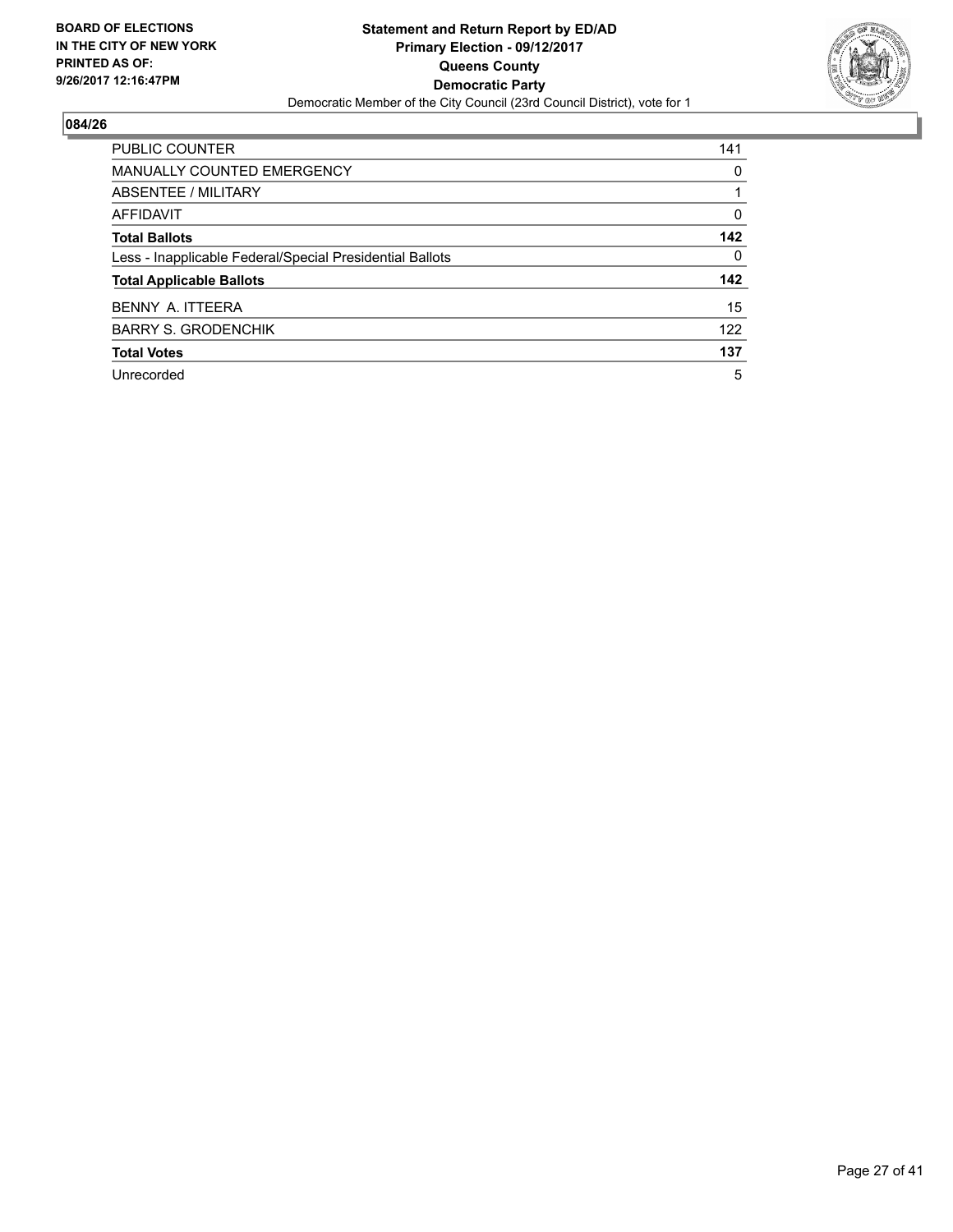

| PUBLIC COUNTER                                           | 24 |
|----------------------------------------------------------|----|
| <b>MANUALLY COUNTED EMERGENCY</b>                        | 0  |
| <b>ABSENTEE / MILITARY</b>                               | 0  |
| AFFIDAVIT                                                | 0  |
| <b>Total Ballots</b>                                     | 24 |
| Less - Inapplicable Federal/Special Presidential Ballots | 0  |
| <b>Total Applicable Ballots</b>                          | 24 |
| BENNY A. ITTEERA                                         | 7  |
| <b>BARRY S. GRODENCHIK</b>                               | 15 |
| <b>Total Votes</b>                                       | 22 |
| Unrecorded                                               | 2  |

#### **037/29**

| <b>PUBLIC COUNTER</b>                                    | 37       |
|----------------------------------------------------------|----------|
| <b>MANUALLY COUNTED EMERGENCY</b>                        | 0        |
| ABSENTEE / MILITARY                                      |          |
| AFFIDAVIT                                                | $\Omega$ |
| <b>Total Ballots</b>                                     | 38       |
| Less - Inapplicable Federal/Special Presidential Ballots | $\Omega$ |
| <b>Total Applicable Ballots</b>                          | 38       |
| BENNY A. ITTEERA                                         | 9        |
| <b>BARRY S. GRODENCHIK</b>                               | 25       |
| <b>Total Votes</b>                                       | 34       |
| Unrecorded                                               | 4        |
|                                                          |          |

| <b>PUBLIC COUNTER</b>                                    | 44 |
|----------------------------------------------------------|----|
| <b>MANUALLY COUNTED EMERGENCY</b>                        | 0  |
| ABSENTEE / MILITARY                                      | 2  |
| AFFIDAVIT                                                |    |
| <b>Total Ballots</b>                                     | 47 |
| Less - Inapplicable Federal/Special Presidential Ballots | 0  |
| <b>Total Applicable Ballots</b>                          | 47 |
| BENNY A. ITTEERA                                         | 5  |
| <b>BARRY S. GRODENCHIK</b>                               | 28 |
| RICHARD S DAVID (WRITE-IN)                               |    |
| VEIDALE STINSON (WRITE-IN)                               | 1  |
| <b>Total Votes</b>                                       | 35 |
| Unrecorded                                               | 12 |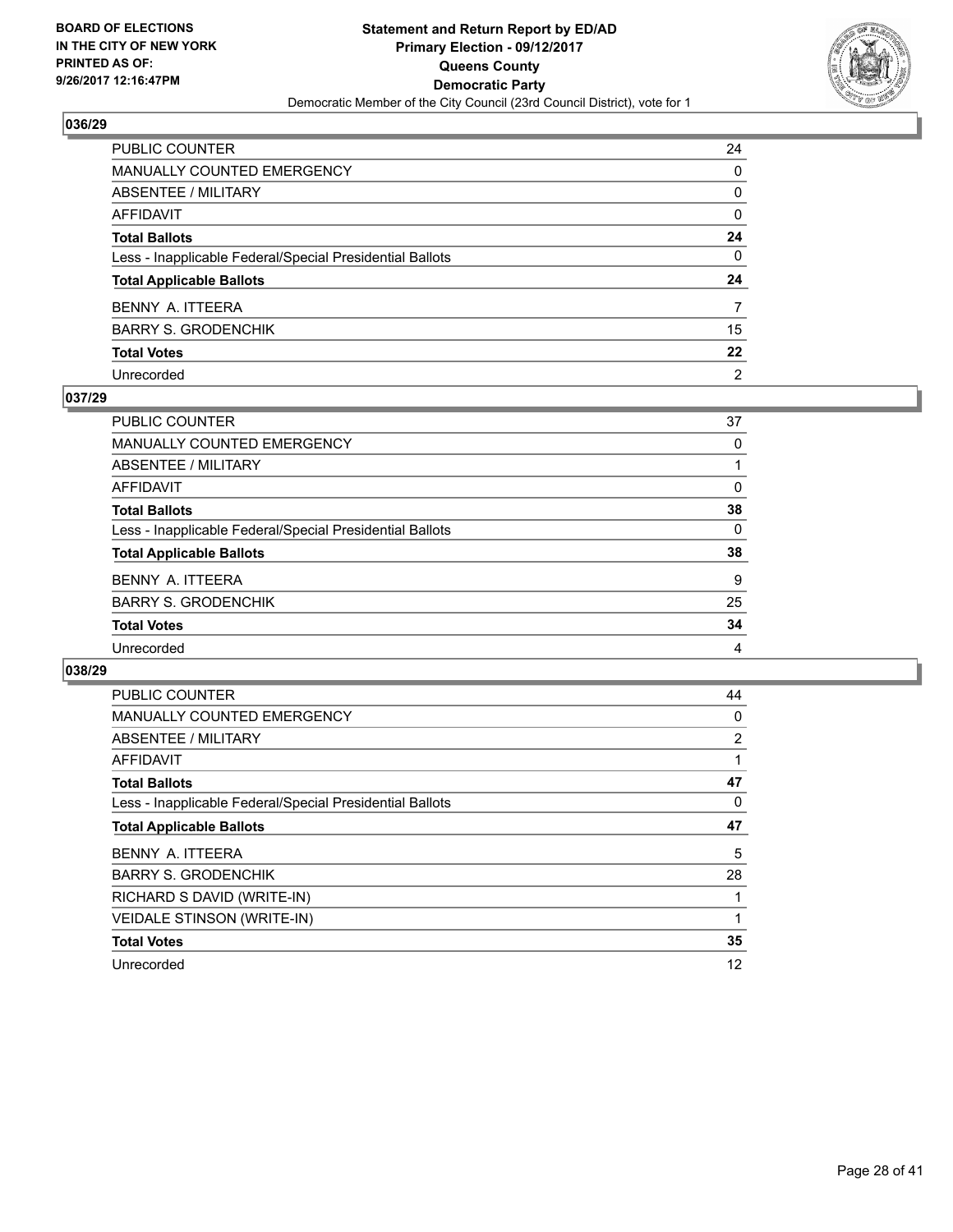

| <b>PUBLIC COUNTER</b>                                    | 39 |
|----------------------------------------------------------|----|
| <b>MANUALLY COUNTED EMERGENCY</b>                        | 0  |
| ABSENTEE / MILITARY                                      | 0  |
| AFFIDAVIT                                                | 0  |
| <b>Total Ballots</b>                                     | 39 |
| Less - Inapplicable Federal/Special Presidential Ballots | 0  |
| <b>Total Applicable Ballots</b>                          | 39 |
| BENNY A. ITTEERA                                         | 6  |
| <b>BARRY S. GRODENCHIK</b>                               | 25 |
| CURTIS JACKSON (WRITE-IN)                                | 1  |
| <b>Total Votes</b>                                       | 32 |
| Unrecorded                                               | 7  |

| <b>PUBLIC COUNTER</b>                                    | 64             |
|----------------------------------------------------------|----------------|
| MANUALLY COUNTED EMERGENCY                               | 0              |
| ABSENTEE / MILITARY                                      |                |
| AFFIDAVIT                                                | 0              |
| <b>Total Ballots</b>                                     | 65             |
| Less - Inapplicable Federal/Special Presidential Ballots | $\Omega$       |
| <b>Total Applicable Ballots</b>                          | 65             |
| BENNY A. ITTEERA                                         | 19             |
| <b>BARRY S. GRODENCHIK</b>                               | 44             |
| <b>Total Votes</b>                                       | 63             |
| Unrecorded                                               | $\overline{2}$ |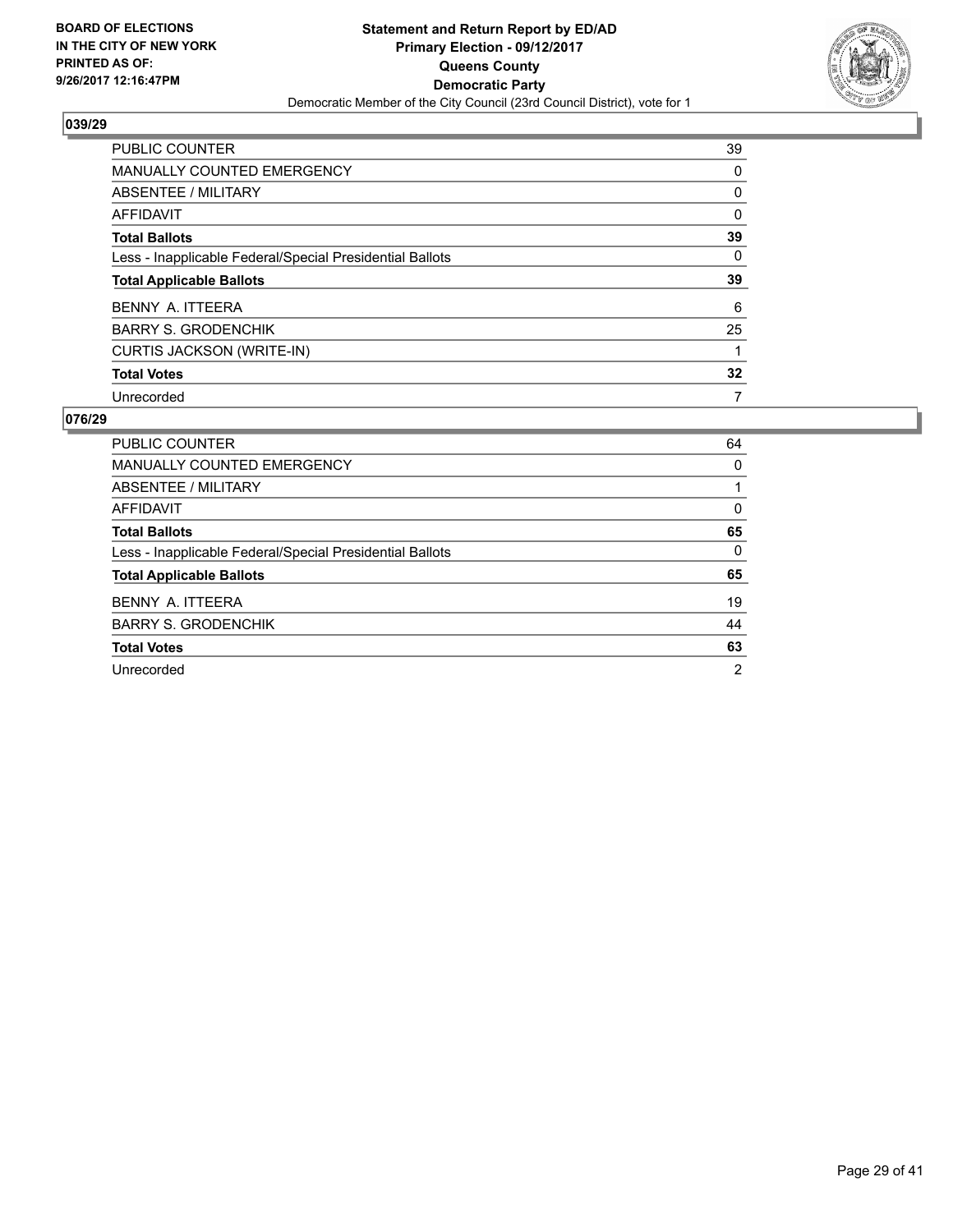

| PUBLIC COUNTER                                           | 45              |
|----------------------------------------------------------|-----------------|
| MANUALLY COUNTED EMERGENCY                               | $\Omega$        |
| <b>ABSENTEE / MILITARY</b>                               | 4               |
| <b>AFFIDAVIT</b>                                         | $\Omega$        |
| <b>Total Ballots</b>                                     | 49              |
| Less - Inapplicable Federal/Special Presidential Ballots | $\mathbf{0}$    |
| <b>Total Applicable Ballots</b>                          | 49              |
| BENNY A. ITTEERA                                         | 12 <sup>2</sup> |
| <b>BARRY S. GRODENCHIK</b>                               | 35              |
| <b>Total Votes</b>                                       | 47              |
| Unrecorded                                               | $\overline{2}$  |

#### **002/33**

| <b>PUBLIC COUNTER</b>                                    | 59 |
|----------------------------------------------------------|----|
| <b>MANUALLY COUNTED EMERGENCY</b>                        | 0  |
| ABSENTEE / MILITARY                                      |    |
| <b>AFFIDAVIT</b>                                         | 0  |
| <b>Total Ballots</b>                                     | 60 |
| Less - Inapplicable Federal/Special Presidential Ballots | 0  |
| <b>Total Applicable Ballots</b>                          | 60 |
| BENNY A. ITTEERA                                         | 17 |
| <b>BARRY S. GRODENCHIK</b>                               | 41 |
| <b>Total Votes</b>                                       | 58 |
| Unrecorded                                               | 2  |
|                                                          |    |

| <b>PUBLIC COUNTER</b>                                    | 52 |
|----------------------------------------------------------|----|
| <b>MANUALLY COUNTED EMERGENCY</b>                        | 0  |
| ABSENTEE / MILITARY                                      |    |
| <b>AFFIDAVIT</b>                                         | 0  |
| <b>Total Ballots</b>                                     | 53 |
| Less - Inapplicable Federal/Special Presidential Ballots | 0  |
| <b>Total Applicable Ballots</b>                          | 53 |
| BENNY A. ITTEERA                                         | 16 |
| <b>BARRY S. GRODENCHIK</b>                               | 36 |
| <b>Total Votes</b>                                       | 52 |
| Unrecorded                                               | 1  |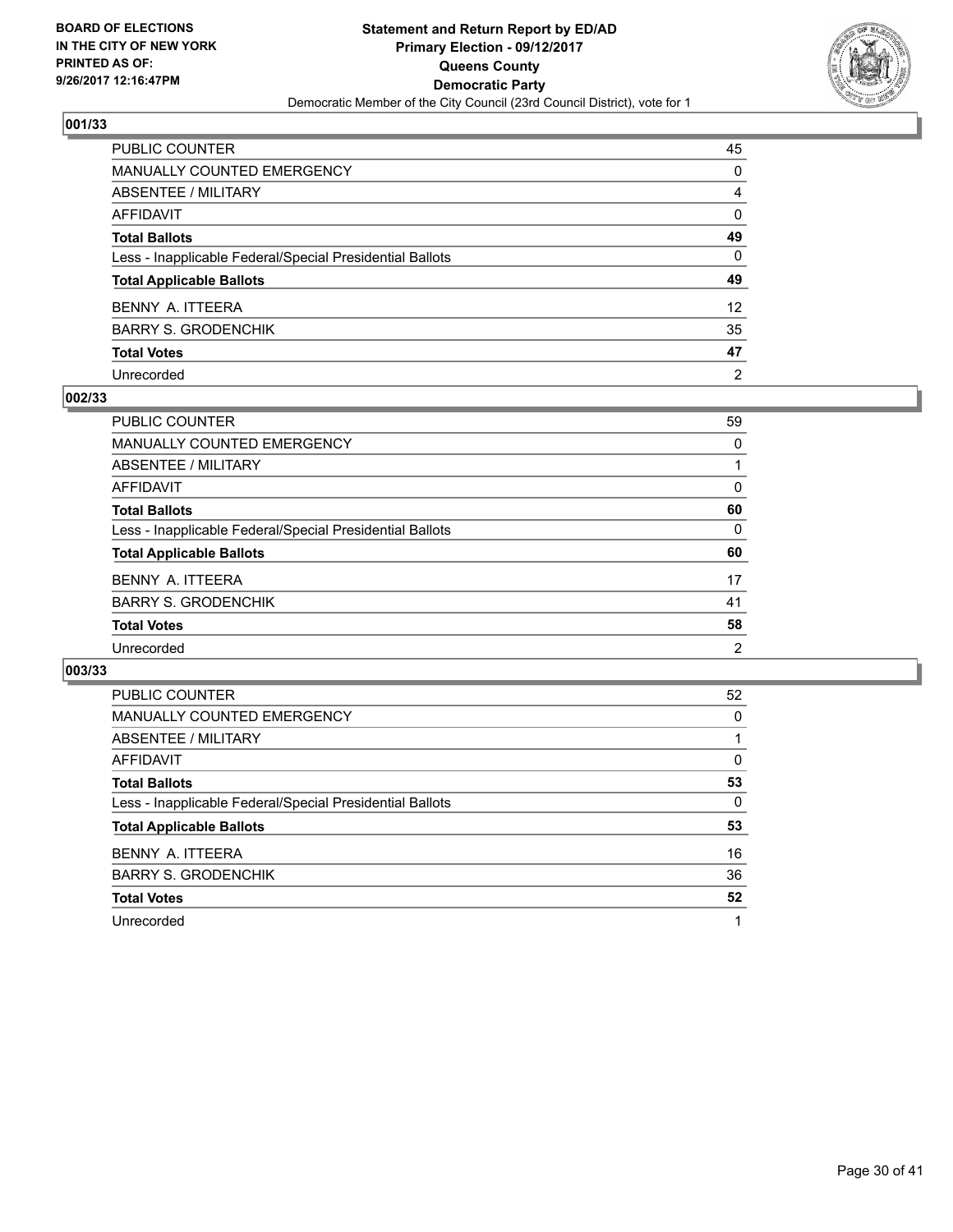

| PUBLIC COUNTER                                           | 44           |
|----------------------------------------------------------|--------------|
| MANUALLY COUNTED EMERGENCY                               | $\Omega$     |
| <b>ABSENTEE / MILITARY</b>                               | $\mathbf{0}$ |
| <b>AFFIDAVIT</b>                                         | $\mathbf{0}$ |
| <b>Total Ballots</b>                                     | 44           |
| Less - Inapplicable Federal/Special Presidential Ballots | $\mathbf{0}$ |
| <b>Total Applicable Ballots</b>                          | 44           |
| BENNY A. ITTEERA                                         | 13           |
| <b>BARRY S. GRODENCHIK</b>                               | 30           |
| <b>Total Votes</b>                                       | 43           |
| Unrecorded                                               |              |

#### **005/33**

| 44 |
|----|
| 0  |
| 3  |
| 0  |
| 47 |
| 0  |
| 47 |
| 14 |
| 30 |
| 44 |
| 3  |
|    |

| <b>PUBLIC COUNTER</b>                                    | 68 |
|----------------------------------------------------------|----|
| <b>MANUALLY COUNTED EMERGENCY</b>                        | 0  |
| ABSENTEE / MILITARY                                      | 2  |
| <b>AFFIDAVIT</b>                                         |    |
| <b>Total Ballots</b>                                     | 71 |
| Less - Inapplicable Federal/Special Presidential Ballots | 0  |
| <b>Total Applicable Ballots</b>                          | 71 |
| BENNY A. ITTEERA                                         | 10 |
| <b>BARRY S. GRODENCHIK</b>                               | 60 |
| <b>Total Votes</b>                                       | 70 |
| Unrecorded                                               |    |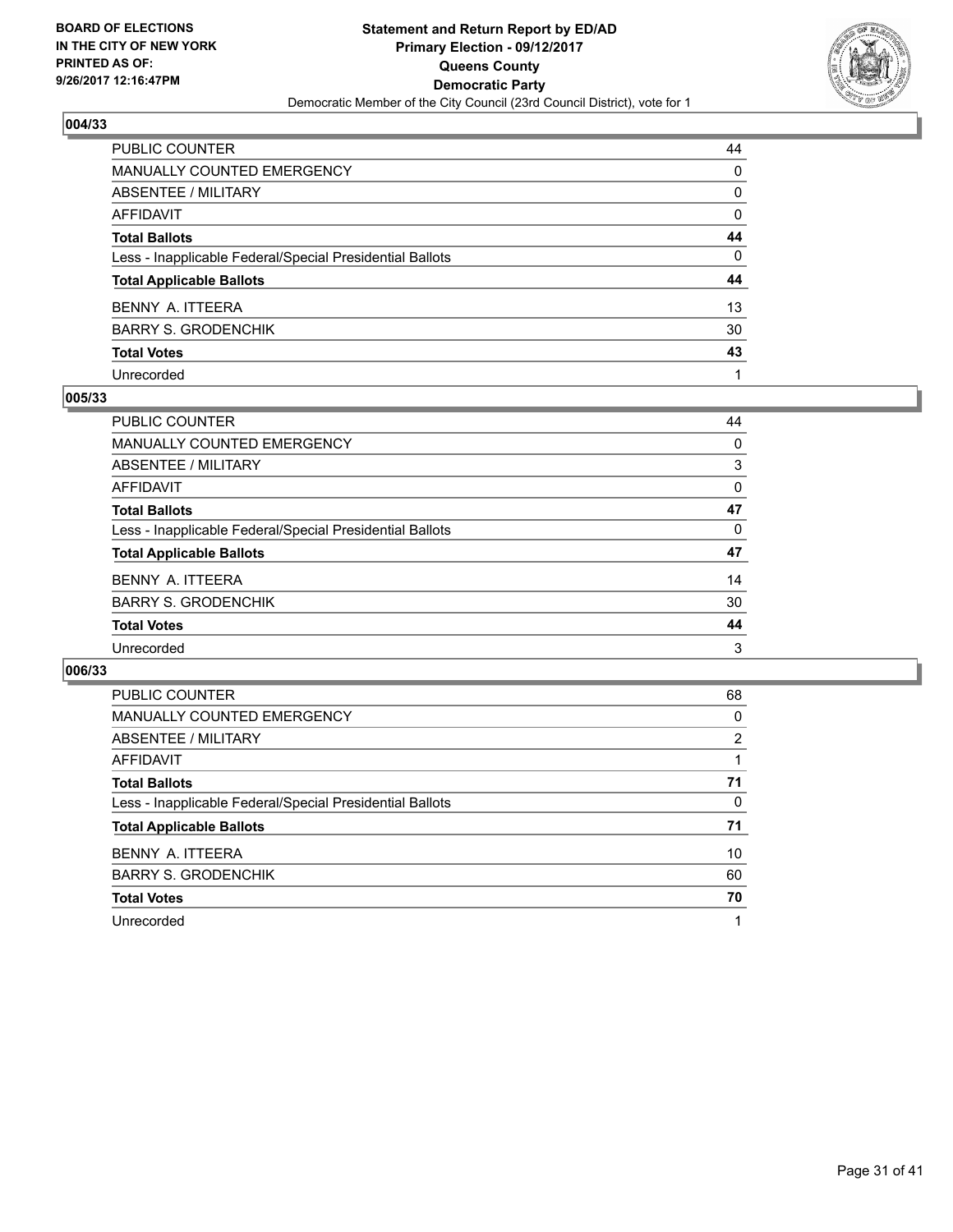

| PUBLIC COUNTER                                           | 43           |
|----------------------------------------------------------|--------------|
| MANUALLY COUNTED EMERGENCY                               | $\Omega$     |
| <b>ABSENTEE / MILITARY</b>                               | 3            |
| <b>AFFIDAVIT</b>                                         | $\mathbf{0}$ |
| <b>Total Ballots</b>                                     | 46           |
| Less - Inapplicable Federal/Special Presidential Ballots | 0            |
| <b>Total Applicable Ballots</b>                          | 46           |
| BENNY A. ITTEERA                                         | 7            |
| <b>BARRY S. GRODENCHIK</b>                               | 36           |
| <b>Total Votes</b>                                       | 43           |
| Unrecorded                                               | 3            |

#### **008/33**

| <b>PUBLIC COUNTER</b>                                    | 66             |
|----------------------------------------------------------|----------------|
| <b>MANUALLY COUNTED EMERGENCY</b>                        | 0              |
| <b>ABSENTEE / MILITARY</b>                               | $\overline{2}$ |
| AFFIDAVIT                                                | $\Omega$       |
| <b>Total Ballots</b>                                     | 68             |
| Less - Inapplicable Federal/Special Presidential Ballots | $\Omega$       |
| <b>Total Applicable Ballots</b>                          | 68             |
| BENNY A. ITTEERA                                         | 27             |
| <b>BARRY S. GRODENCHIK</b>                               | 38             |
| <b>Total Votes</b>                                       | 65             |
| Unrecorded                                               | 3              |

| <b>PUBLIC COUNTER</b>                                    | 55 |
|----------------------------------------------------------|----|
| <b>MANUALLY COUNTED EMERGENCY</b>                        | 0  |
| ABSENTEE / MILITARY                                      |    |
| AFFIDAVIT                                                | 0  |
| <b>Total Ballots</b>                                     | 56 |
| Less - Inapplicable Federal/Special Presidential Ballots | 0  |
| <b>Total Applicable Ballots</b>                          | 56 |
| BENNY A. ITTEERA                                         | 11 |
| <b>BARRY S. GRODENCHIK</b>                               | 41 |
| <b>Total Votes</b>                                       | 52 |
| Unrecorded                                               | 4  |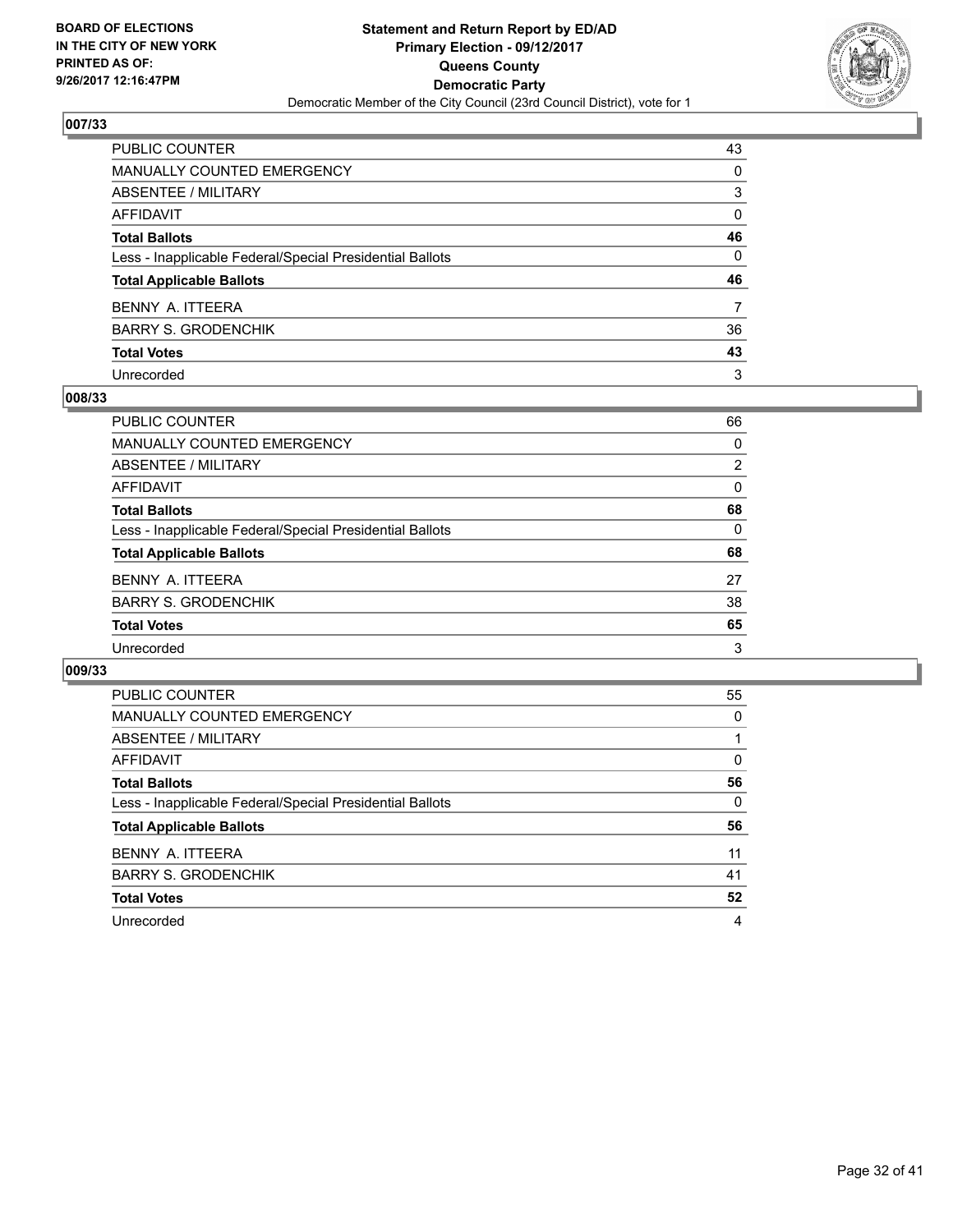

| PUBLIC COUNTER                                           | 41           |
|----------------------------------------------------------|--------------|
| MANUALLY COUNTED EMERGENCY                               | 0            |
| ABSENTEE / MILITARY                                      | 2            |
| AFFIDAVIT                                                | $\mathbf{0}$ |
| Total Ballots                                            | 43           |
| Less - Inapplicable Federal/Special Presidential Ballots | $\mathbf{0}$ |
| <b>Total Applicable Ballots</b>                          | 43           |
| BENNY A. ITTEERA                                         | 5            |
| BARRY S. GRODENCHIK                                      | 30           |
| <b>Total Votes</b>                                       | 35           |
| Unrecorded                                               | 8            |

## **011/33**

| PUBLIC COUNTER                                           | 46 |
|----------------------------------------------------------|----|
| MANUALLY COUNTED EMERGENCY                               | 0  |
| ABSENTEE / MILITARY                                      | 4  |
| AFFIDAVIT                                                | 0  |
| <b>Total Ballots</b>                                     | 50 |
| Less - Inapplicable Federal/Special Presidential Ballots | 0  |
| <b>Total Applicable Ballots</b>                          | 50 |
| BENNY A. ITTEERA                                         | 8  |
| <b>BARRY S. GRODENCHIK</b>                               | 38 |
| <b>Total Votes</b>                                       | 46 |
| Unrecorded                                               | 4  |

| <b>PUBLIC COUNTER</b>                                    | 49 |
|----------------------------------------------------------|----|
| <b>MANUALLY COUNTED EMERGENCY</b>                        | 0  |
| ABSENTEE / MILITARY                                      |    |
| AFFIDAVIT                                                | 0  |
| <b>Total Ballots</b>                                     | 50 |
| Less - Inapplicable Federal/Special Presidential Ballots | 0  |
| <b>Total Applicable Ballots</b>                          | 50 |
| BENNY A. ITTEERA                                         | 14 |
| <b>BARRY S. GRODENCHIK</b>                               | 33 |
| <b>Total Votes</b>                                       | 47 |
| Unrecorded                                               | 3  |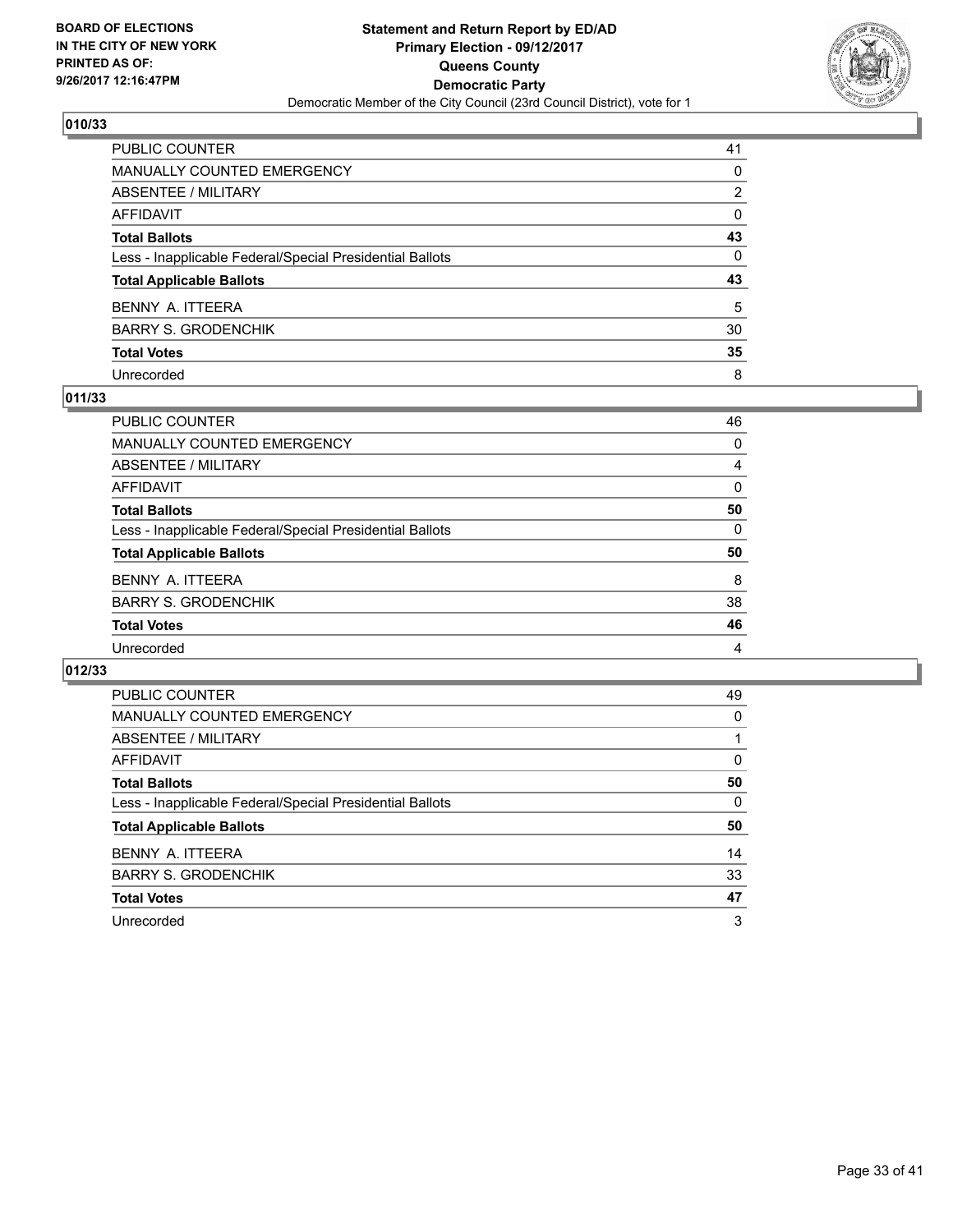

| PUBLIC COUNTER                                           | 46       |
|----------------------------------------------------------|----------|
| <b>MANUALLY COUNTED EMERGENCY</b>                        | 0        |
| <b>ABSENTEE / MILITARY</b>                               | 0        |
| AFFIDAVIT                                                |          |
| <b>Total Ballots</b>                                     | 47       |
| Less - Inapplicable Federal/Special Presidential Ballots | $\Omega$ |
| <b>Total Applicable Ballots</b>                          | 47       |
| BENNY A. ITTEERA                                         | 20       |
| <b>BARRY S. GRODENCHIK</b>                               | 26       |
| <b>Total Votes</b>                                       | 46       |
| Unrecorded                                               |          |

#### **014/33**

| <b>PUBLIC COUNTER</b>                                    | 35             |
|----------------------------------------------------------|----------------|
| <b>MANUALLY COUNTED EMERGENCY</b>                        | 0              |
| ABSENTEE / MILITARY                                      | $\overline{2}$ |
| AFFIDAVIT                                                | 0              |
| <b>Total Ballots</b>                                     | 37             |
| Less - Inapplicable Federal/Special Presidential Ballots | 0              |
| <b>Total Applicable Ballots</b>                          | 37             |
| BENNY A. ITTEERA                                         | 10             |
| <b>BARRY S. GRODENCHIK</b>                               | 25             |
| <b>Total Votes</b>                                       | 35             |
| Unrecorded                                               | $\overline{2}$ |
|                                                          |                |

| <b>PUBLIC COUNTER</b>                                    | 44 |
|----------------------------------------------------------|----|
| <b>MANUALLY COUNTED EMERGENCY</b>                        | 0  |
| ABSENTEE / MILITARY                                      | 3  |
| AFFIDAVIT                                                | 0  |
| <b>Total Ballots</b>                                     | 47 |
| Less - Inapplicable Federal/Special Presidential Ballots | 0  |
| <b>Total Applicable Ballots</b>                          | 47 |
| BENNY A. ITTEERA                                         | 9  |
| <b>BARRY S. GRODENCHIK</b>                               | 33 |
| <b>Total Votes</b>                                       | 42 |
| Unrecorded                                               | 5  |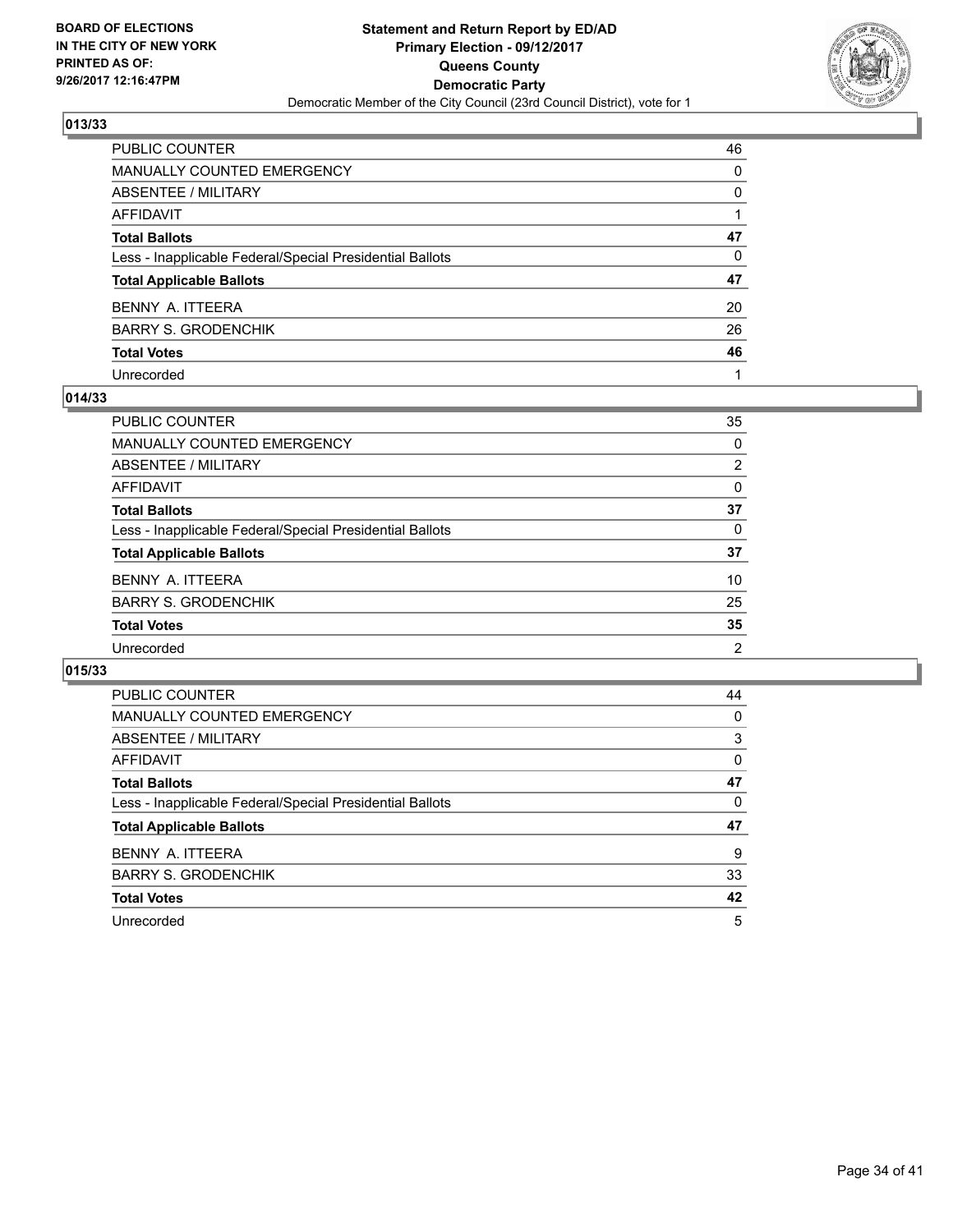

| PUBLIC COUNTER                                           | 15 |
|----------------------------------------------------------|----|
| <b>MANUALLY COUNTED EMERGENCY</b>                        | 0  |
| ABSENTEE / MILITARY                                      |    |
| AFFIDAVIT                                                | 0  |
| <b>Total Ballots</b>                                     | 16 |
| Less - Inapplicable Federal/Special Presidential Ballots | 0  |
| <b>Total Applicable Ballots</b>                          | 16 |
| BENNY A. ITTEERA                                         | 7  |
| <b>BARRY S. GRODENCHIK</b>                               | 5  |
| HETTIE V POWELL (WRITE-IN)                               |    |
| <b>Total Votes</b>                                       | 13 |
|                                                          |    |

# **017/33**

| 54<br>0        |
|----------------|
|                |
|                |
| $\overline{2}$ |
| 0              |
| 56             |
| 0              |
| 56             |
| 10             |
| 38             |
| 48             |
| 8              |
|                |

| <b>PUBLIC COUNTER</b>                                    | 51 |
|----------------------------------------------------------|----|
| <b>MANUALLY COUNTED EMERGENCY</b>                        | 0  |
| ABSENTEE / MILITARY                                      | 0  |
| AFFIDAVIT                                                | 0  |
| <b>Total Ballots</b>                                     | 51 |
| Less - Inapplicable Federal/Special Presidential Ballots | 0  |
| <b>Total Applicable Ballots</b>                          | 51 |
| BENNY A. ITTEERA                                         | 10 |
| <b>BARRY S. GRODENCHIK</b>                               | 36 |
| <b>Total Votes</b>                                       | 46 |
| Unrecorded                                               | 5  |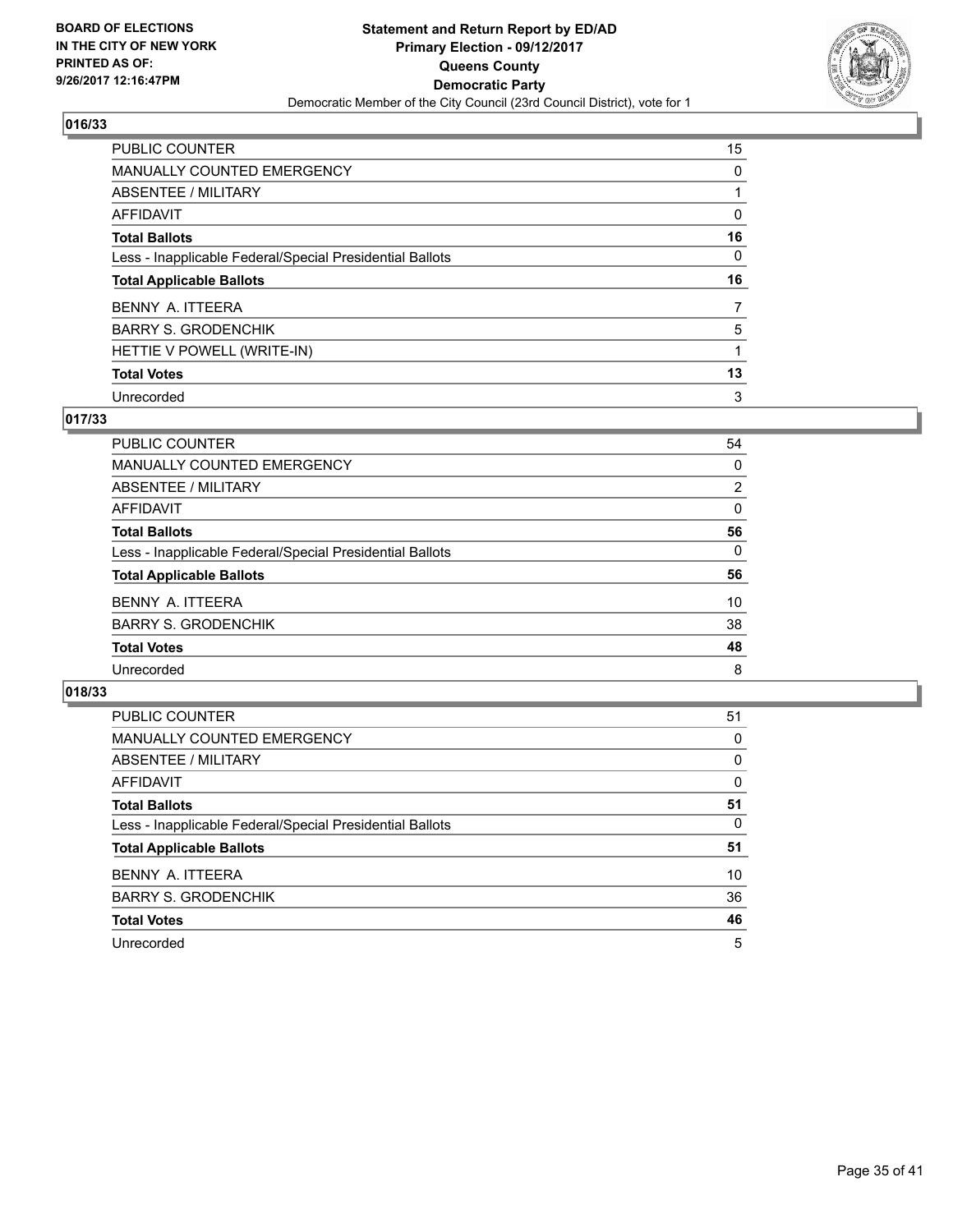

| PUBLIC COUNTER                                           | 43           |
|----------------------------------------------------------|--------------|
| MANUALLY COUNTED EMERGENCY                               | 0            |
| ABSENTEE / MILITARY                                      | 3            |
| AFFIDAVIT                                                | 0            |
| Total Ballots                                            | 46           |
| Less - Inapplicable Federal/Special Presidential Ballots | $\mathbf{0}$ |
| <b>Total Applicable Ballots</b>                          | 46           |
| BENNY A. ITTEERA                                         | 3            |
| BARRY S. GRODENCHIK                                      | 35           |
| <b>Total Votes</b>                                       | 38           |
| Unrecorded                                               | 8            |

#### **020/33**

| <b>PUBLIC COUNTER</b>                                    | 62       |
|----------------------------------------------------------|----------|
| <b>MANUALLY COUNTED EMERGENCY</b>                        | 0        |
| ABSENTEE / MILITARY                                      | 2        |
| AFFIDAVIT                                                | $\Omega$ |
| <b>Total Ballots</b>                                     | 64       |
| Less - Inapplicable Federal/Special Presidential Ballots | $\Omega$ |
| <b>Total Applicable Ballots</b>                          | 64       |
| BENNY A. ITTEERA                                         | 21       |
| <b>BARRY S. GRODENCHIK</b>                               | 39       |
| <b>Total Votes</b>                                       | 60       |
| Unrecorded                                               | 4        |
|                                                          |          |

| <b>PUBLIC COUNTER</b>                                    | 74 |
|----------------------------------------------------------|----|
| <b>MANUALLY COUNTED EMERGENCY</b>                        | 0  |
| ABSENTEE / MILITARY                                      | 0  |
| AFFIDAVIT                                                | 0  |
| <b>Total Ballots</b>                                     | 74 |
| Less - Inapplicable Federal/Special Presidential Ballots | 0  |
| <b>Total Applicable Ballots</b>                          | 74 |
| BENNY A. ITTEERA                                         | 25 |
| <b>BARRY S. GRODENCHIK</b>                               | 39 |
| <b>Total Votes</b>                                       | 64 |
| Unrecorded                                               | 10 |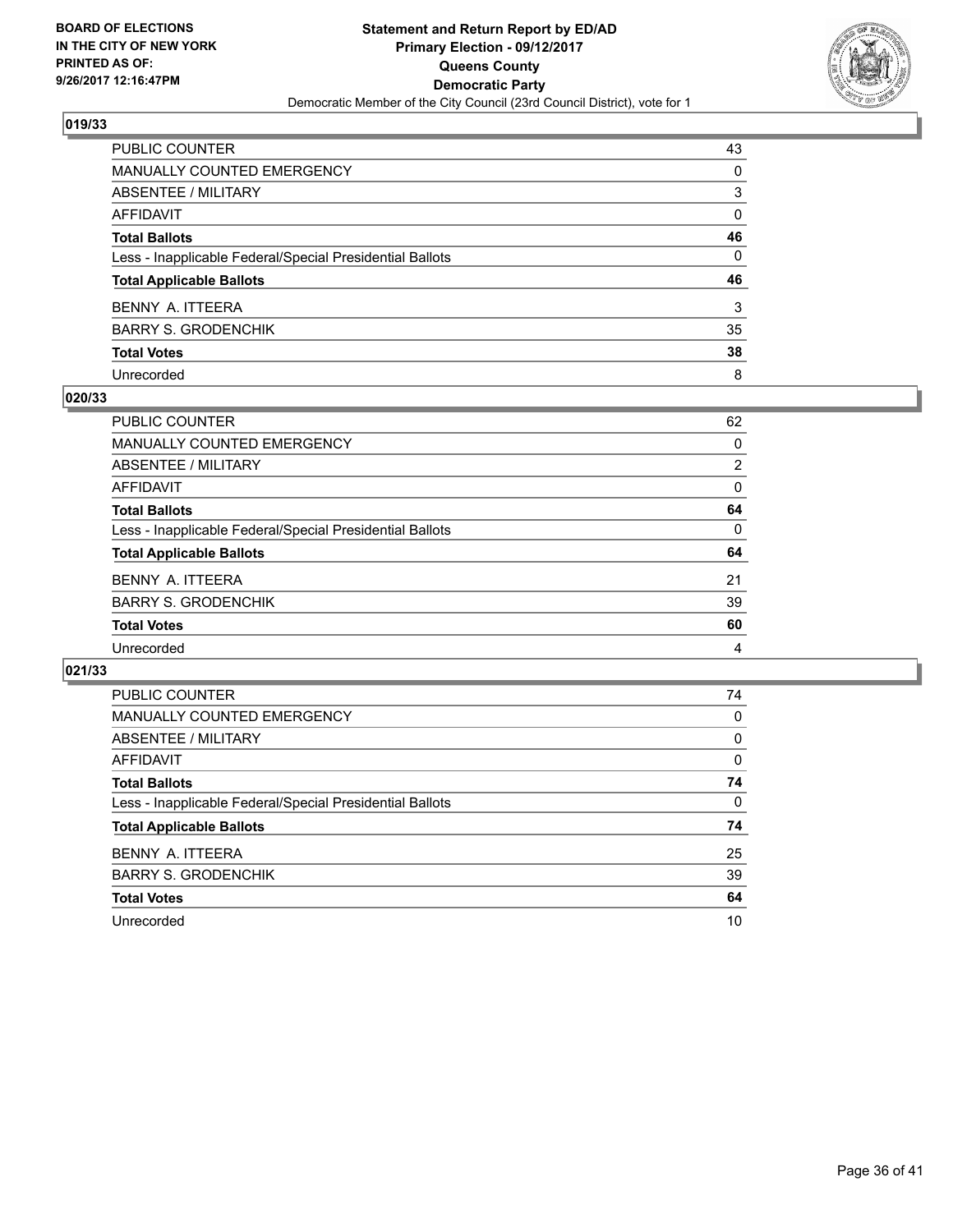

| PUBLIC COUNTER                                           | 36           |
|----------------------------------------------------------|--------------|
| MANUALLY COUNTED EMERGENCY                               | 0            |
| ABSENTEE / MILITARY                                      | 2            |
| AFFIDAVIT                                                | $\mathbf{0}$ |
| Total Ballots                                            | 38           |
| Less - Inapplicable Federal/Special Presidential Ballots | 0            |
| <b>Total Applicable Ballots</b>                          | 38           |
| BENNY A. ITTEERA                                         | 14           |
| BARRY S. GRODENCHIK                                      | 21           |
| <b>Total Votes</b>                                       | 35           |
| Unrecorded                                               | 3            |

#### **023/33**

| PUBLIC COUNTER                                           | 58             |
|----------------------------------------------------------|----------------|
| <b>MANUALLY COUNTED EMERGENCY</b>                        | 0              |
| ABSENTEE / MILITARY                                      | $\overline{2}$ |
| AFFIDAVIT                                                | 0              |
| <b>Total Ballots</b>                                     | 60             |
| Less - Inapplicable Federal/Special Presidential Ballots | 0              |
| <b>Total Applicable Ballots</b>                          | 60             |
| BENNY A. ITTEERA                                         | 14             |
| <b>BARRY S. GRODENCHIK</b>                               | 36             |
| HIRAM MONSERRATE (WRITE-IN)                              |                |
| <b>Total Votes</b>                                       | 51             |
| Unrecorded                                               | 9              |

| <b>PUBLIC COUNTER</b>                                    | 47             |
|----------------------------------------------------------|----------------|
| MANUALLY COUNTED EMERGENCY                               | 0              |
| ABSENTEE / MILITARY                                      | $\overline{2}$ |
| AFFIDAVIT                                                | 0              |
| <b>Total Ballots</b>                                     | 49             |
| Less - Inapplicable Federal/Special Presidential Ballots | $\Omega$       |
| <b>Total Applicable Ballots</b>                          | 49             |
| BENNY A. ITTEERA                                         | 10             |
| <b>BARRY S. GRODENCHIK</b>                               | 32             |
| RORY I LANCMAN (WRITE-IN)                                | 3              |
| <b>Total Votes</b>                                       | 45             |
| Unrecorded                                               | 4              |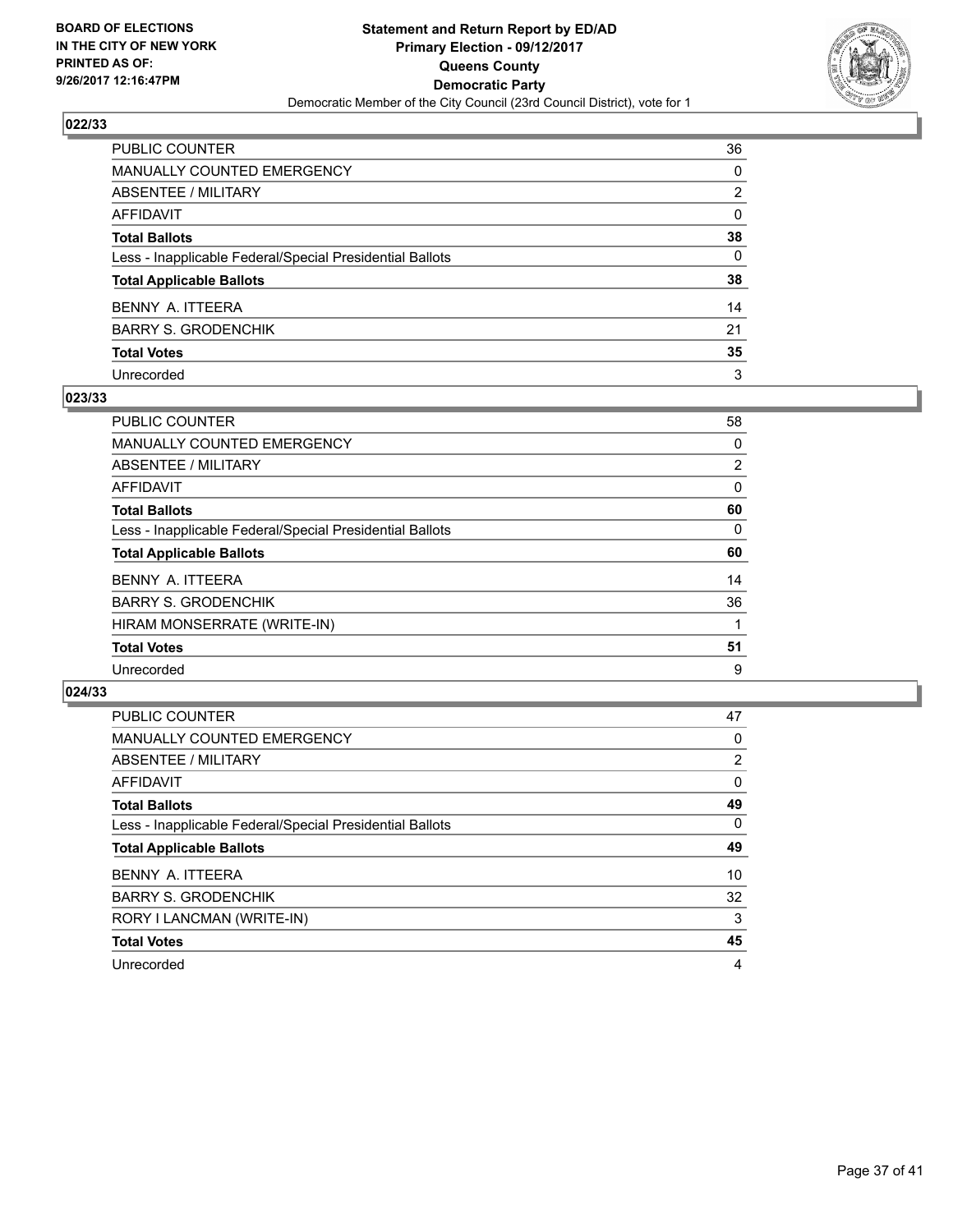

| PUBLIC COUNTER                                           | 44           |
|----------------------------------------------------------|--------------|
| MANUALLY COUNTED EMERGENCY                               | 0            |
| ABSENTEE / MILITARY                                      | 2            |
| AFFIDAVIT                                                | $\mathbf{0}$ |
| Total Ballots                                            | 46           |
| Less - Inapplicable Federal/Special Presidential Ballots | $\mathbf{0}$ |
| <b>Total Applicable Ballots</b>                          | 46           |
| BENNY A. ITTEERA                                         | 13           |
| BARRY S. GRODENCHIK                                      | 25           |
| <b>Total Votes</b>                                       | 38           |
| Unrecorded                                               | 8            |

#### **026/33**

| <b>PUBLIC COUNTER</b>                                    | 51 |
|----------------------------------------------------------|----|
| <b>MANUALLY COUNTED EMERGENCY</b>                        | 0  |
| ABSENTEE / MILITARY                                      | 5  |
| AFFIDAVIT                                                | 0  |
| <b>Total Ballots</b>                                     | 56 |
| Less - Inapplicable Federal/Special Presidential Ballots | 0  |
| <b>Total Applicable Ballots</b>                          | 56 |
| BENNY A. ITTEERA                                         | 18 |
| <b>BARRY S. GRODENCHIK</b>                               | 33 |
| <b>Total Votes</b>                                       | 51 |
| Unrecorded                                               | 5  |

| <b>PUBLIC COUNTER</b>                                    | 61 |
|----------------------------------------------------------|----|
| <b>MANUALLY COUNTED EMERGENCY</b>                        | 0  |
| ABSENTEE / MILITARY                                      | 0  |
| <b>AFFIDAVIT</b>                                         | 0  |
| <b>Total Ballots</b>                                     | 61 |
| Less - Inapplicable Federal/Special Presidential Ballots | 0  |
| <b>Total Applicable Ballots</b>                          | 61 |
| BENNY A. ITTEERA                                         | 17 |
| <b>BARRY S. GRODENCHIK</b>                               | 35 |
| <b>Total Votes</b>                                       | 52 |
| Unrecorded                                               | 9  |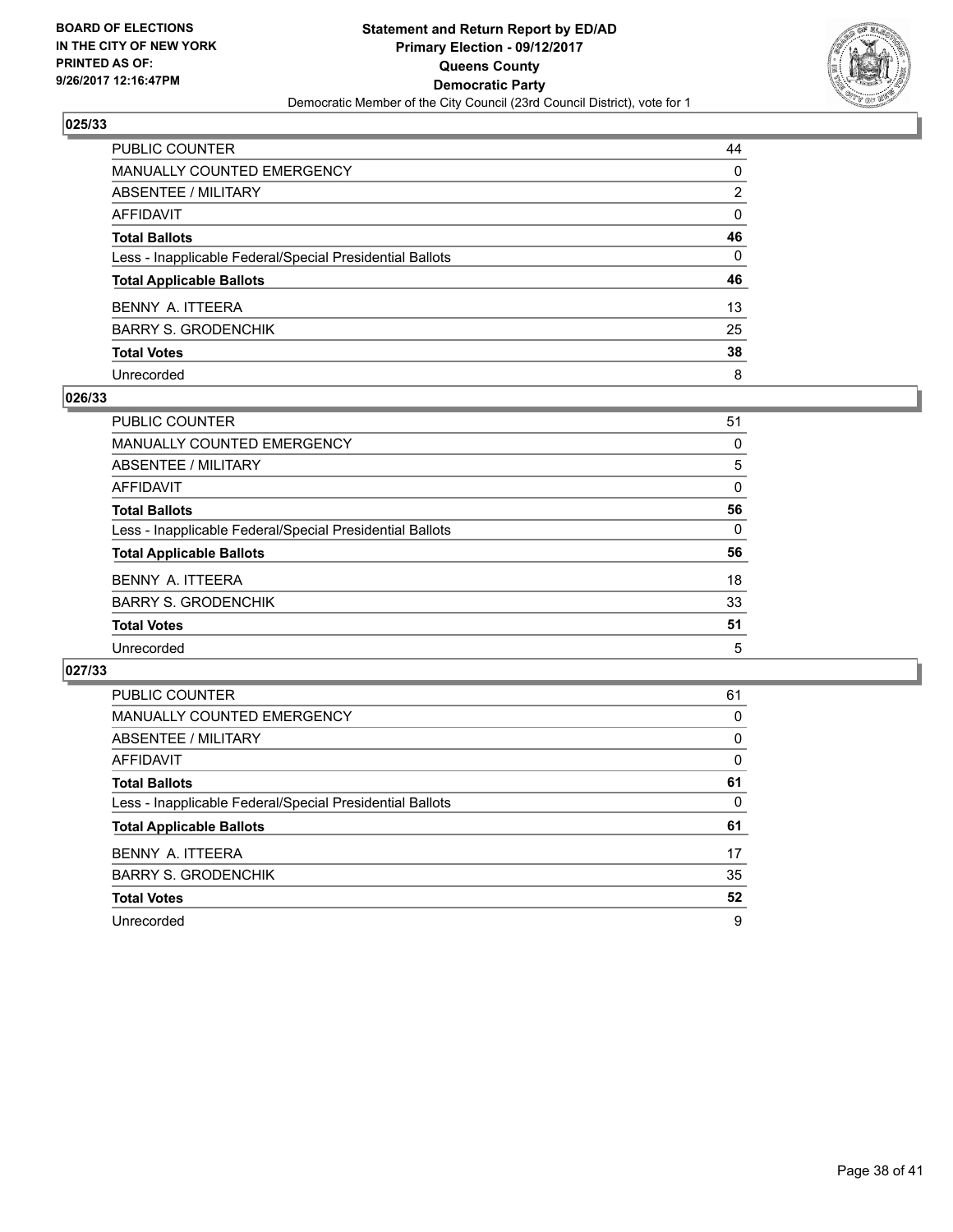

| PUBLIC COUNTER                                           | 70           |
|----------------------------------------------------------|--------------|
| MANUALLY COUNTED EMERGENCY                               | 0            |
| ABSENTEE / MILITARY                                      |              |
| AFFIDAVIT                                                | $\mathbf{0}$ |
| Total Ballots                                            | 71           |
| Less - Inapplicable Federal/Special Presidential Ballots | $\mathbf{0}$ |
| <b>Total Applicable Ballots</b>                          | 71           |
| BENNY A. ITTEERA                                         | 20           |
| BARRY S. GRODENCHIK                                      | 46           |
| <b>Total Votes</b>                                       | 66           |
| Unrecorded                                               | 5            |

#### **074/33**

| <b>PUBLIC COUNTER</b><br><b>MANUALLY COUNTED EMERGENCY</b><br>ABSENTEE / MILITARY<br>AFFIDAVIT<br><b>Total Ballots</b> |
|------------------------------------------------------------------------------------------------------------------------|
|                                                                                                                        |
|                                                                                                                        |
|                                                                                                                        |
|                                                                                                                        |
|                                                                                                                        |
| Less - Inapplicable Federal/Special Presidential Ballots                                                               |
| <b>Total Applicable Ballots</b>                                                                                        |
| BENNY A. ITTEERA                                                                                                       |
| <b>BARRY S. GRODENCHIK</b>                                                                                             |
|                                                                                                                        |
|                                                                                                                        |
| <b>Total Votes</b>                                                                                                     |

| <b>PUBLIC COUNTER</b>                                    | 76 |
|----------------------------------------------------------|----|
| <b>MANUALLY COUNTED EMERGENCY</b>                        | 0  |
| ABSENTEE / MILITARY                                      | 0  |
| AFFIDAVIT                                                | 0  |
| <b>Total Ballots</b>                                     | 76 |
| Less - Inapplicable Federal/Special Presidential Ballots | 0  |
| <b>Total Applicable Ballots</b>                          | 76 |
| BENNY A. ITTEERA                                         | 27 |
| <b>BARRY S. GRODENCHIK</b>                               | 44 |
| <b>Total Votes</b>                                       | 71 |
| Unrecorded                                               | 5  |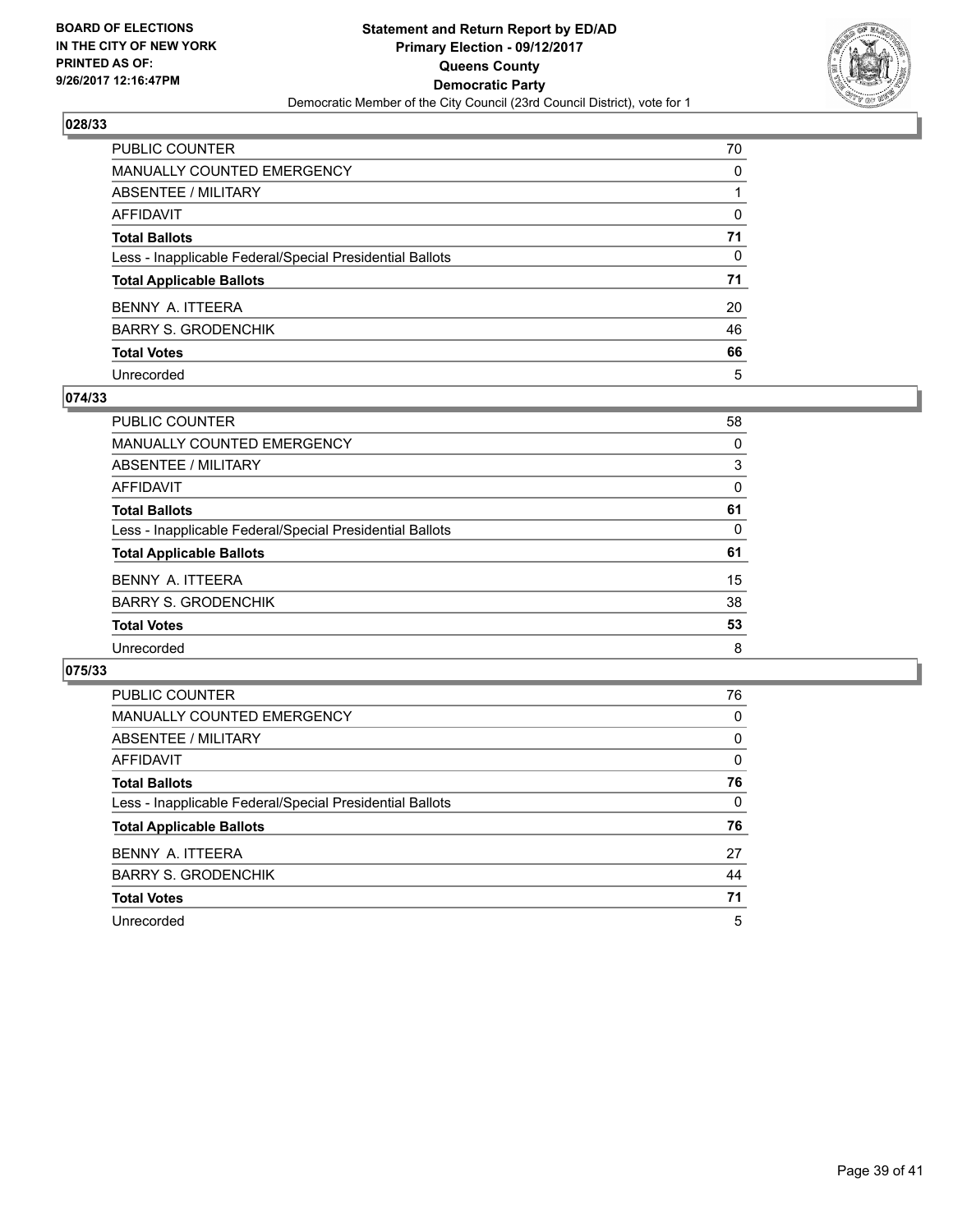

| <b>PUBLIC COUNTER</b>                                    | 66 |
|----------------------------------------------------------|----|
| <b>MANUALLY COUNTED EMERGENCY</b>                        | 0  |
| ABSENTEE / MILITARY                                      | 0  |
| <b>AFFIDAVIT</b>                                         |    |
| <b>Total Ballots</b>                                     | 67 |
| Less - Inapplicable Federal/Special Presidential Ballots | 0  |
| <b>Total Applicable Ballots</b>                          | 67 |
| BENNY A. ITTEERA                                         | 19 |
| <b>BARRY S. GRODENCHIK</b>                               | 41 |
| UNATTRIBUTABLE WRITE-IN (WRITE-IN)                       |    |
| <b>Total Votes</b>                                       | 61 |
| Unrecorded                                               | 6  |